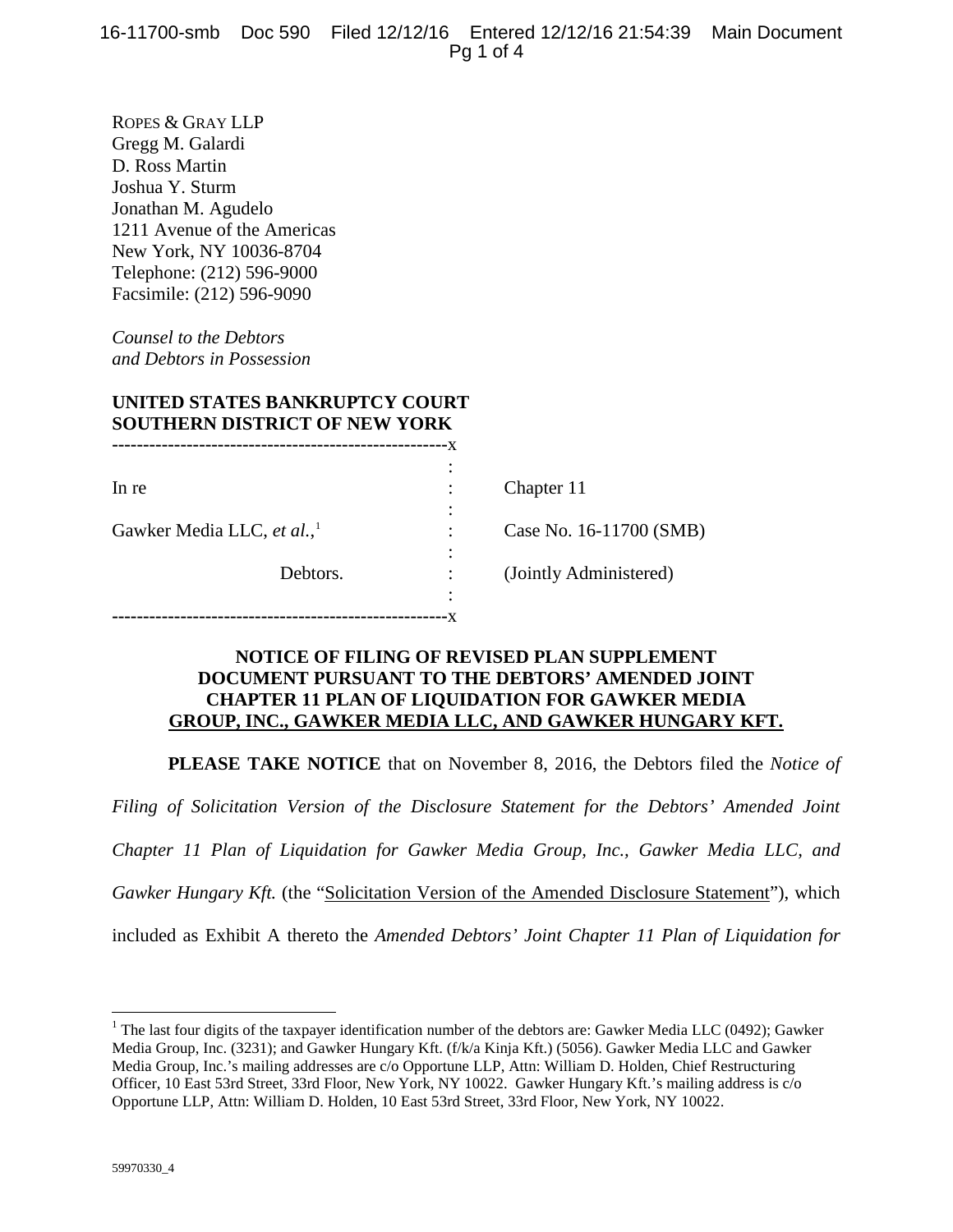### 16-11700-smb Doc 590 Filed 12/12/16 Entered 12/12/16 21:54:39 Main Document Pg 2 of 4

Gawker Media Group, Inc., Gawker Media LLC, and Gawker Hungary Kft. (the "Amended Plan").

**PLEASE TAKE FURTHER NOTICE** that on November 30, 2016, the Debtors filed the *Notice of Filing of Plan Supplement Pursuant to the Debtors' Amended Joint Chapter 11 Plan of Liquidation for Gawker Media Group, Inc., Gawker Media LLC, and Gawker Hungary Kft.* (the "Plan Supplement") [Docket No. 516].

**PLEASE TAKE FURTHER NOTICE** that the Plan Supplement included a Settlement Agreement with Terry Gene Bollea (the "Bollea Settlement Agreement"), attached as Exhibit C.

**PLEASE TAKE FURTHER NOTICE** that the Debtors hereby file the following revised Plan Supplement document:

**Exhibit C** Executed Settlement Agreement with Terry Gene Bollea

**PLEASE TAKE FURTHER NOTICE** that attached hereto as Exhibit 1 is a redline of the original version of the Bollea Settlement agreement as previously attached to the Plan Supplement marked against the version of such document that is attached hereto, which fully executed version incorporates technical modifications.

**PLEASE TAKE FURTHER NOTICE** that the Debtors reserve the right, subject to the terms and conditions set forth in the Amended Plan, to alter, amend, modify, or supplement any document in the Plan Supplement; provided, if any document in the Plan Supplement is altered, amended, modified, or supplemented in any material respect prior to the hearing to confirm the Amended Plan, the Debtors will file a redline of such document with the Bankruptcy Court.

**PLEASE TAKE FURTHER NOTICE** that a hearing to consider confirmation of the Amended Joint Chapter 11 Plan is scheduled for **December 13, 2016 at 10:00 a.m. (prevailing Eastern Time)** before the Honorable Stuart M. Bernstein at the United States Bankruptcy Court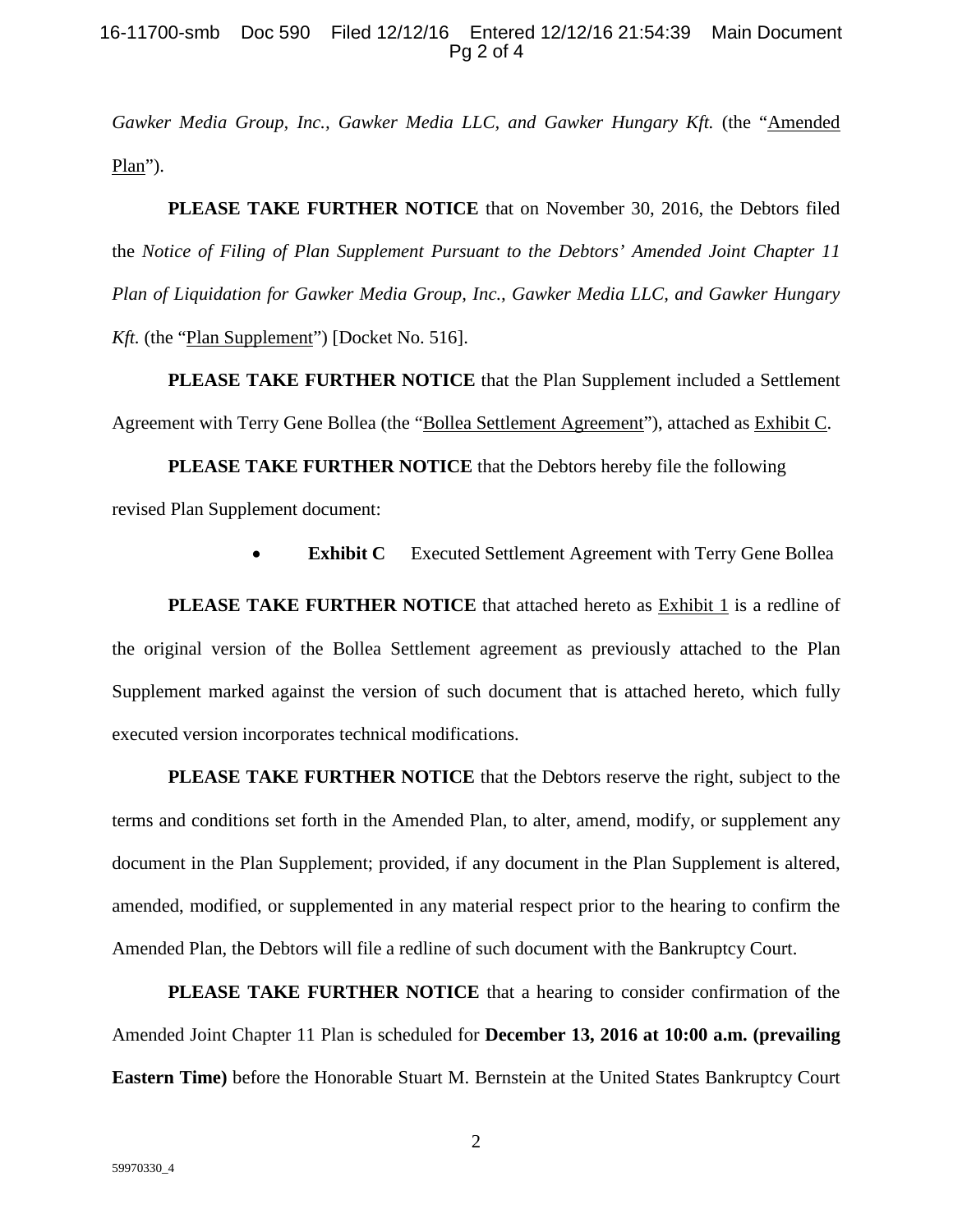### 16-11700-smb Doc 590 Filed 12/12/16 Entered 12/12/16 21:54:39 Main Document Pg 3 of 4

for the Southern District of New York, One Bowling Green, Courtroom 723, New York, New York 10004 (the "Confirmation Hearing").

[*Remainder of page intentional left blank.*]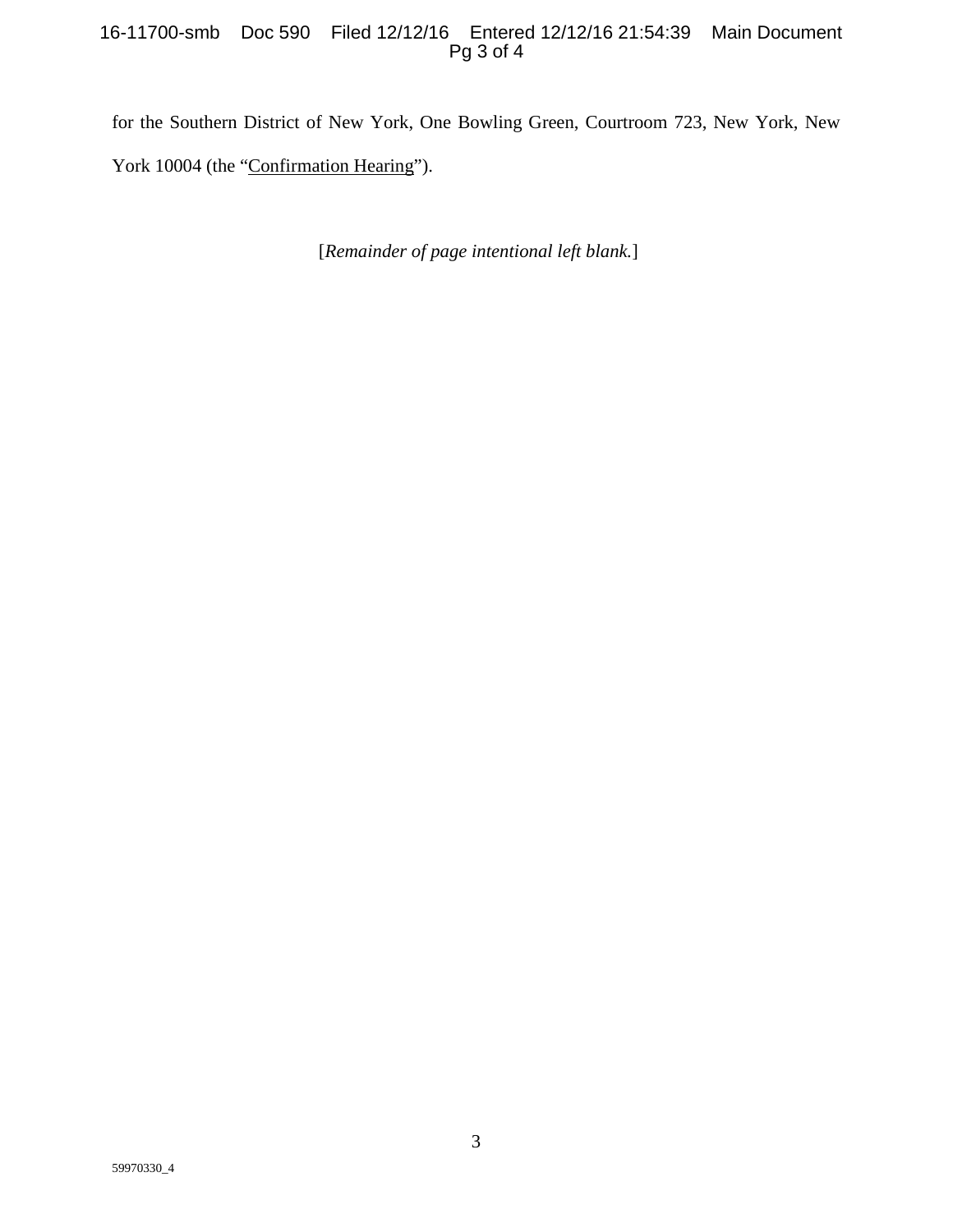### 16-11700-smb Doc 590 Filed 12/12/16 Entered 12/12/16 21:54:39 Main Document Pg 4 of 4

### **PLEASE TAKE FURTHER NOTICE** that the Confirmation Hearing may be continued

from time to time by the Court or the Debtors without further notice other than by such adjournment being announced in open court or by a notice of adjournment being filed with the Court and served on parties entitled to notice under Bankruptcy Rule 2002 and the local rules of the Court or otherwise.

Dated: December 12, 2016 */s/ Gregg M. Galardi* New York, New York ROPES & GRAY LLP

Gregg M. Galardi D. Ross Martin Joshua Y. Sturm Jonathan M. Agudelo 1211 Avenue of the Americas New York, NY 10036-8704 Telephone: (212) 596-9000 Facsimile: (212) 596-9090 gregg.galardi@ropesgray.com ross.martin@ropesgray.com joshua.sturm@ropesgray.com jonathan.agudelo@ropesgray.com

*Counsel to the Debtors and Debtors in Possession*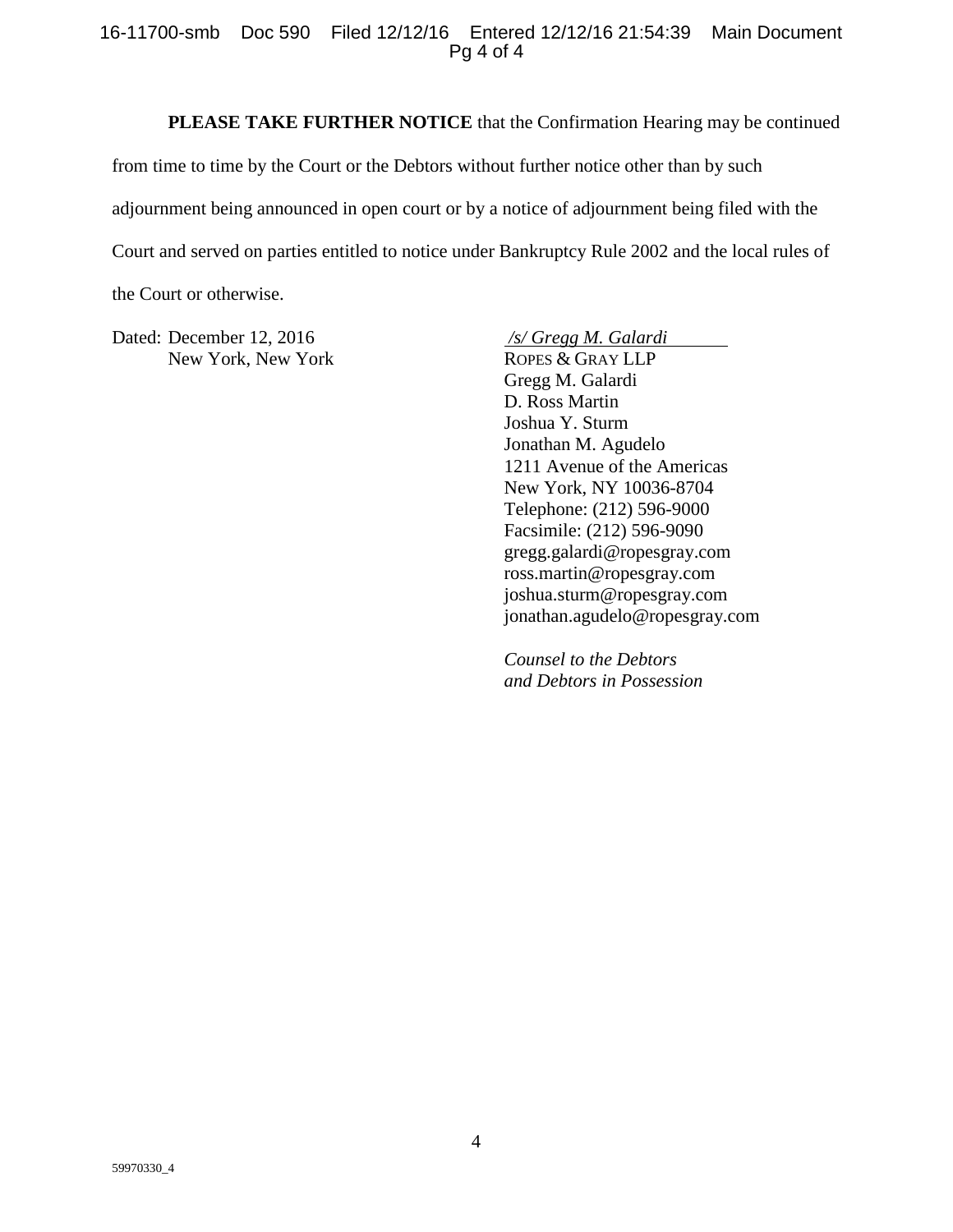16-11700-smb Doc 590-1 Filed 12/12/16 Entered 12/12/16 21:54:39 Exhibit Exhibit C - Executed Settlement Agreement with Terry Gene Bollea Pg 1 of 35

### **EXHIBIT C**

**Executed Settlement Agreement with Terry Gene Bollea**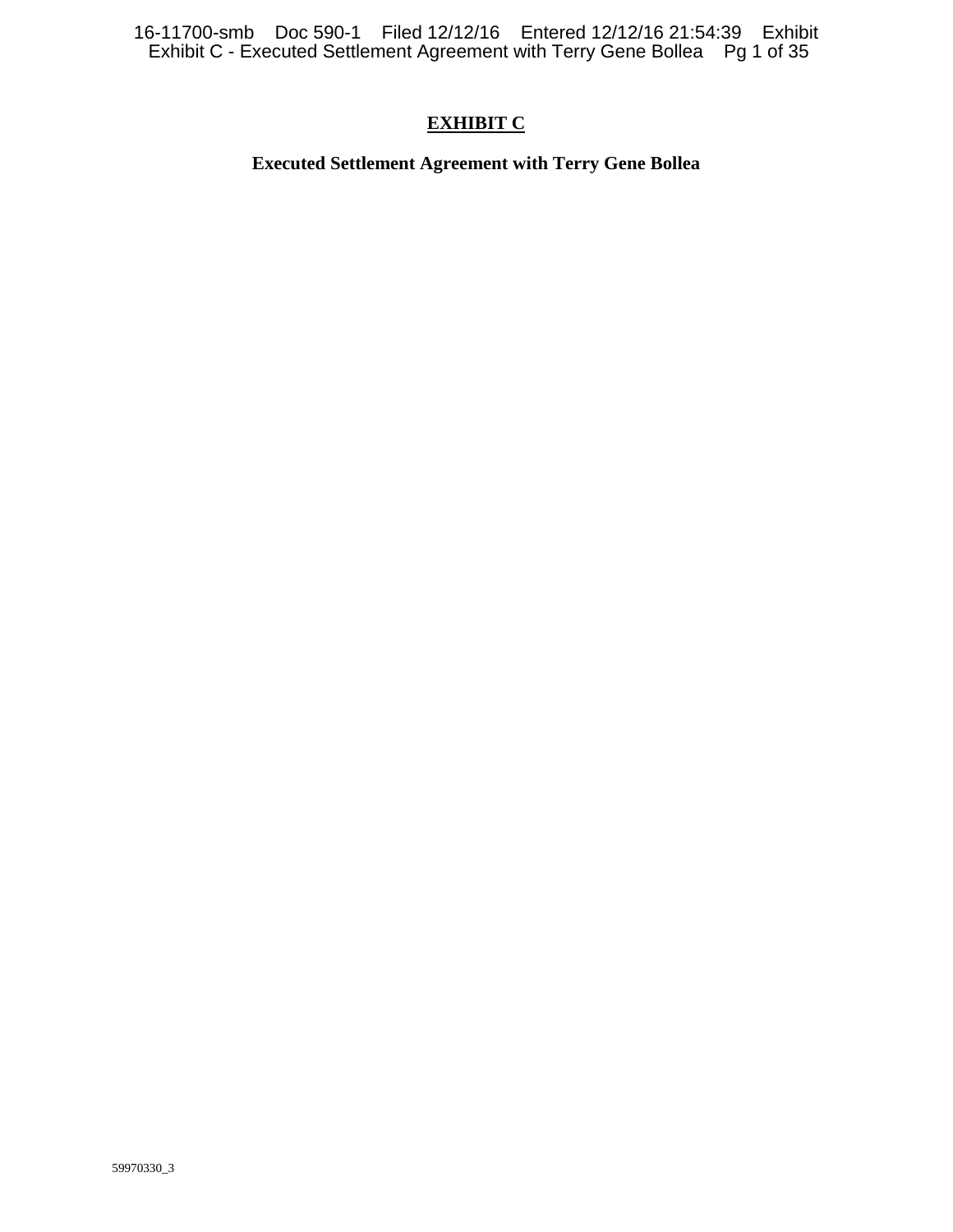### **SETTLEMENT AGREEMENT**

The parties, **Terry Gene Bollea** ("**Bollea**"), on the one hand, and Gawker Media LLC ("**Gawker Media**"), Gawker Hungary Kft. (f/k/a Kinja Kft.) ("**Gawker Hungary**"), and Gawker Media Group, Inc. ("**GMGI**") (collectively Gawker Media, Gawker Hungary and GMGI are the "**Gawker Debtors**"), on the other hand, (all collectively, the "**Parties**"), enter into this Settlement Agreement ("**Agreement**") on this 9th day of December, 2016, and agree as follows:

# **RECITALS**

- A. WHEREAS, the Parties are/were involved in the following legal proceedings:
	- 1. Bollea filed suit against Nicholas G.A. Denton (a/k/a Nick Denton ("**Denton**"), the Gawker Debtors, and Albert James Daulerio (a/k/a A.J. Daulerio) ("**Daulerio**") (collectively, the "**Gawker Parties**"), amongst others, in the Sixth Circuit Court in and for Pinellas County, Florida, Case No. 12012477CI-011 (the "**Bollea I Lawsuit**"). Bollea asserted causes of action against the Gawker Parties for invasion of privacy by intrusion upon seclusion, publication of private facts, violation of Florida common law right of publicity, intentional infliction of emotional distress, negligent infliction of emotional distress and violation of section 934.10, Florida Statutes.
	- 2. On May 19, 2015, Gawker Media and its counsel, Gregg Thomas, Esq., filed an action against the Federal Bureau of Investigation and Executive Office for the United States Attorney, Case No. 8:15-cv-01202-SCB-EAJ (the "**FBI Action**"), in which they sought discovery under the Freedom of Information Act related to the Bollea I Lawsuit. The FBI Action resulted in the production of various documents, transcripts, audio recordings and video recordings which were generated or obtained by the FBI during its investigation of an extortion attempt against Bollea. Copies of DVDs containing video and audio recordings of Bollea in the bedroom of Bubba Clem and Heather Clem, which were seized by the FBI, are currently being held under seal by the Judge in the Bollea I Lawsuit.
	- 3. On October 21, 2015, the Court in the Bollea I Lawsuit entered an Order permitting certain discovery to determine whether Gawker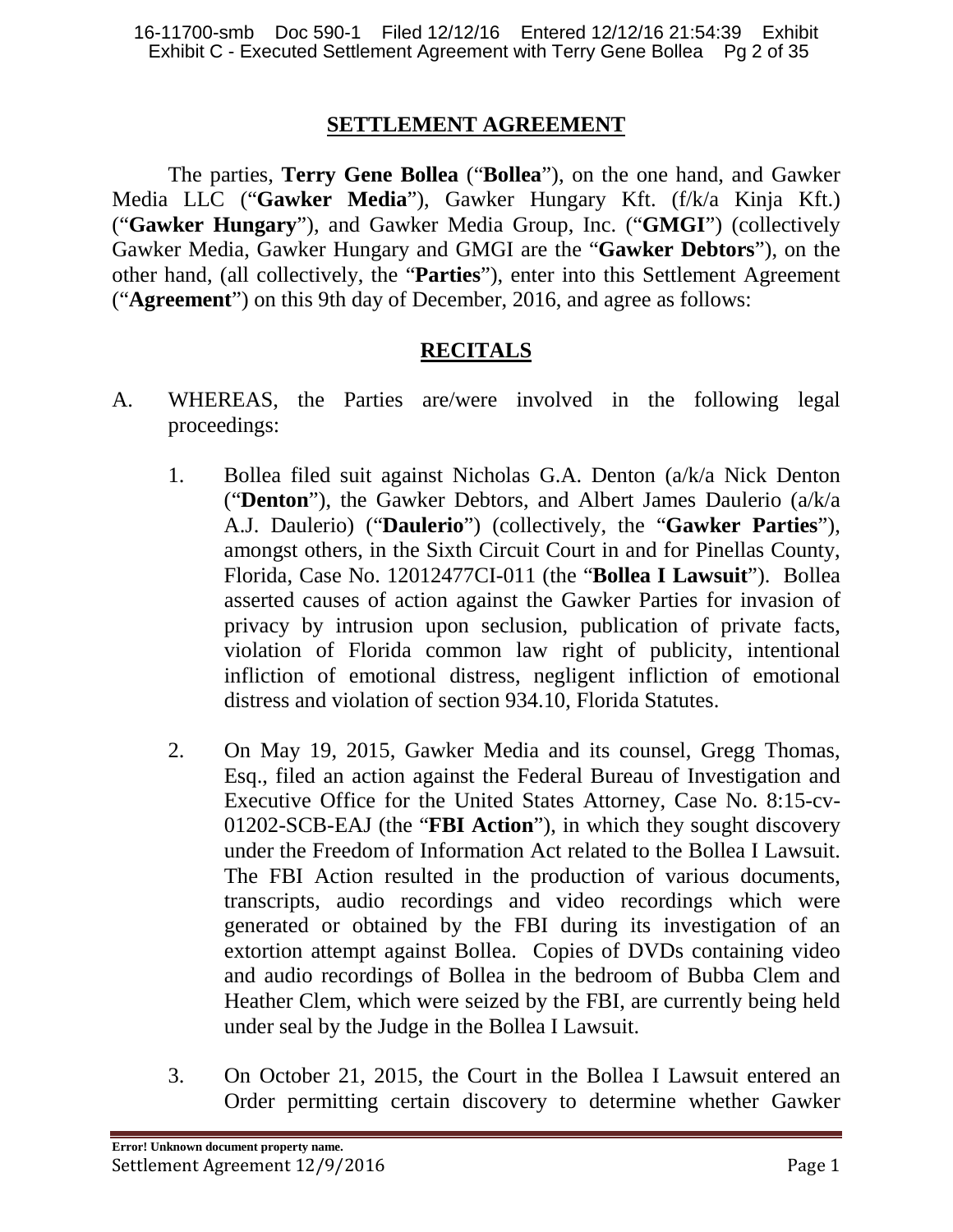Media, Denton and/or Daulerio provided transcripts or recordings that had been sealed in the Bollea I Lawsuit to *The National Enquirer*  and/or *Radar Online*, in violation of a protective order (the "**Leak Order**"). *The National Enquirer* and *Radar Online* published articles in July and August 2015, disclosing the contents of recordings of Bollea, which they reported were part of sealed discovery in the Bollea I Lawsuit (the "**Leak**"). Denton, Daulerio and Gawker Media appealed the Leak Order to Florida's Second District Court of Appeal ("**Second DCA**"), which appeal [Case No. 2D15-5035] (the "**Leak Appeal**") is currently stayed as a result of the Suggestion of Bankruptcy filed with respect to the Gawker Media Bankruptcy Case (as described below in Paragraph A.7.).

- 4. On March 1, 2016, the Bollea I Lawsuit proceeded to a jury trial. On March 18, 2016, the jury entered a verdict of liability and compensatory damages of \$115 million against Denton, Daulerio and Gawker Media, jointly and severally. On March 21, 2016, the jury entered a verdict awarding punitive damages of \$15 million against Gawker Media, \$10 million against Denton, and \$100,000 against Daulerio. On June 7, 2016, the Court in the Bollea I Lawsuit reduced these jury verdicts into a Judgment (the "**Judgment**"), which Judgment included a Permanent Injunction (the "**Permanent Injunction**").
- 5. On May 2, 2016, Bollea filed a new action against several defendants including Gawker Media, Don Buchwald & Associates, Cox Radio, Inc. and others, in the Sixth Judicial Circuit in and for Pinellas County, Florida, Case No. 16-002861-CI (the "**Bollea II Lawsuit**"). In the Bollea II Lawsuit, Bollea brings claims against Gawker Media for intentional interference with contractual relations and advantageous business relationships and intentional infliction of emotional distress. Gawker Media moved to disqualify the trial judge presiding over the Bollea II Lawsuit (the **"DQ Motion**"). When the DQ Motion was denied, Gawker Media appealed to the Second DCA [Case No. 2D16-2477] (the "**DQ Appeal**"). The claims against Gawker Media in the Bollea II Lawsuit are currently stayed as a result of the Suggestion of Bankruptcy filed with respect to the Gawker Media Bankruptcy Case (as described below in Paragraph A.7.), and the entire Bollea II Lawsuit is currently stayed in the Second DCA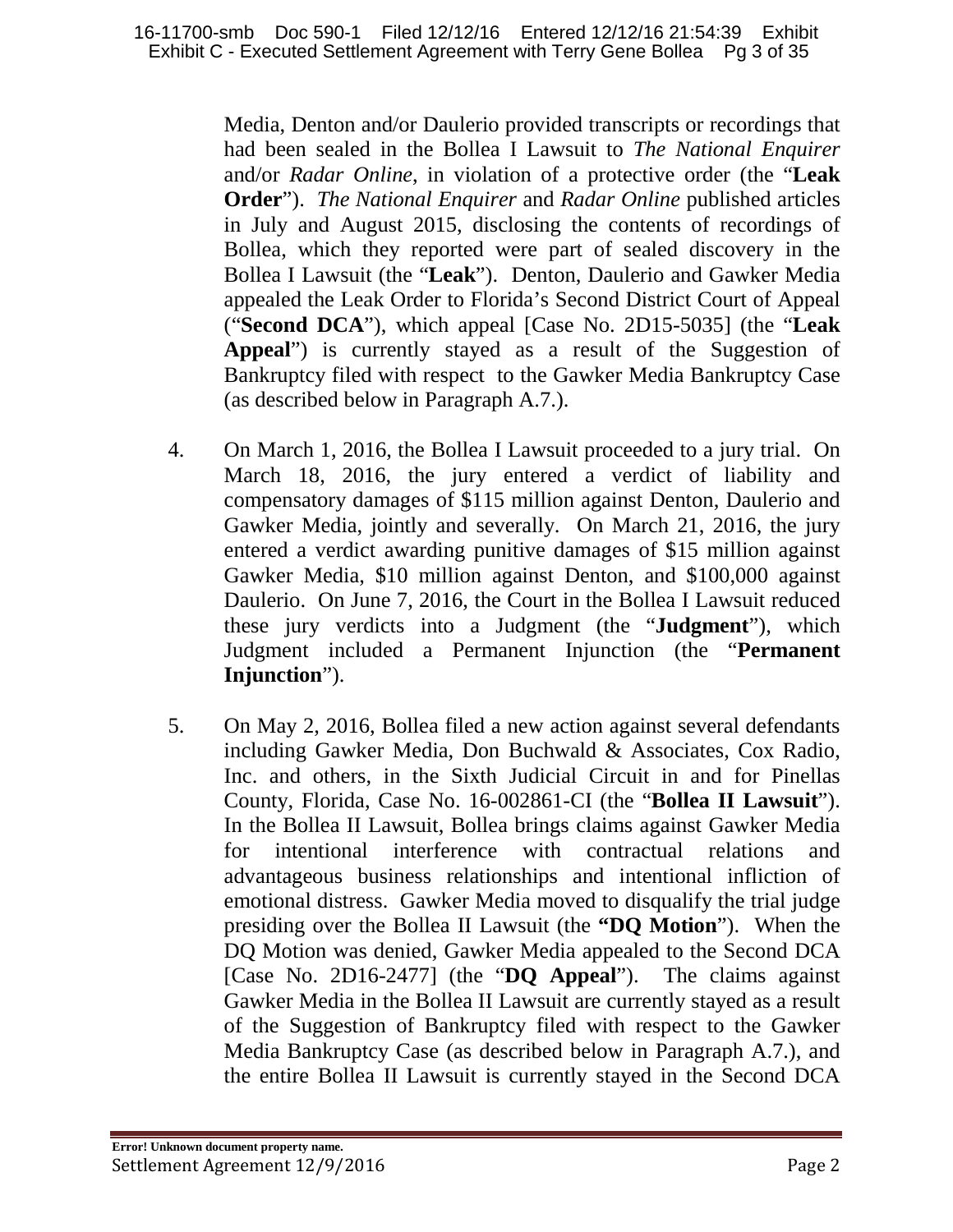pending a resolution by the Second DCA of Gawker Media's DQ Motion.

- 6. On June 10, 2016, Denton, Daulerio and Gawker Media filed a Notice of Appeal of the Judgment in the Second DCA [Case No. 2D16- 2535]; which appellate proceeding is currently stayed as a result of the Suggestion of Bankruptcy filed with respect to the Gawker Media Bankruptcy Case (as described below in Paragraph A.7.) (the "**Judgment Appeal**").
- 7. On June 10, 2016, Gawker Media filed a bankruptcy petition for relief in the U.S. Bankruptcy Court for the Southern District of New York (the "**Bankruptcy Court**"), styled *In re Gawker Media, LLC*, Case No. 16-11700 (SMB) (the "**Gawker Media Bankruptcy Case**"). On June 12, 2016, GMGI and Gawker Hungary also each filed a petition for relief in the Southern District of New York (collectively with the Gawker Media Bankruptcy Case, the "**Bankruptcy Cases**").
- 8. On August 1, 2016, Denton filed a bankruptcy petition in the Bankruptcy Court; Case No. 16-12239 (SMB) (the "**Denton Bankruptcy Case**").
- 9. On August 1, 2016, Bollea commenced collection efforts and proceedings supplementary against Daulerio in the Bollea I Lawsuit to execute on the Judgment (the "**Daulerio Collection Proceedings**"). Through the Daulerio Collection Proceedings, Bollea obtained an Order on August 17, 2016 transferring certain of Daulerio's assets to Bollea. Amongst those assets were rights of indemnity that Daulerio claims to have for Gawker Media and GMGI to pay all or part of Daulerio's share of the Judgment (the "**Daulerio Indemnity Rights**"). Bollea and Daulerio both have asserted proofs of claim based on the Daulerio Indemnity Rights in the Bankruptcy Cases. On November 28, 2016, the Gawker Debtors filed an objection to Daulerio's claims that are based on the Daulerio Indemnity Rights. The Bankruptcy Court in the Bankruptcy Cases has not adjudicated whether or not the Daulerio Indemnity Rights are valid or the amount of any claims based on the Daulerio Indemnity Rights, and the Gawker Debtors as debtors and debtors in possession have reserved all rights to contest any claims based on the Daulerio Indemnity Rights.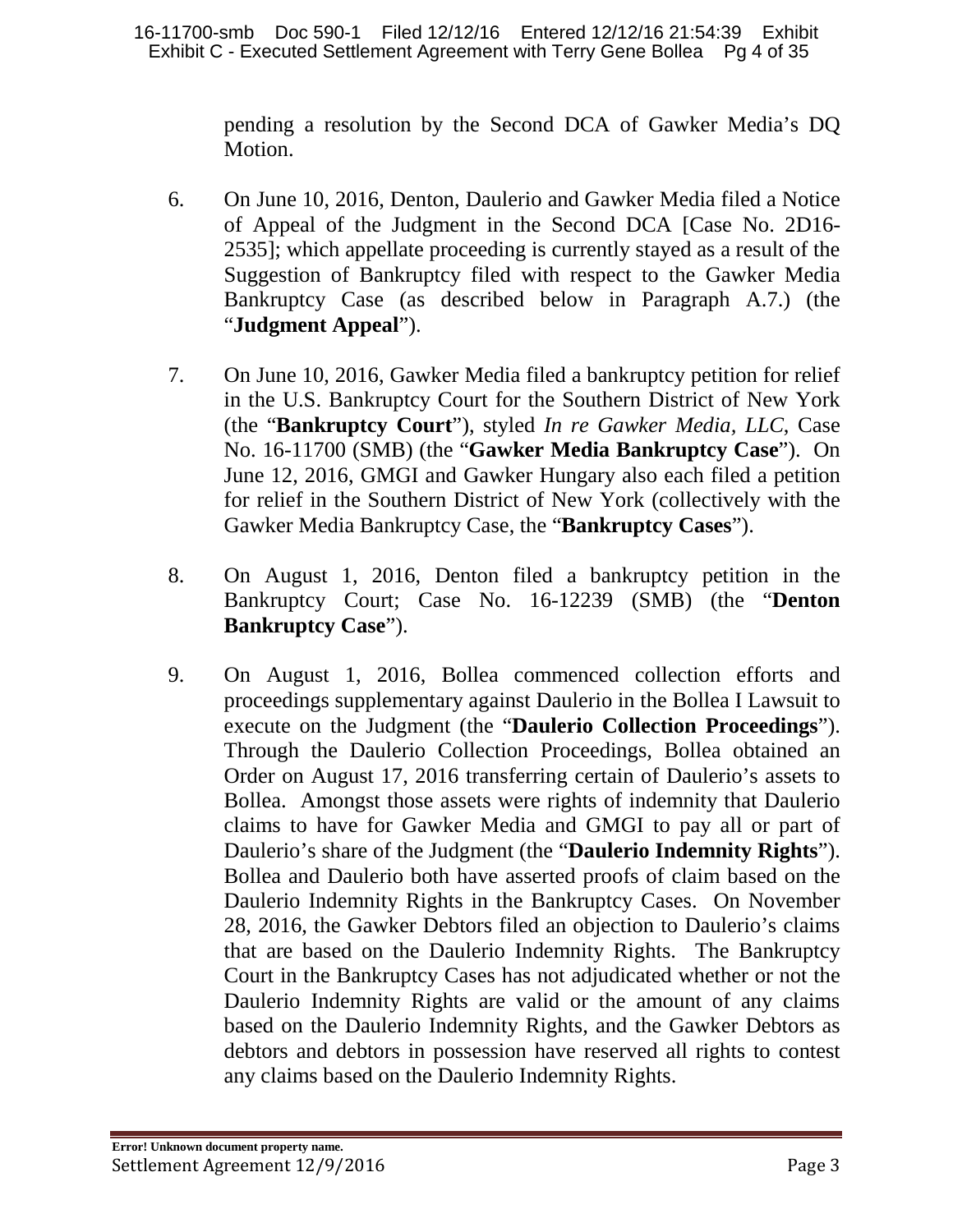- 10. Daulerio also has commenced an appeal in the Second DCA [Case No. 2D16-3721] seeking reversal of the August 17, 2016, Order transferring the Daulerio Indemnity Rights to Bollea (the "**Daulerio Appeal**").
- 11. On August 16, 2016, the Gawker Debtors conducted an auction approved by the Bankruptcy Court in the Bankruptcy Cases for the sale of substantially all of their assets (excluding certain assets associated with the "gawker.com" website discussed below) (the "**Assets**"). During the auction, Ziff Davis, LLC and UniModa, Inc. (a division of Univision) engaged in active bidding for the Assets. The bidding process started with a "stalking horse" bid by Ziff Davis, LLC of \$90 million, and after several rounds of bidding, UniModa, LLC ("**Unimoda**") submitted the highest or otherwise best bid for the Assets, which bid consisted of \$135 million in cash plus certain additional non-cash consideration. The Bankruptcy Court approved the sale of the Assets to Unimoda by order dated August 22, 2016 (the "**Sale Order**").
- 12. On September 9, 2016, the sale of the Assets closed, pursuant to which Unimoda paid \$135 million for the Assets (the "**Cash Proceeds**"). Unimoda elected to exclude the website content at *www.gawker.com,* the corresponding domain name, the GAWKER trademark, and related intellectual property (the "**Gawker.com Assets**") from the purchased assets. The Gawker.com Assets remain a part of the Gawker Debtors' bankruptcy estates. Pursuant to the Sale Order, the net Cash Proceeds were placed in an account owned by Gawker Media, subject to all creditors' rights to contest the allocation of the Cash Proceeds between Gawker Media and Gawker Hungary (the "**Allocation Dispute"**).
- 13. On October 11, 2016, Gawker filed a motion in the Bankruptcy Cases seeking discovery of Peter Thiel, Charles J. Harder, Esq. and his law firm, Harder Mirell & Abrams LLP, and others regarding possible claims that the Gawker Debtors' might have against Mr. Thiel and/or others in connection with the reported financing by Mr. Thiel of Mr. Bollea's litigation and/or litigation by others (the "**2004 Motion**"). The 2004 Motion remains pending.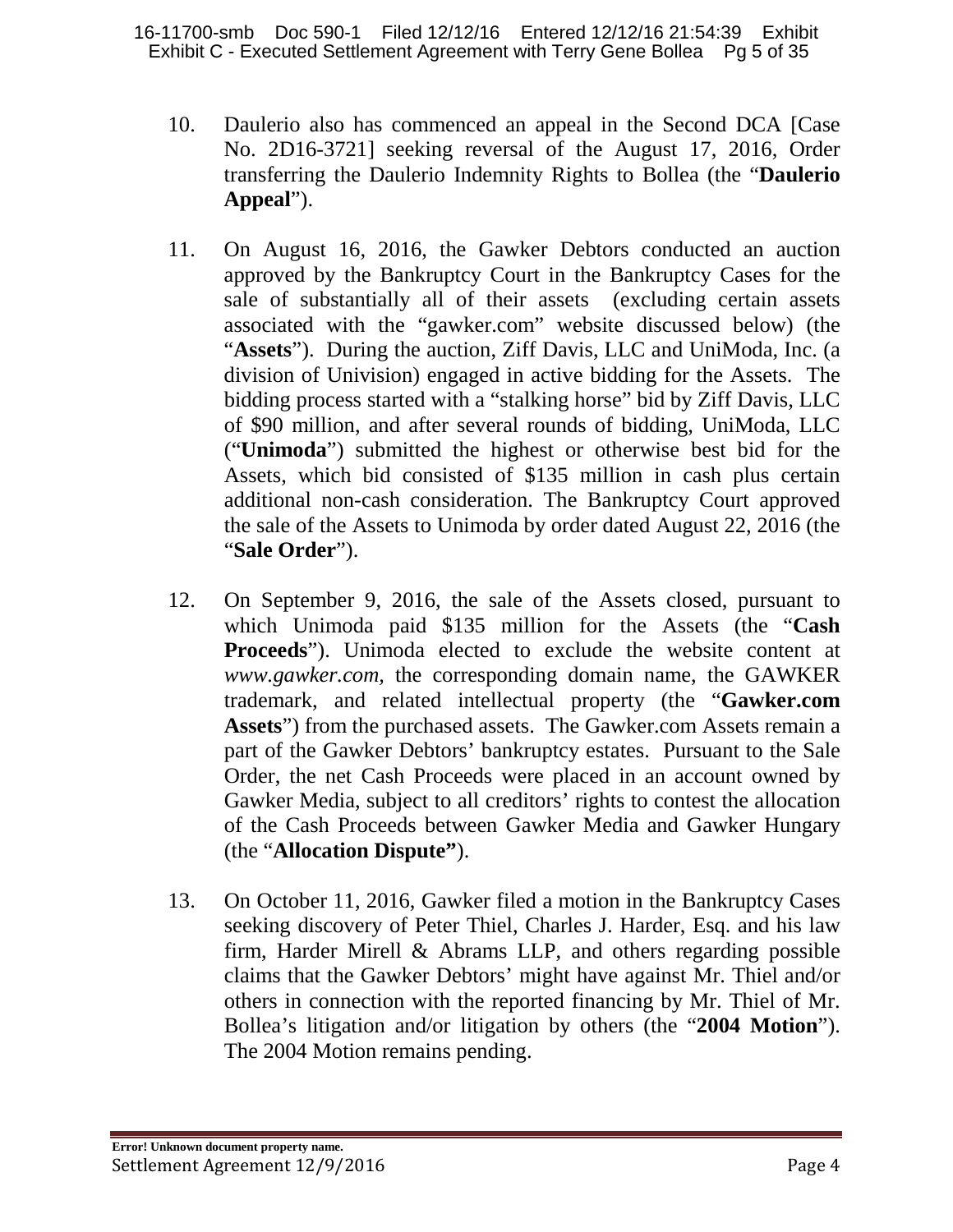- 14. On October 13, 2016, in the Bollea I Lawsuit, Bollea filed his Amended Motion for Sanctions and for Order to Show Cause Against Daulerio, individually, as well as against Daulerio's counsel in the Bollea I Lawsuit, Levine Sullivan Koch & Schultz (the "**Sanctions Motion**"). The Sanctions Motion remains pending.
- 15. On October 24, 2016, Bollea filed a Dischargeability Complaint against Denton in the Denton Bankruptcy Case; Adversary Case No. 16-ap-01248 (SMB) (the "**Denton Dischargeability Adversary**").
- B. WHEREAS, on October 27, 2016, the Parties entered into a Settlement Term Sheet memorializing the essential and material terms and conditions of their settlement of pending litigation and legal proceedings, which requires the execution of this Agreement.
- C. WHEREAS, on November 2, 2016, the Gawker Debtors filed an Amended Joint Chapter 11 Plan of Liquidation (the "**Plan**") and a disclosure statement for that Plan ("**Disclosure Statement**"), both of which incorporated the settlement memorialized in this Agreement. On November 4, 2016, the Bankruptcy Court entered an order approving the adequacy of the Disclosure Statement, and the Gawker Debtors thereafter commenced solicitation with respect to the Plan. The Gawker Debtors shall seek confirmation of the Plan at a hearing before the Bankruptcy Court currently scheduled for December 13, 2016.
- D. WHEREAS, each of the Parties to this Agreement believes that it is in the best interests of Bollea, the Gawker Debtors, the Gawker Debtors' bankruptcy estates and their stakeholders, to settle and resolve all claims, disputes, issues or matters that exist between them, in order to: (1) avoid the extremely high costs and uncertainty of continuing with the aforementioned legal proceedings, including, but not limited to, the costs and professional expenses the bankruptcy estates would incur through litigation in the Bankruptcy Cases and the possibility that protracted litigation and appeals would cause Bollea, other creditors and/or GMGI equity holders to receive payment, if at all, years into the future; (2) avoid the lengthy appellate process in the Bollea I Lawsuit; (3) avoid lengthy litigation of issues that have been raised and may be raised in the Bankruptcy Cases relating to the Judgment, Denton Bankruptcy Case, the Allocation Dispute, the Denton Dischargeability Adversary and the Daulerio Collections Proceedings; and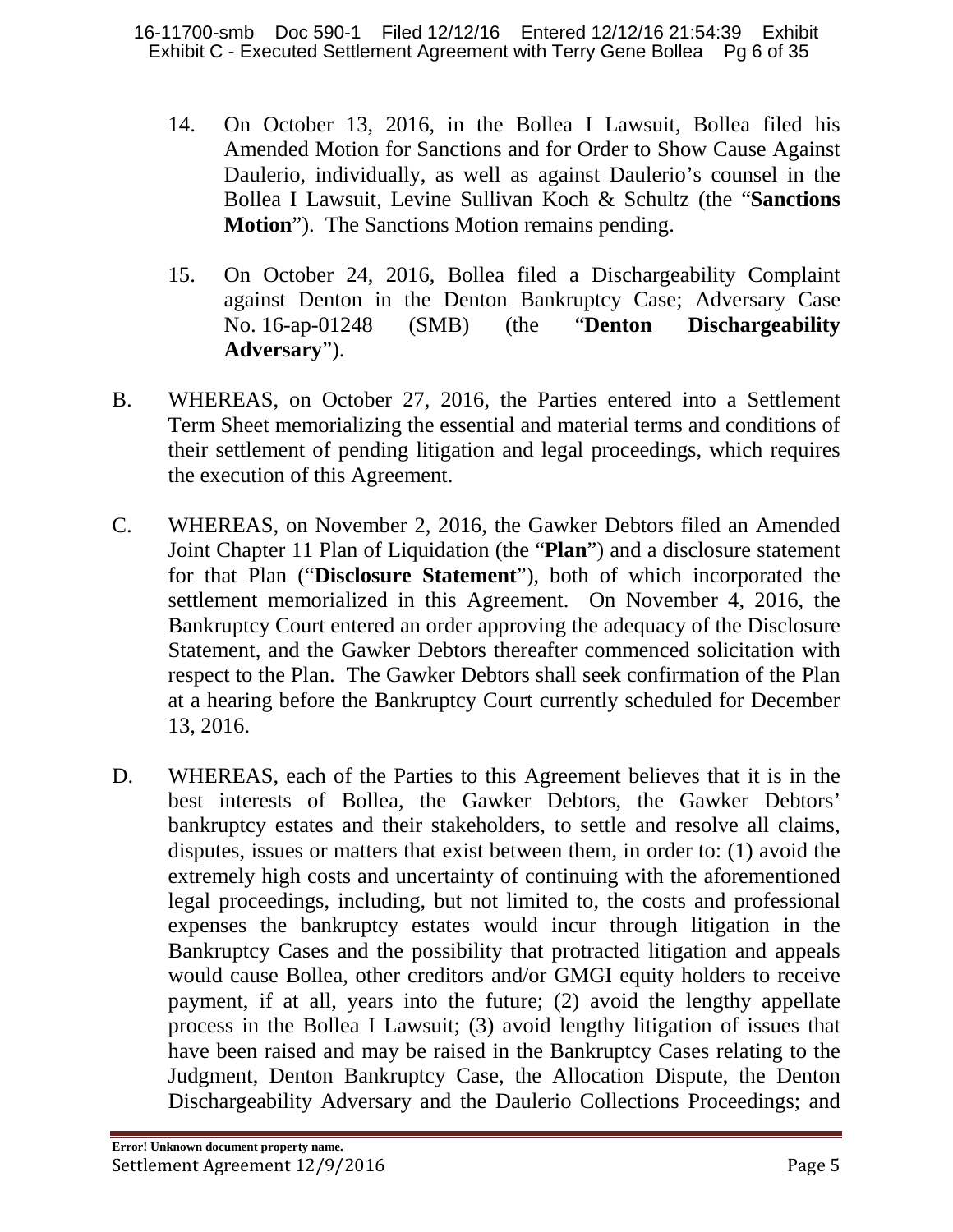(4) avoid the possibility that the appellate process in the Bollea I Lawsuit could result in a new jury trial, with its associated legal fees and costs, uncertainties and associated appeals of a new judgment.

E. WHEREAS, the Parties understand and agree that the agreement reflected herein is subject to the approval of the Bankruptcy Court in the Bankruptcy Cases; and such approval is a condition precedent to the Parties' performance of their respective duties and obligations set forth in this Agreement.

# **AGREEMENT**

- **1. Recitals:** The above recitals are true and correct, incorporated herein as an integral part of this Agreement, and a material inducement to enter into this Agreement.
- **2. The Plan**: The Plan has been amended so as to be consistent with the terms of this Agreement. To the extent any future amendments to the Plan are necessary, the Gawker Debtors warrant that any such amendments will be consistent with the terms of this Agreement unless otherwise agreed to by the Parties in writing. If the Bankruptcy Court denies confirmation of the Plan, the Parties will take commercially reasonable efforts consistent with the Bankruptcy Court's order denying approval of the Plan to seek to obtain approval of this Agreement in a subsequent plan proposed by the Gawker Debtors.
- **3. The Effective Date:** The Effective Date of this Agreement shall be the date upon which this Agreement and the Plan are approved by the Bankruptcy Court and all conditions necessary to the consummation of the Plan shall have been satisfied (the **"Effective Date**"), unless the Bankruptcy Court denies confirmation of the Plan, in which case the Effective Date shall be the date upon which this Agreement is approved by the Bankruptcy Court in a subsequent plan incorporating the terms of this Agreement proposed by the Gawker Debtors and all conditions necessary to the consummation of that subsequent plan shall have been satisfied**.** The Gawker Debtors shall take all such steps as are reasonable and necessary to cause the Effective Date to occur on or before December 31, 2016.
- **4. Settlement Payment:** On the Effective Date, or within three (3) business days thereafter, the Gawker Debtors will pay to Bollea the sum of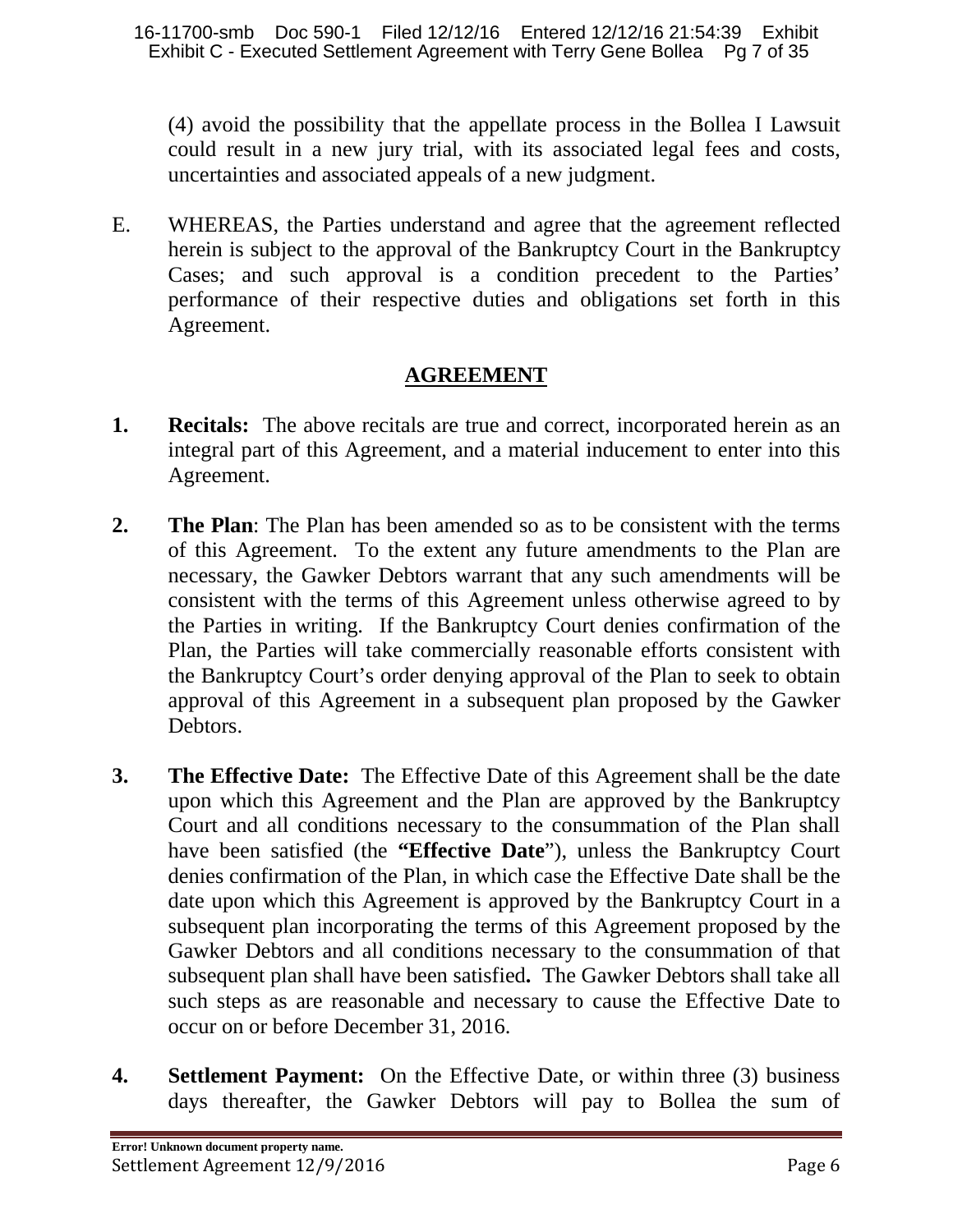\$31,000,000 (THIRTY ONE MILLION DOLLARS AND ZERO CENTS) (the "**Settlement Payment**"). The Settlement Payment shall be made to Terry Bollea c/o Charles J. Harder, Esq. of Harder Mirell Abrams, LLP, by wire transfer as follows: City National Bank, 400 N. Roxbury Dr., Beverly Hills, CA 90210, Harder Mirell & Abrams LLP Attorney Client Trust Account, ABA/Routing #122016066, Account #123-695-623, SWIFT Code: CINAUS6L. The payment of the Settlement Payment and any distributions from the Gawker Media Contingent Proceeds Creditor Account (as set forth in Paragraphs 6-8 below) shall be in full satisfaction of the "**Settled Claims,**" which are defined as (1) any claims asserted by Bollea against the Gawker Debtors, including all proofs of claim filed against the Gawker Debtors by Bollea; and (2) any claims asserted by Bollea against thirdparties for which the Gawker Debtors have or may have indemnification, contribution, reimbursement, advance of defense costs, duty to defend or other such obligations arising out of (i) employment, severance or independent contractor agreements, (ii) the Gawker Debtors' organizational documents or governing corporate documents, or (iii) the Gawker Debtors' policies and/or practices (the "**Debtor Indemnification Obligations**"). The Settlement Payment and distributions from the Gawker Media Contingent Proceeds Creditor Account are a compromise of the damages awarded in the Bollea I Lawsuit Judgment and shall not be construed as a total or complete recovery by Bollea for the damages awarded in the Judgment, nor as compensation for any other injuries or damages suffered or incurred by Bollea, including but not limited to, the damages Bollea seeks to recover from Don Buchwald & Associates, Inc., Tony Burton, Michael Calta, Matthew Christian Loyd, Keith M. Davidson, Keith M. Davidson & Associates, P.L.C., Cox Radio, Inc., Tasha Nicole Carrega and Lori Burbridge (collectively, the "**Bollea II Defendants**") in and based on the facts and causes of action at issue in the Bollea II Lawsuit. The punitive damages already awarded to Bollea and against Denton and Daulerio in the Bollea I Lawsuit, as well as any additional punitive damages which may be sought by Bollea through the Sanctions Motion, are also expressly *excluded* from the Settled Claims.

- **5. Plan Support:** Bollea agrees to support and vote in favor of confirmation of the Plan.
- **6. Sale of Gawker.com Assets**: After the Effective Date, the Plan Administrator (as defined in the Plan) shall attempt to sell the Gawker.com Assets. The Plan Administrator shall be responsible for all costs and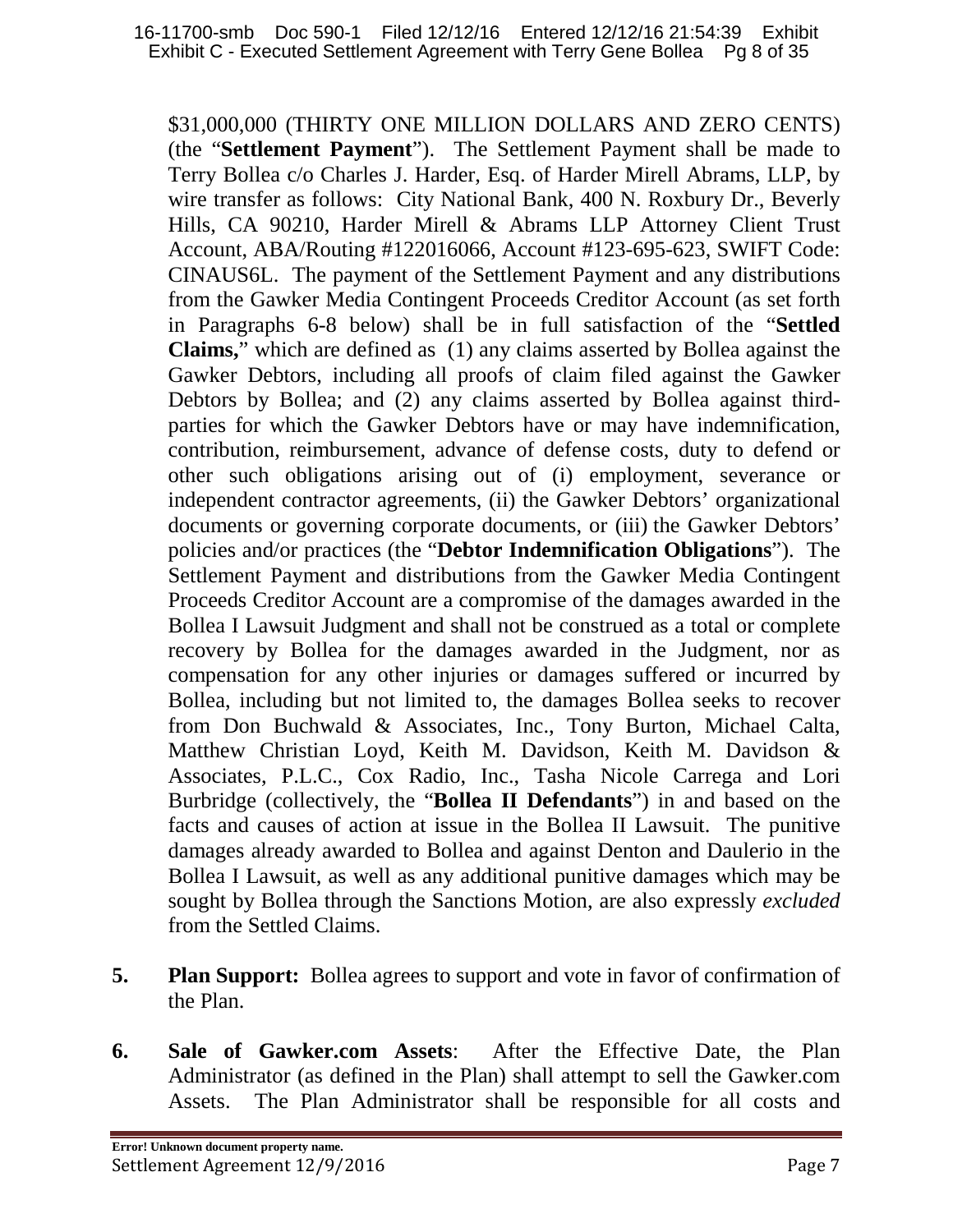expenses associated with such sale. The Gawker.com Assets shall not be sold to Denton or any insider of the Gawker Debtors, without the express written consent of Bollea. Before the Plan Administrator begins any sale process for the Gawker.com Assets, Bollea shall be provided with notice and consultation rights with respect to the sale process. Forty Five percent (45%) of the net proceeds received from the sale of the Gawker.com Assets shall be deposited into a separate segregated account or trust for the benefit of the Gawker Media's unsecured creditors (the "**Gawker Media Contingent Proceeds Creditor Account**"). Net proceeds received from the sale of the Gawker.com Assets shall mean the proceeds from the sale or disposition of the Gawker.com Assets net of any payments made (a) to any purchasers of the Gawker.com Assets and (b) to an investment bank, if any, working for the Debtors in connection with the sale. Until such time that the Gawker.com Assets are sold, the Gawker Debtors shall not place any new content on the Gawker.com website that mentions, refers to, relates to or discusses, in any way, Bollea or any of his family members or attorneys.

**7. Participation in Third-Party Claims**: The Plan Administrator shall have no obligation to pursue third-party claims for the benefit of the Gawker Debtors' stakeholders, except to the extent that such obligations are set forth in the Plan Administrator Agreement (as defined in the Plan) or are consistent with the Plan Administrator's fiduciary obligations. If and to the extent that Bollea requests information regarding the commencement of any third-party claim process, the Plan Administrator shall provide Bollea such information as is reasonably requested, excluding any privileged or other confidential information. In the event that such third-party claims are pursued, they shall be prosecuted on a contingency fee basis, and Gawker Media shall be responsible for the costs and expenses associated with the prosecution of such claims. The third-party claims shall be identified at the time of the filing of the Plan Supplement. Forty-five (45) percent of the net proceeds of any claims prosecuted on behalf of Gawker, GMGI and/or Gawker Hungary against any third-parties shall be deposited into the Gawker Media Contingent Proceeds Creditor Account and distributed pursuant to the Plan, *excluding* (i) proceeds received by any Debtor(s) on account of the outstanding \$200,000 loan from GMGI to Denton and (ii) claims against any insurers relating to coverage on account of the Debtors' settlement or payment of claims of Ashley Terrill, Shiva Ayyadurai, and any other litigation plaintiff creditor of the Debtors, which proceeds will be deposited in the Gawker Media Claims Reserve established under the Plan. Net proceeds as used in this paragraph shall mean any applicable recoveries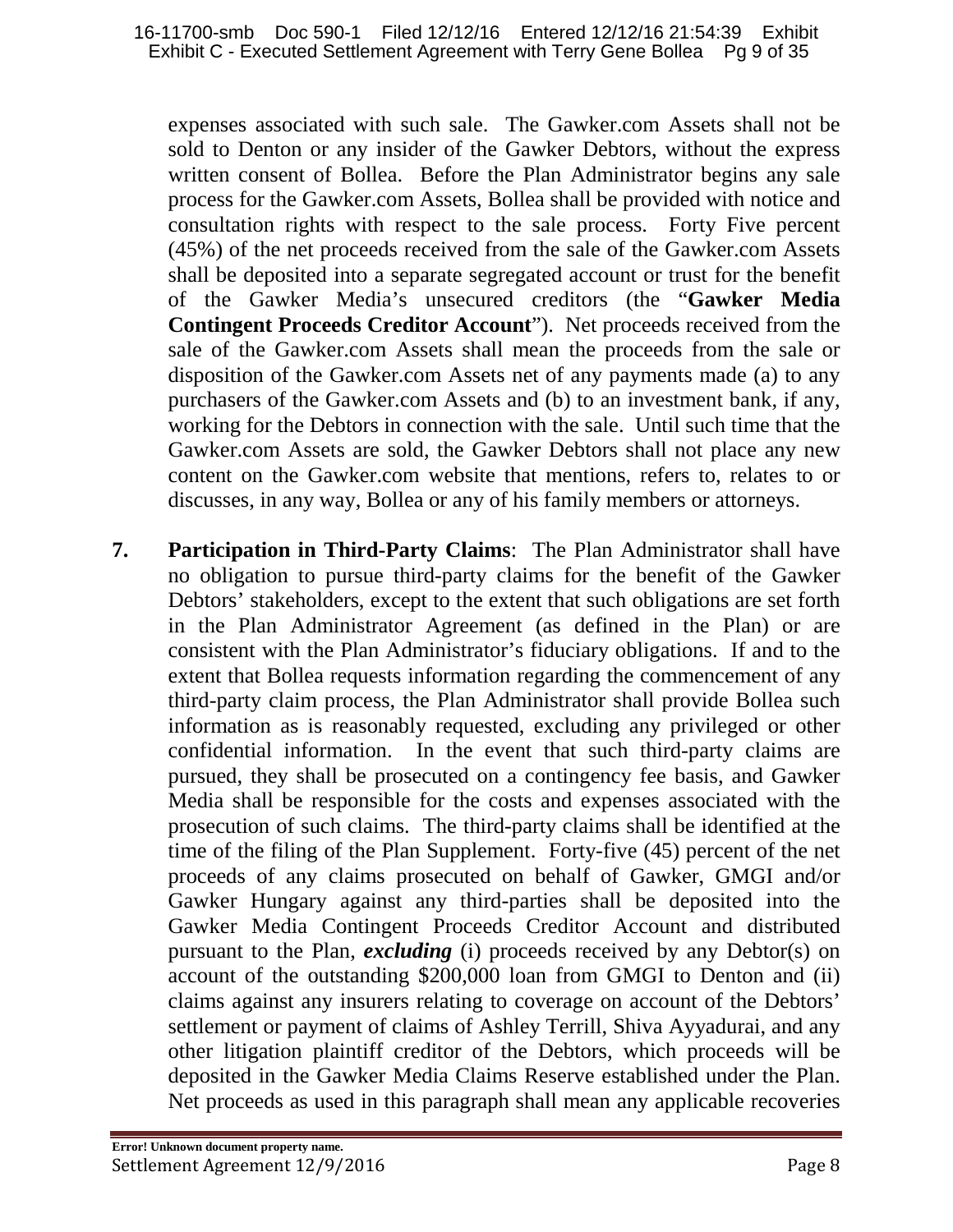from third-party claims brought by the Plan Administrator net of any setoffs from such recoveries or contingency fees paid to attorneys out of the recoveries.

- **8. Gawker Media Contingent Proceeds Creditor Account**: The proceeds of the Gawker Media Contingent Proceeds Creditor Account shall be distributed *pro rata* to the unsecured creditors of Gawker Media with allowed claims, except as to any creditors who disclaim their interest in the Gawker Media Contingent Proceeds Creditor Account. For purposes of the distribution of the proceeds of the Gawker Media Contingent Proceeds Creditor Account, the amount of Bollea's allowed claim is \$84,000,000.
- **9. Delivery and Destruction of Content:** Within seven (7) days of the Effective Date, Daulerio's October 4, 2012 post on Gawker.com titled, "Even for a Minute, Watching Hulk Hogan Have Sex in a Canopy Bed is Not Safe for Work but Watch it Anyway," (the "**Daulerio Post**") shall be permanently removed and deleted from the Gawker.com website. Within thirty (30) days of the Effective Date, the 1:41 video posted on Gawker.com on or about October 4, 2012 (the "**Gawker Video**"), the 30 minute video delivered to Daulerio at Gawker in September 2012 (the "**30-Minute Video**"), and the originals or any copies, portions or excerpts of any and all other video or audio recordings of Bollea in the bedroom of Bubba Clem and Heather Clem (a/k/a Heather Cole), and any written transcripts, summaries, audio recordings or other recordings of said recordings of Bollea that emanated from recordings of Bollea in the bedroom of Bubba Clem and Heather Clem (a/k/a Heather Cole) (i.e. video recordings and audio recordings obtained by or through discovery in the State Court Action and/or the FBI Action) (collectively, all of which including the Daulerio Post are defined as the "**Content**") in the possession, custody or control of the Gawker Debtors shall be delivered to Bollea, in care of his counsel Charles J. Harder, Esq., and thereafter deleted from all electronic systems and storage devices (including without limitation websites, social media accounts, servers, hard drives, backup tapes, disks, drives, devices and files of all kinds) which are in the possession, custody or control of the Gawker Debtors. The deletion of the Content in the possession, custody or control of the Gawker Debtors from all electronic systems and storage devices shall be confirmed by the independent computer forensic expert appointed in the Bollea I Lawsuit, ATX Forensics, LLC. Bollea shall bear the cost for any services performed by ATX Forensics, LLC. The Gawker Debtors shall also demand the return and deletion of any and all Content in the possession,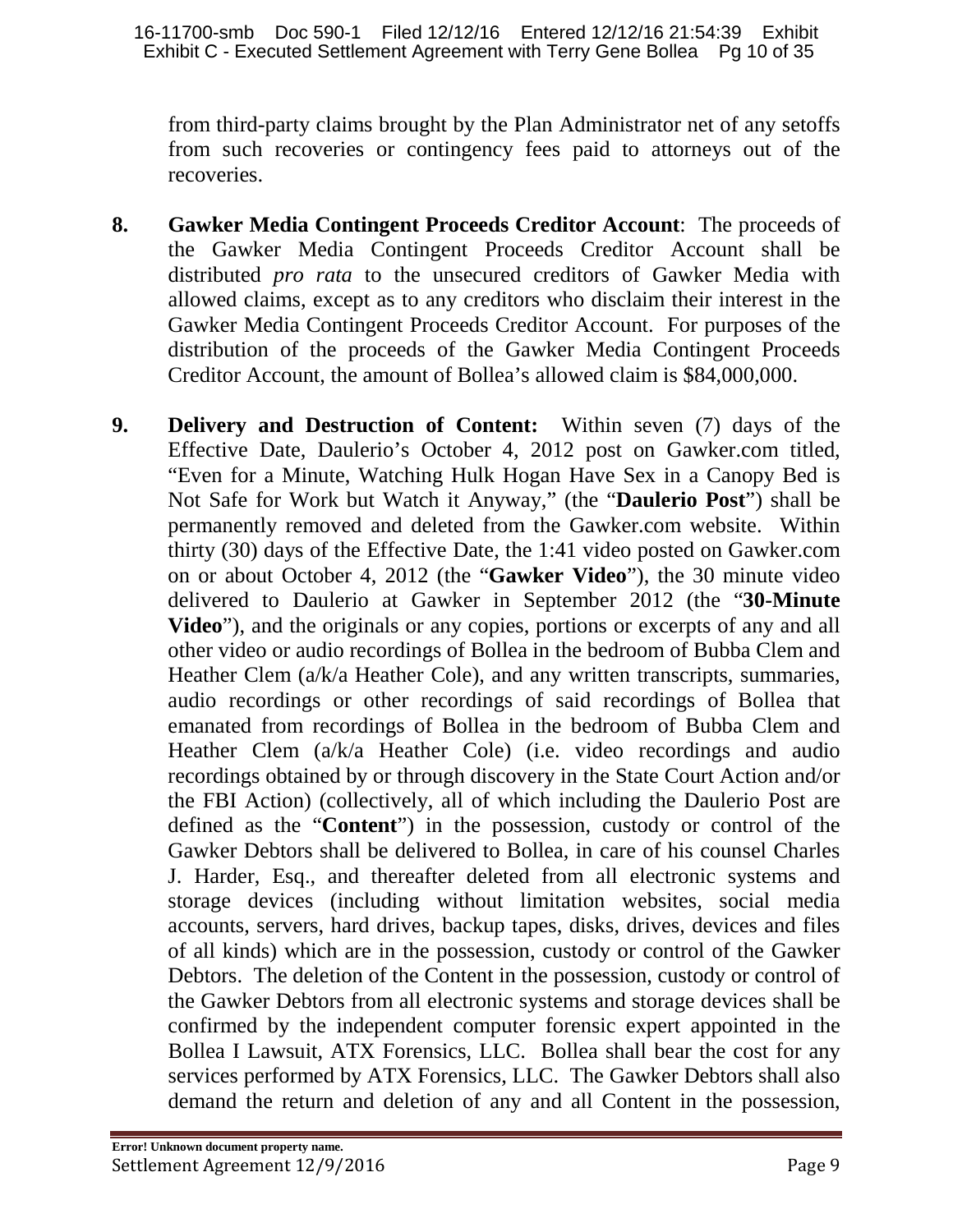custody or control of their counsel, including but not limited to, Levine Sullivan Koch & Schultz ("**LSKS**"), Thomas & Locicero and Brannock & Humphries, as well as the Gawker Debtors' former general counsel, Heather Dietrick; and any such Content that is returned to the Gawker Debtors by their counsel shall then be returned to Bollea in care of his counsel, Charles J. Harder, Esq. The Gawker Debtors shall also demand and cooperate in obtaining Declarations under penalty of perjury from Heather Dietrick, Denton and Daulerio, in substantially the same form as those attached as **Composite Exhibit A**. The Gawker Debtors also agree that as of the Effective Date, they will never again use, publish, disseminate or transmit any Content, or assist anyone in doing so, either directly or indirectly, except as required by this Agreement.

- **10. Content Ownership:** The Gawker Debtors shall quitclaim, assign and transfer to Bollea any and all of their rights, title, interest in, arising out of or associated with any Content, including but not limited to any works of authorship, ownership rights, copyrights, all other intellectual property rights and/or all similar rights, if any, as more specifically set forth in the Rights Transfer Agreement attached hereto as **Exhibit B**. The Gawker Debtors further affirm, represent and warrant that they have not assigned, sold or transferred any of these rights, title or interests in the Content or arising out of or associated with any Content to any other person or entity.
- **11. Consent to Third-Party Transfer:** The Gawker Debtors shall enter into and, if necessary to achieve the turnover or deletion of the Content described herein, support (at Bollea's expense) all reasonable and appropriate stipulations, motions, directives and/or requests, to be filed or submitted with all appropriate courts, tribunals, offices and persons, including without limitation the Florida state and federal courts (including trial and appellate courts), the FBI, Tampa Police Department, U.S. Attorney's Office, Hillsborough County State Attorneys' Office, Judge James R. Case (Ret.), court reporters, vendors, attorneys and representatives of all such persons and entities, directing such persons and entities to deliver to Bollea or his counsel all Content in their possession, custody or control, and/or that such Content be permanently deleted and destroyed, and that no copies, versions or excerpts thereof may be retained by any of them. The Gawker Debtors shall also destroy, and instruct their counsel to destroy, all materials which any of them obtained from any of the above-listed persons and entities, by any means, including, but not limited to, through discovery in the Bollea I Lawsuit and the FBI Action.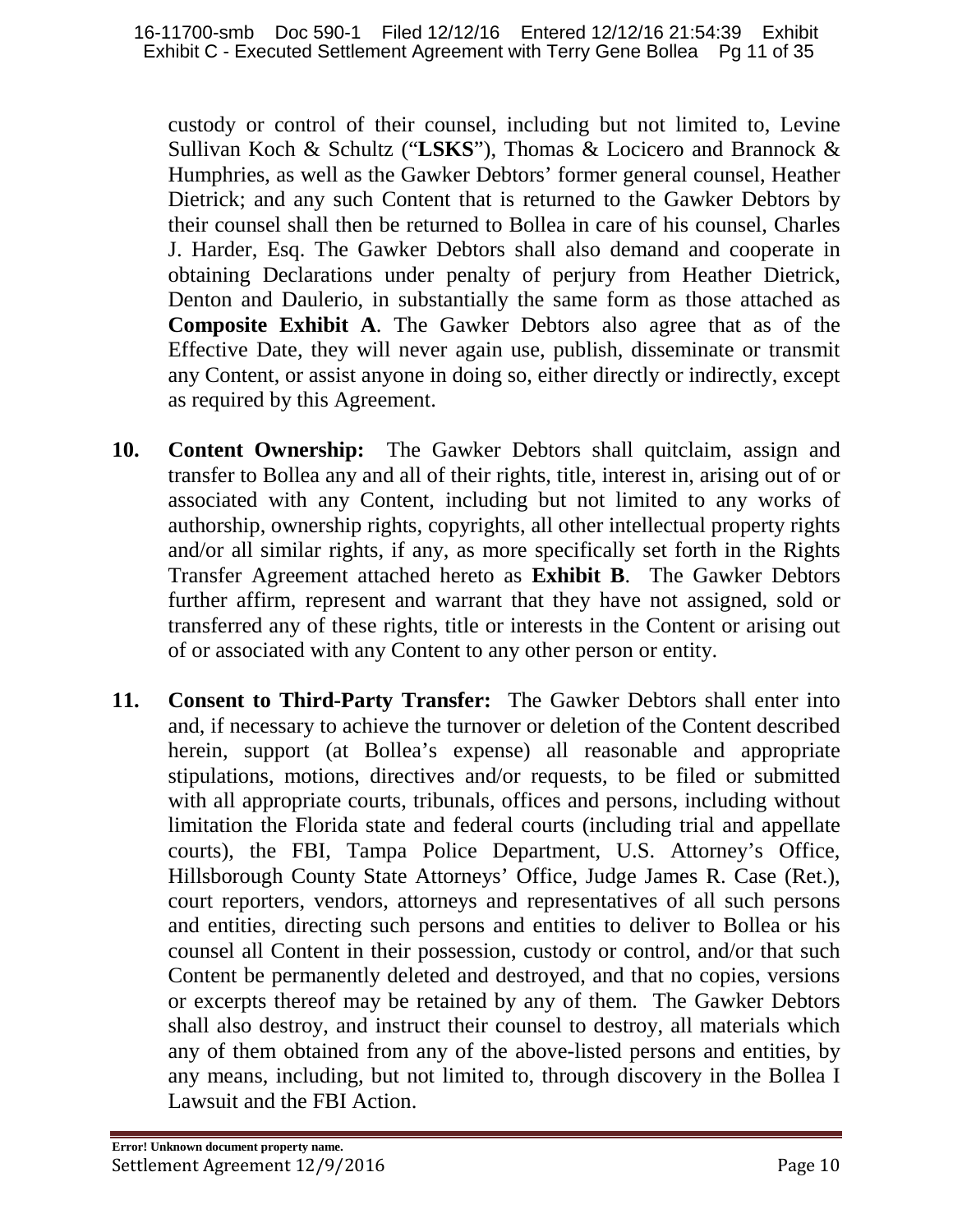- **12. Continuing Duty to Turnover:** The Gawker Debtors shall have a continuing obligation to turn over to Bollea, in care of his counsel, any and all Content, should any of them ever come into possession, custody or control of any Content in the future, and to cooperate with Bollea and his counsel in connection with the acquisition, deletion and/or removal of Content. If any Gawker Debtors ever learn of the existence of any Content in any location other than in the possession of Bollea or his counsel, such Gawker Debtors will promptly notify Bollea's counsel of same in writing, and provide all information regarding same.
- **13. Satisfaction of Judgment**: Within three (3) business days after Bollea's receipt of the Settlement Payment *and* the Bankruptcy Court's order approving the Final Settlement Agreement *and* a plan of reorganization or liquidation (the "**Approval Order**") becoming a final, non-appealable order, Bollea shall file and record in the Bollea I Lawsuit (a) a Satisfaction of the Final Judgment as to Gawker Media; (b) a Partial Satisfaction of the Final Judgment as to Denton (the Partial Satisfaction shall be only as to the joint and several \$115 million compensatory damage award, and shall exclude punitive damages unless Denton has entered into a settlement agreement with Bollea that releases Bollea's punitive damages award as to Denton); and (c) a Partial Satisfaction of the Final Judgment as to Daulerio (the Partial Satisfaction shall be only as to the joint and several \$115 million compensatory damage award, and shall exclude punitive damages unless Daulerio has entered into a settlement agreement with Bollea that releases Bollea's punitive damages award as to Daulerio). The filing and recording of any Satisfactions of Final Judgment shall not impact or preclude Bollea's right to the distributions from the Gawker Media Contingent Proceeds Account set forth in Paragraphs 6 through 8, above; and shall not be construed as a release or satisfaction of any of Bollea's claims, causes of action and/or damages against the Bollea II Defendants.
- **14. Dismissal of Appeals**: Within three (3) business days of the filing of the Satisfaction of Final Judgment as to Gawker Media, the Gawker Debtors shall file Notices of Voluntary Dismissals with Prejudice of all pending appeals associated with the Bollea I Lawsuit, including, without limitation, Florida Second DCA Case Nos. 2D15-5035 (the Leak Appeal) and 2D16- 2535 (the Judgment Appeal).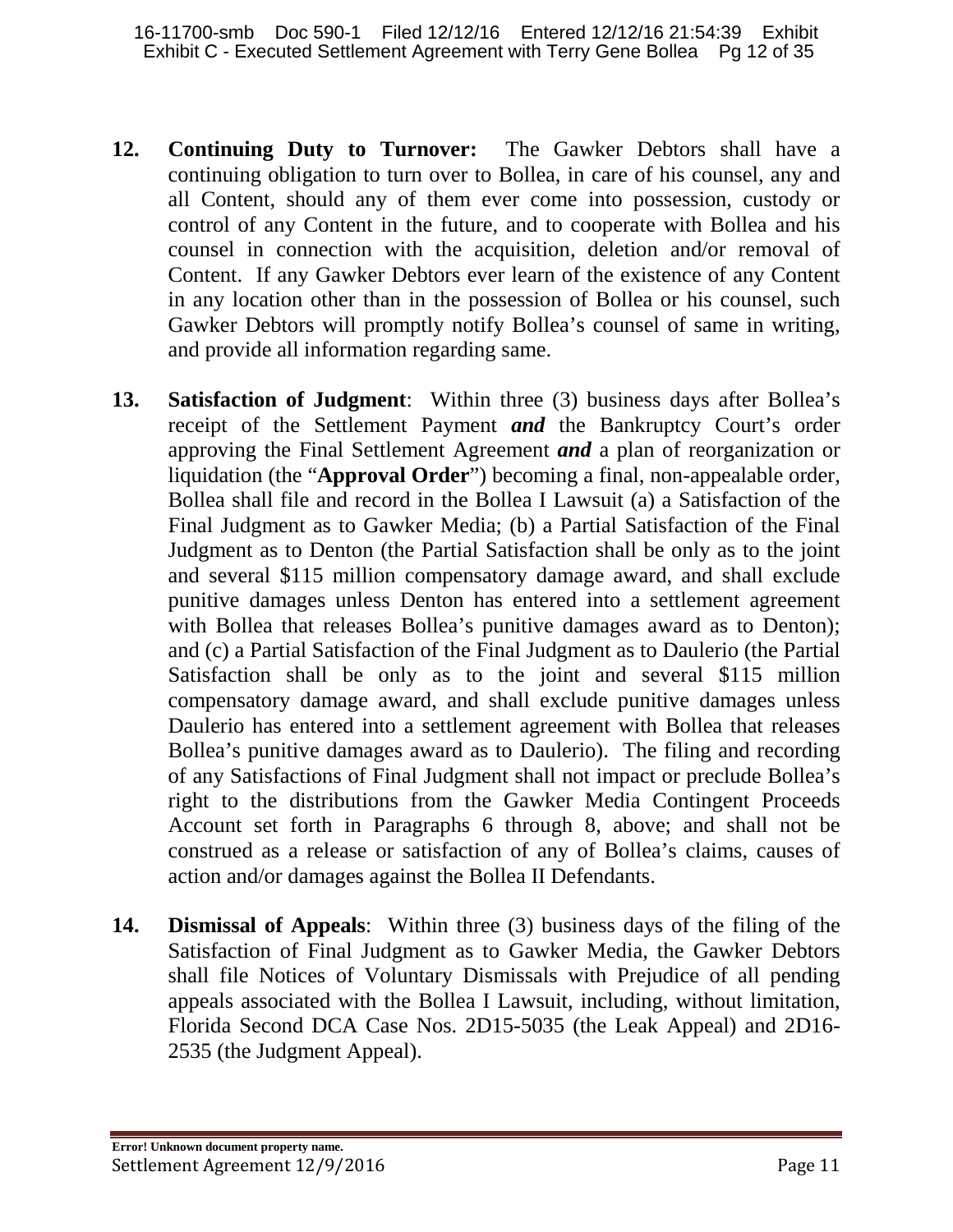- **15. Dismissal of Gawker Media from Bollea II**: Within three (3) business days of Bollea's receipt of the Settlement Payment *and* the Approval Order becoming a final, non-appealable order, Bollea shall dismiss his claims against Gawker Media in the Bollea II Lawsuit with prejudice. Further, subject to the Approval Order becoming a final, non-appealable order, Bollea agrees that he shall not join or add GMGI, Gawker Hungary, Denton, Daulerio, Heather Dietrick, or any of the Gawker Debtors' current or former employees, writers, agents or independent contractors as parties (the "**Bollea II Released Parties**") to the Bollea II Lawsuit and waives any right to seek any damages or compensation from the Bollea II Released Parties arising out of Bollea's claims in the Bollea II Lawsuit. This release and agreement not to pursue claims, damages and compensation as to the Bollea II Released Parties in connection with the Bollea II Lawsuit specifically *excludes* all of the other Bollea II Defendants; any and all of Bollea's rights, claims, demands, remedies, causes of action, damages, relief and rights to compensation against the other Bollea II Defendants; and any claims against Denton and Daulerio for any breach of any representations and warranties made in connection with separate settlement agreements by Denton and/or Daulerio relating to the Leak. Within three (3) business days of the Approval Order becoming a final, non-appealable order, Gawker Media shall dismiss with prejudice its DQ Appeal (Florida Second DCA Case No. 2D16-2477) and withdraw its DQ Motion with prejudice.
- **16. Bollea Release**: Effective upon receipt of the Settlement Payment (the "**Bollea Release Effective Date**"), Bollea, for himself and his predecessors, successors and assigns, and heirs, as applicable, hereby absolutely and forever releases and discharges the Gawker Debtors, and each of their respective subsidiaries and/or affiliate corporations, officers, directors, shareholders, members, employees, insurers (if any), managers, agents, attorneys, representatives, consultants, contractors and attorneys-in-fact (the "**Gawker Released Parties**") from any and all claims, demands, damages (including any claim(s) for punitive damages), debts, liabilities, accounts, reckonings, obligations, costs (including attorneys' fees), expenses, liens, actions, and causes of action of every kind and nature, whether in law or in equity, whatsoever, which Bollea now has, ever had, or may claim to have, whether known to Bollea or not, against any of the Gawker Released Parties, from the beginning of time until the Bollea Release Effective Date; specifically *excluding* the Permanent Injunction entered in the State Court Action, Bollea's claims for punitive damages against Denton and Daulerio, the relief sought in the Sanctions Motion, and claims and causes of action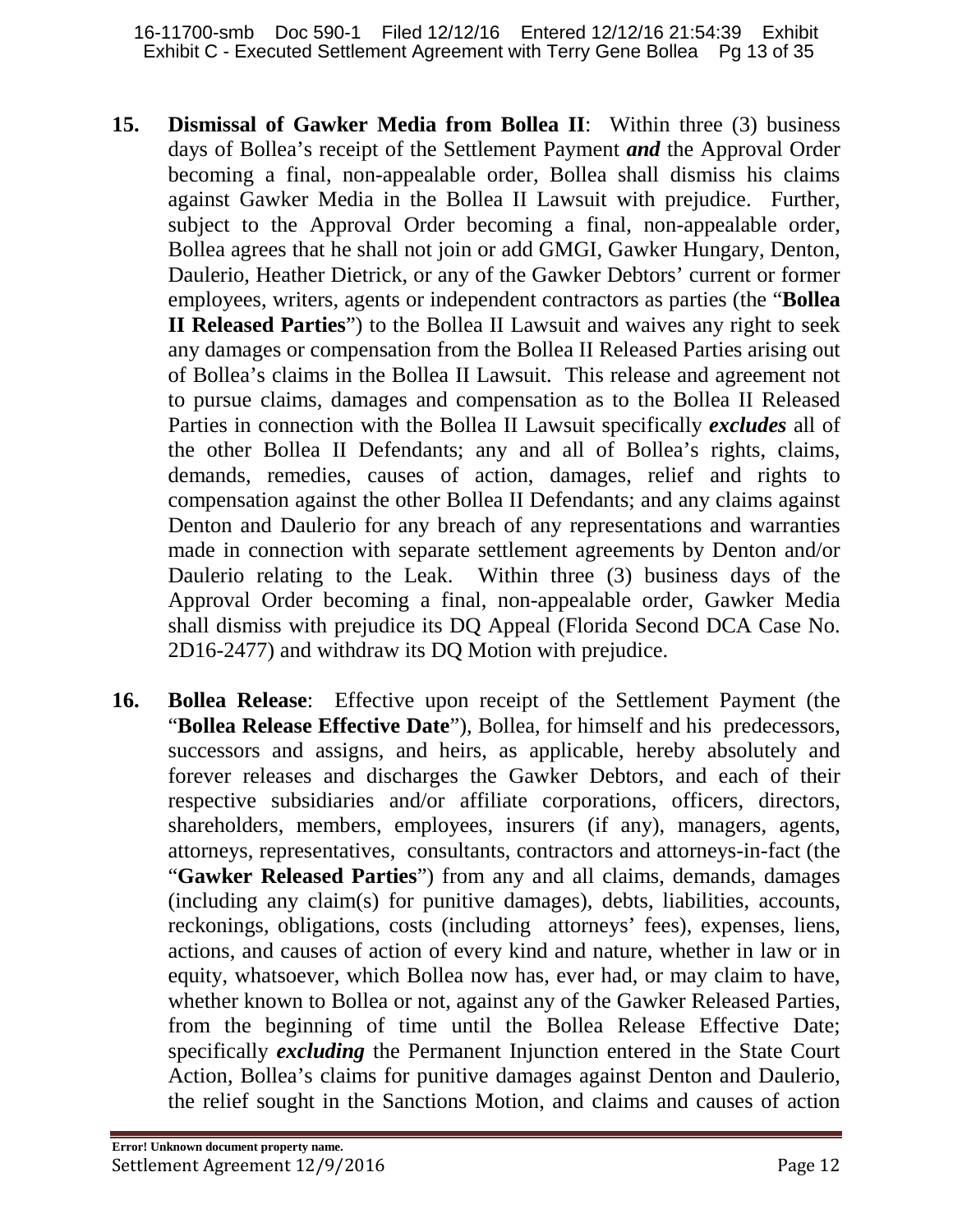based upon the obligations, representations and warranties set forth in this Agreement and in any settlement agreements reached between Bollea and Denton and/or Daulerio. This release by Bollea also specifically *excludes* all of Bollea's claims, causes of action, remedies, damages, relief, injuries, demands and rights to compensation against or from each and every of the Bollea II Defendants. This Bollea Release is provided as a compromise of the damages awarded in the Judgment and should not be construed as a total or complete recovery by Bollea of the damages awarded in the Judgment, as compensation for any of the damages and injuries at issue in the Bollea II Lawsuit, nor as a release of any of the Bollea II Defendants.

- **17. The Gawker Released Parties' Release:** Effective upon the recording of the Satisfaction of Final Judgment as to Gawker Media (the "**Gawker Release Effective Date**"), the Gawker Released Parties absolutely and forever release and discharge Bollea and his predecessors, successors and assigns, heirs, representatives, employees, managers, agents, attorneys, consultants, contractors, affiliates, attorneys-in-fact and insurers ("**Bollea Released Parties**") from any and all claims, demands, damages (including any claim(s) for punitive damages), debts, liabilities, accounts, reckonings, obligations, costs (including attorneys' fees), expenses, liens, actions, and causes of action of every kind and nature, whether in law or in equity, whatsoever, which the Gawker Released Parties now have, ever had, or may claim to have, whether known to the Gawker Released Parties or not, against any of the Bollea Released Parties, from the beginning of time until the Gawker Release Effective Date; specifically *excluding* any claims and causes of action based upon the obligations, representations and warranties set forth in this Agreement. Notwithstanding the foregoing, no Gawker Released Party (other than Bollea personally, from whom no discovery will be sought) is released from any obligations to respond to any discovery, except to the extent set forth in Paragraph 18.
- **18. 2004 Motion and Associated Claims**: The Gawker Debtors will continue to suspend prosecution of the 2004 Motion through at least the Effective Date (the "**Suspension Period**"). In the event that the Suspension Period expires and the Gawker Debtors pursue the 2004 Motion, the Gawker Debtors shall not seek from Bollea or any other third party any discovery about Bollea, including, without limitation, discovery concerning the subject matter of the 2004 Motion, litigation funding or finance, the Bollea I Lawsuit, the Bollea II Lawsuit, the Bankruptcy Cases, the Denton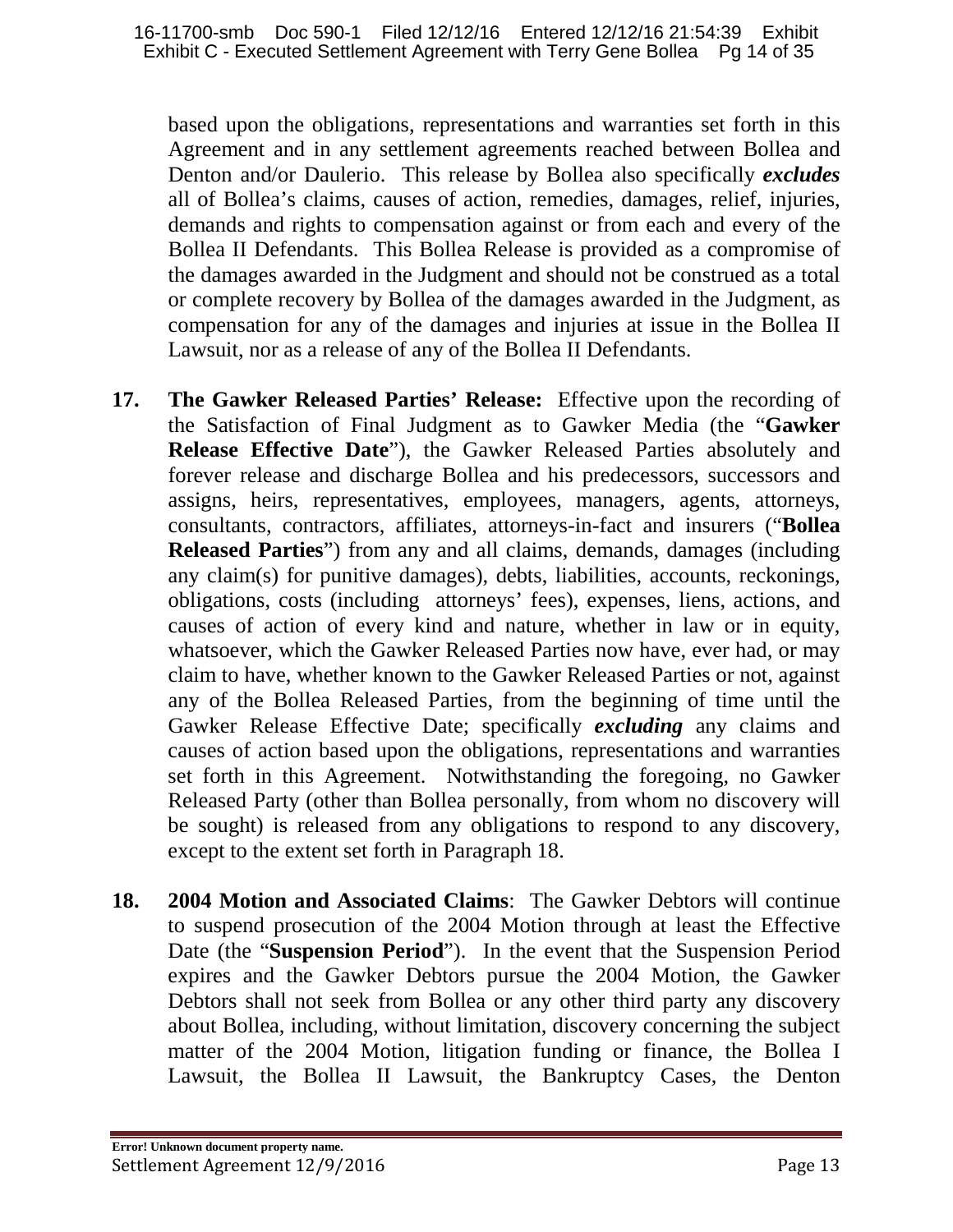Bankruptcy Case, the Daulerio Collection Proceedings, and/or any and all related proceedings, whatsoever.

- **19. Cooperation to Secure Agreements**: The Parties shall cooperate and work in good faith to secure settlement agreements with Denton, Daulerio, Peter Thiel, and Thiel Capital, LLC as set forth in the Cooperation to Secure Agreements attached hereto as **Exhibit C**. The Parties expressly agree that it is not a condition of any other obligation or right in this Agreement that any or all of the agreements described in the Cooperation to Secure Agreements be consummated.
- **20. Dismissal of Dischargeability Action:** Bollea agrees that, upon the consummation of a settlement agreement with Denton, the Dischargeability Action against Denton will be dismissed with prejudice.
- **21. Daulerio Proceedings**: Bollea agrees that, upon the consummation of a settlement agreement with Daulerio, Bollea will withdraw the Sanctions Motion solely as to Daulerio in his individual capacity with prejudice and will dissolve the writ of garnishment pending against Daulerio in the Bollea I Lawsuit. Bollea further agrees to suspend all collection efforts against Daulerio and suspend prosecution of the Sanctions Motion solely as against Daulerio in his individual capacity, pending negotiation of the contemplated settlement agreement with Daulerio. If that settlement agreement cannot be reached, Bollea may recommence collection efforts against Daulerio as to the punitive damages awarded against Daulerio and may prosecute the Sanctions Motion as to Daulerio in his individual capacity. Bollea agrees that, as to Daulerio's counsel, LSKS, he will advise the judge in the Bollea I Lawsuit of the settlement reached between the Parties, and defer to the Bollea I Lawsuit judge as to whether she is inclined to proceed with the Sanctions Motion as to LSKS.

# **22. Miscellaneous Provisions:**

- **A. Binding Effect.** This Agreement shall bind and inure to the benefit of each of the Parties hereto and their respective successors in interest.
- **B. Final Integrated Agreement.** This Agreement constitutes the entire, final and binding understanding between the Parties hereto. No other statement or representation, written or oral, express or implied, has been received or relied upon in the Agreement unless specifically set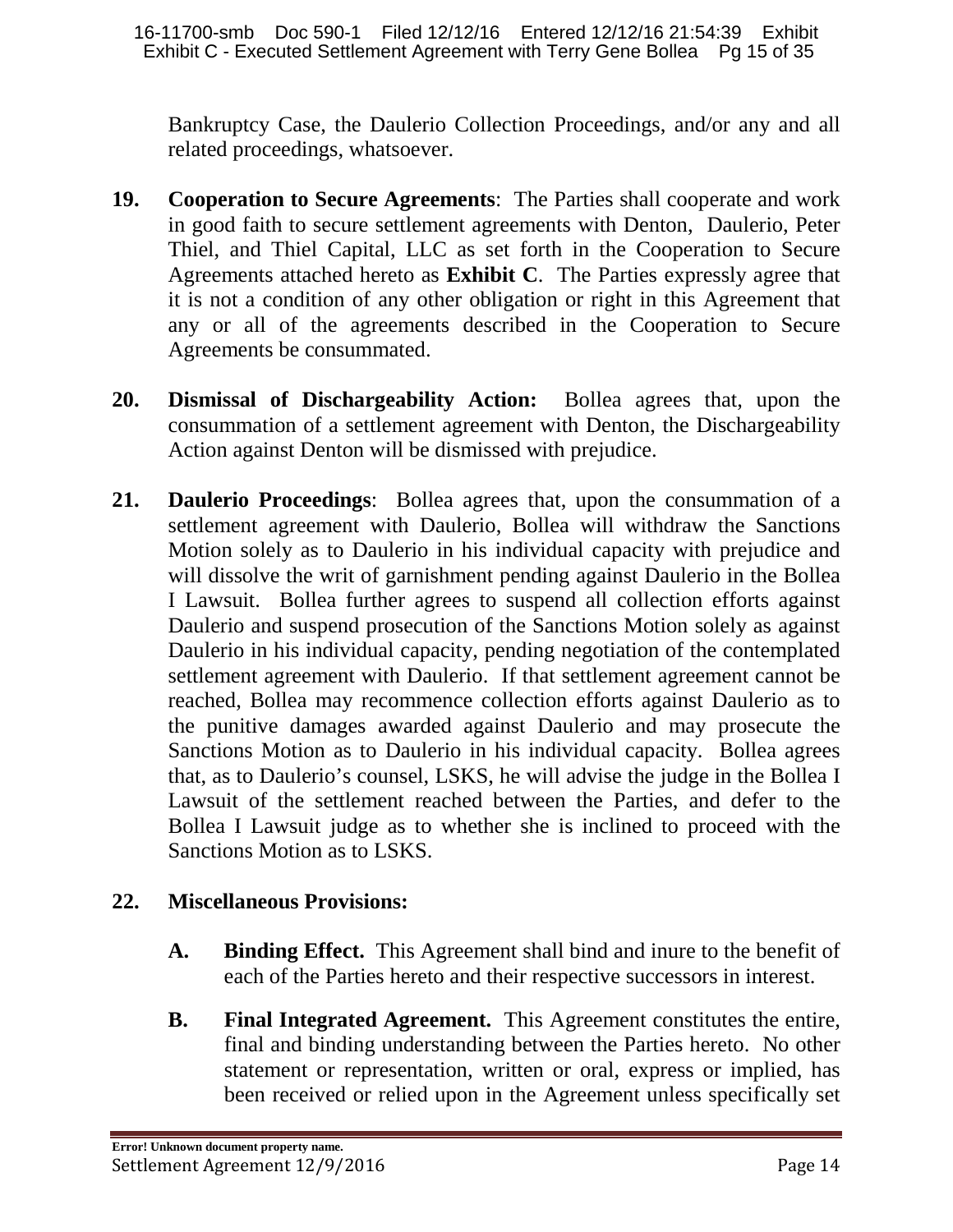forth herein, and all prior and contemporaneous discussions, statements and negotiations made or which have occurred prior to or simultaneous with the date of this Agreement shall be deemed merged into this Agreement and of no legal force or effect. No supplement, modification or amendment of this Agreement shall be binding unless executed in writing by all the Parties. The Parties hereto agree to execute such other documentation as is necessary to carry out the terms of this Agreement.

- **C. Voluntary Agreement.** Each Party enters into this Agreement knowingly and voluntarily, in the total absence of any fraud, mistake, duress, coercion, or undue influence and after careful thought and reflection upon this Agreement and, accordingly, by signing this document, each signifies full understanding, agreement and acceptance.
- **D. Representation Regarding Non-Assignment of Claims.** Each Party represents that it has not assigned or transferred to any third party, any claims or rights that it has or might have relating to any and all claims, contentions or any matters in dispute between or relating to the Parties as of the Effective Date.
- **E. Multiple Counterparts.** This Agreement, and any document referred to herein, may be executed in any number of counterparts and by facsimile or email (*i.e*., a .pdf file), each of which shall be deemed an original and all of which together shall constitute one single legal instrument.
- **F. Authorship.** Each of the Parties hereto have jointly participated in the negotiation and drafting of this Agreement. In the event that an ambiguity or question of intent or interpretation arises, this Agreement shall be construed as if drafted jointly by each of the Parties hereto and no presumptions or burdens of proof shall arise favoring any Party by virtue of the authorship of any of the provisions of this Agreement. Any ambiguity or question of interpretation or intent shall be decided by the Bankruptcy Court
- **G. Governing Law/Enforcement of Terms**. This Agreement shall be construed under the laws of the State of New York. Any action to enforce or interpret any of the terms and conditions of this Agreement shall be brought in the Bankruptcy Court or, if the Bankruptcy Court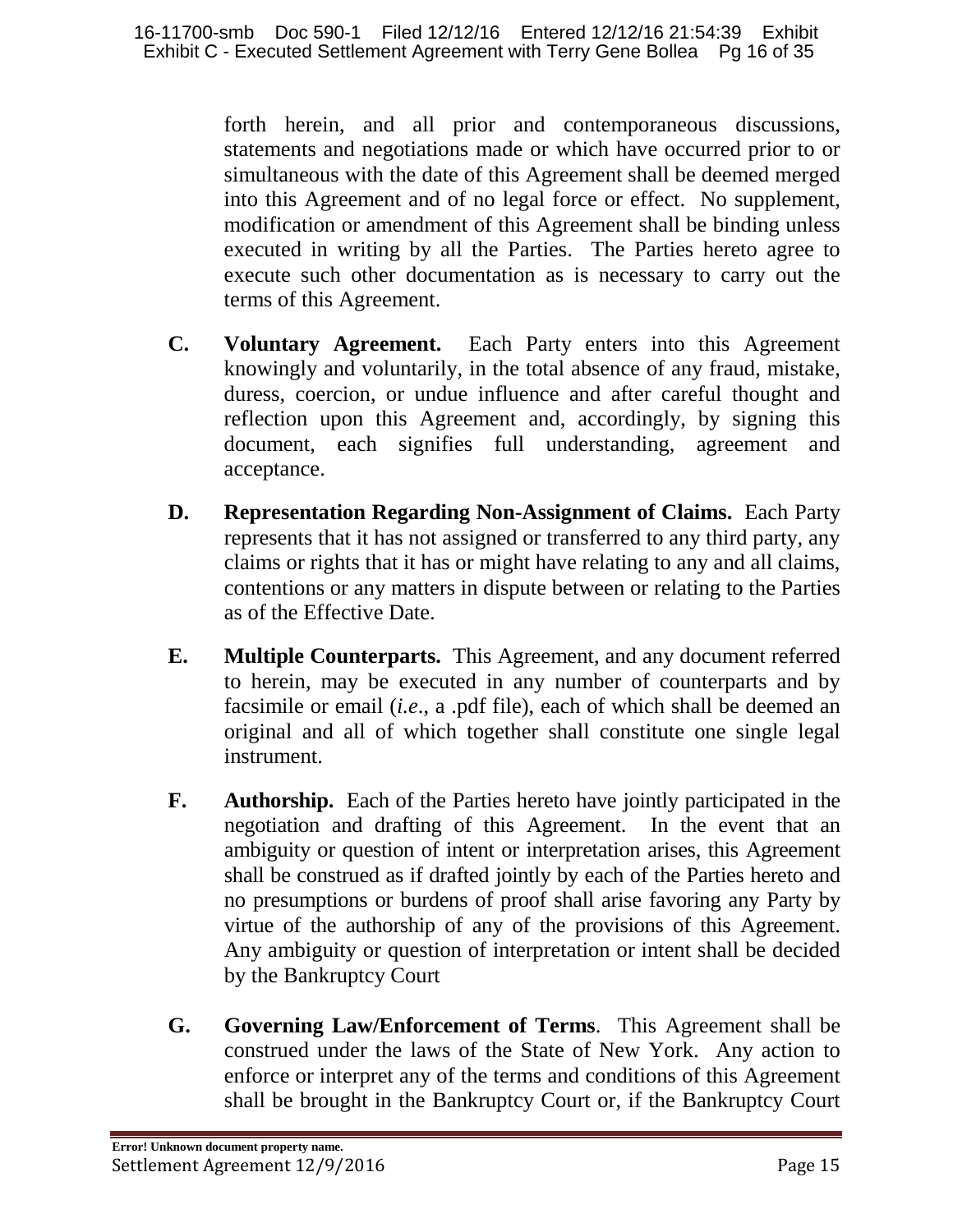determines that jurisdiction does not lie therein, in the state or federal courts of New York, New York, and all parties hereto consent to the exclusive jurisdiction and venue of such court(s) for the enforcement and/or interpretation of this Agreement.

- **H. Waiver.** Any waiver by any Party of any provision of this Agreement or breach thereof will not operate or be construed as a waiver of any other provision or subsequent breach thereof. Any waiver by a Party must be in writing to be effective.
- **I. Severability**. If any provision of this Agreement shall be held by a court of competent jurisdiction to be illegal, invalid or unenforceable, the remaining provisions shall remain in full force and effect.

# **[SIGNATURES FOLLOWING PAGE]**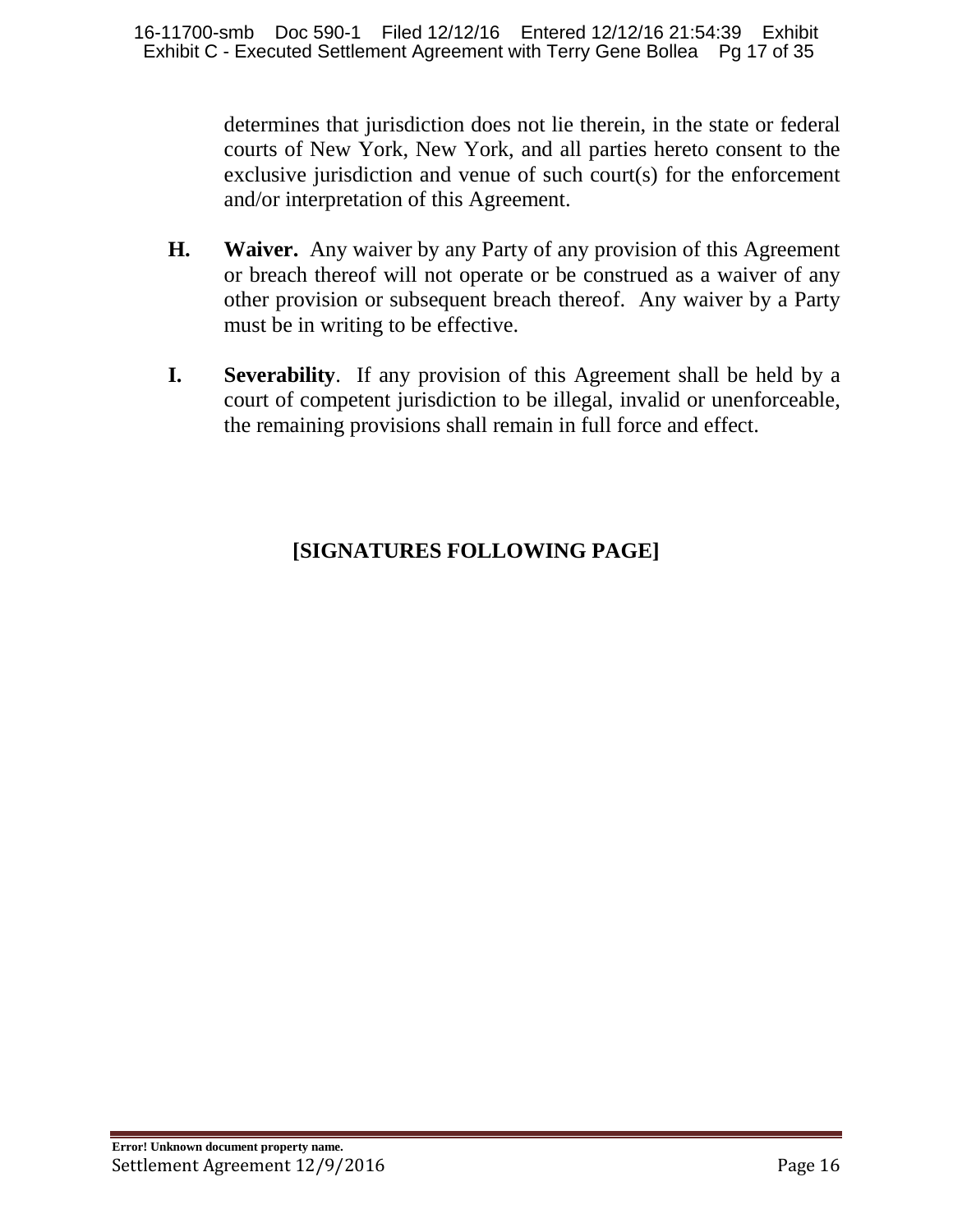**IN WITNESS WHEREOF**, the Parties execute this Settlement Agreement as of December 9, 2016.

|  | TERRY GENE BOLLEA, professionally<br>known as "Hulk Hogan" |
|--|------------------------------------------------------------|
|  | <b>GAWKER MEDIA LLC</b>                                    |
|  |                                                            |
|  |                                                            |
|  | <b>GAWKER HUNGARY, KFT</b>                                 |
|  |                                                            |
|  |                                                            |
|  | <b>GAWKER MEDIA GROUP, INC.</b>                            |
|  |                                                            |
|  | Print: Title:                                              |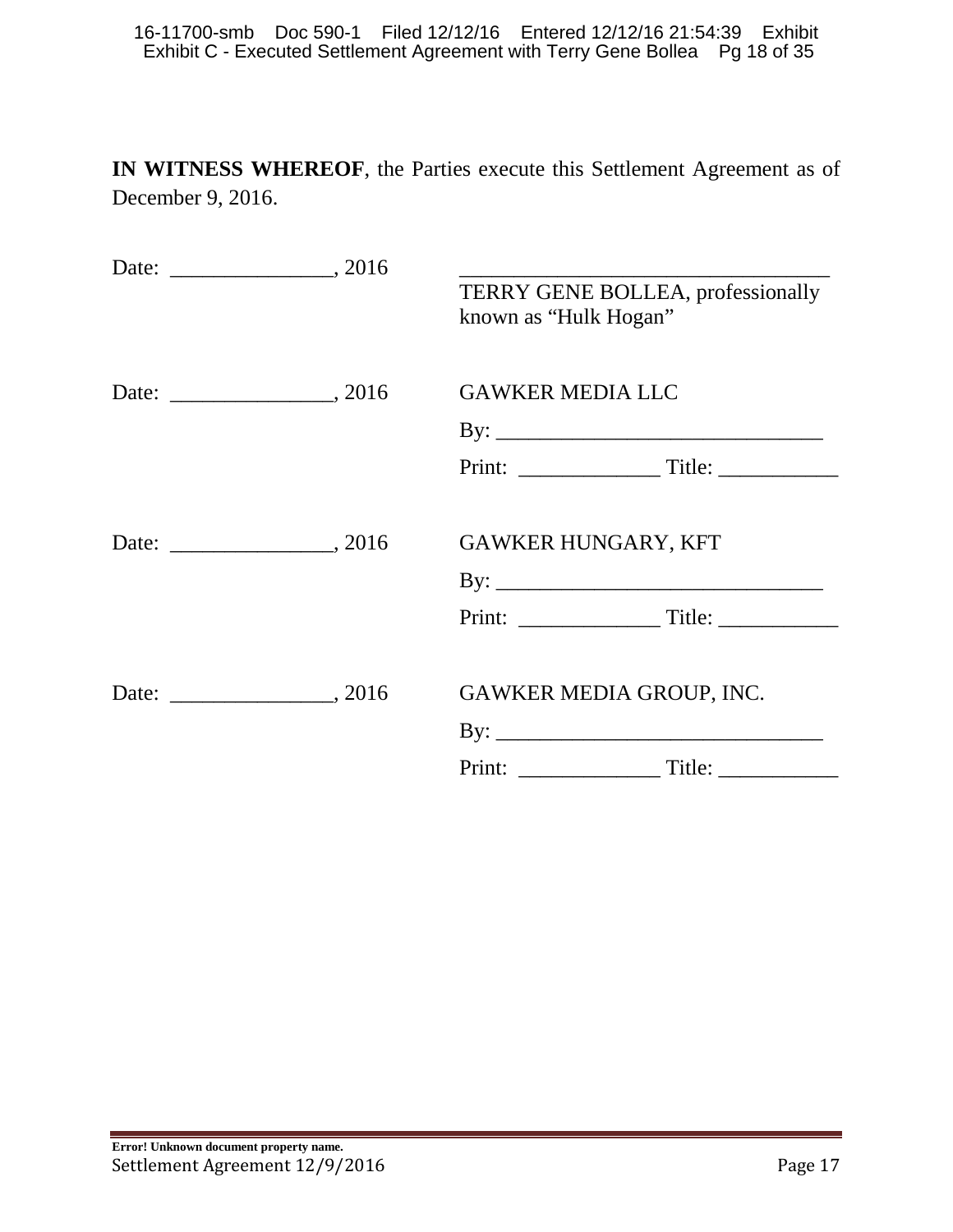# **Composite Exhibit A**

# **DECLARATION OF ALBERT JAMES DAULERIO**

- 1. My name is Albert James Daulerio, aka "A.J. Daulerio." I am over the age of eighteen and have personal knowledge of the matters set forth in this Declaration, either firsthand or through my counsel.
- 2. I am aware, and have been advised by my counsel, that making a materially false statement of fact in a declaration can subject me to a criminal prosecution for perjury if I knew or believed that the statement was not true when I signed the declaration.
- 3. In September, 2012, I was the Editor-In-Chief of Gawker.com. In that capacity, I was contacted by Tony Burton about a Hulk Hogan sex tape. Mr. Burton asked for my mailing address in order to arrange for the delivery of a DVD. Shortly after that, one of my colleagues at Gawker received a DVD intended for me that contained a video and audio recording—just over 30 minutes long—of Terry Bollea, aka Hulk Hogan, having conversations and engaging in sexual activity in a bedroom with Heather Clem, n/k/a Heather Cole (The "30-Minute Video"). Soon after receiving the 30-Minute Video, Mr. Burton contacted me to confirm that I had received the DVD.
- 4. On October 4, 2012, I posted an article on Gawker.com titled, "Even for a Minute, Watching Hulk Hogan Have Sex in a Canopy Bed is Not Safe For Work but Watch it Anyway" (the "10/4/2012 Post"), which included a 1:41 excerpt derived from the 30-Miniute Video (the "Gawker Video").
- 5. In early 2013, I resigned from Gawker.com. When I left Gawker, I did not have and did not take the originals or any copies, portions or excerpts, in full or in part, whether in hard copy or electronic format, of the 30-Minute Video or the Gawker Video.
- 6. On July 24, 2015, July 28, 2015, August 10, 2015 and August 26, 2015, *The National Enquirer* and *Radar Online* published the articles attached hereto as **Composite Exhibit 1**, which report on statements attributed to Mr. Bollea and that transcripts containing such statements "have been filed in a Florida court, under seal…" I am not the source of any of the statements attributed to Mr. Bollea in the articles attached as **Exhibit 1**. I have no personal, firsthand knowledge of how *The National Enquirer* or *Radar Online* obtained any of the statements attributed to Mr. Bollea in **Exhibit 1**. Before the articles attached as **Exhibit 1** were published, I had not read or heard any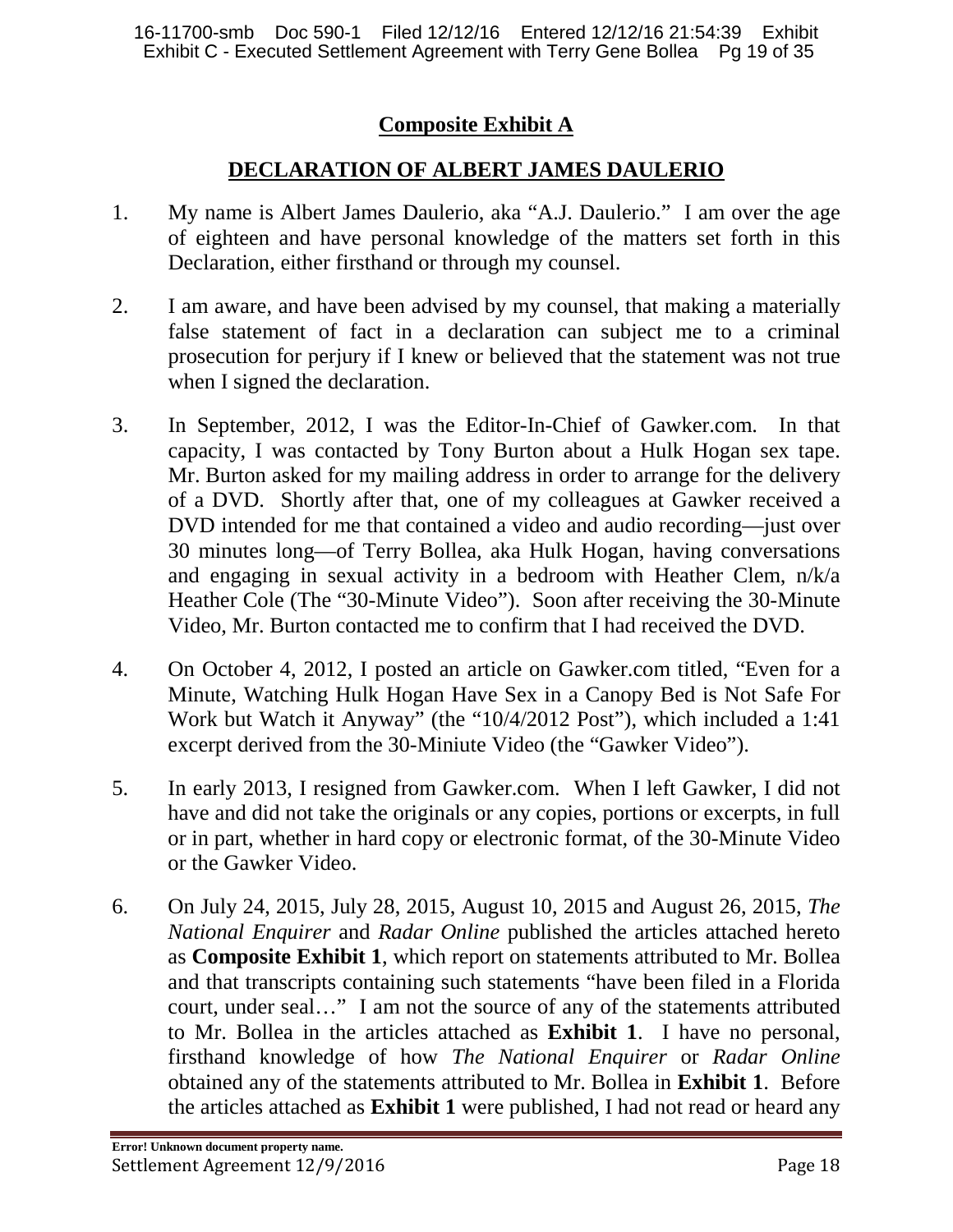of the statements attributed to Mr. Bollea in the articles, and I did not possess, have custody, or control of any recordings, summaries, transcripts or other records of the statements attributed to Mr. Bollea on any medium (*e.g.,* magnetic, digital, electronic paper). I do not know whether it is true that transcripts that contained the statements that were attributed to Mr. Bollea in **Exhibit 1** are filed under seal in a Florida court, or were filed under seal when the articles in **Exhibit 1** were posted. I did not assist or facilitate, request or induce, any other person or entity to provide any of the statements attributed to Mr. Bollea, nor any recordings, transcripts, summaries, or other records containing such statements, to *The National Enquirer* or *Radar Online*.

- A. Before any of the articles attached as Exhibit 1 were posted, I had read online reports of the existence of one or more audio recordings of Hulk Hogan that supposedly contained language described in ways that are consistent with the nature of the statements attributed to Mr. Bollea in the articles comprising Exhibit 1). I may have conversed with others orally or in writing about the substance of those online reports, but I did not learn or know what words Hogan supposedly used.
- B. Before any of the articles attached as Exhibit 1 was posted, I did not know that any of my lawyers possessed or controlled any record whose content included any of the language—whether verbatim or in substance—attributed to Hulk Hogan in the articles attached as Exhibit 1, if, indeed, any of my lawyers possessed or controlled any such record.
- 7. Since I left Gawker in early 2013, I have not had any copies of, nor any remote access to, directly or indirectly, the 30-Minute Video, the Gawker Video or any other audio or video recordings of Mr. Bollea in the bedroom of Bubba Clem and Heather Clem; with the exception that, when preparing for the trial of this case in March 2016, my attorneys, Levine Sullivan Koch & Schulz ("LSKS"), provided me with a single flash drive (the "Flash Drive") containing digital copies of various exhibits expected to be introduced at trial.
- 8. I signed a declaration in October, 2016, which my counsel filed with the Florida court, attesting that the Flash Drive contained the Gawker Video and 30-Minute Video. That was based on my attorneys at the Levine Sullivan firm telling my new counsel, David Marburger, that the 30-Minute Video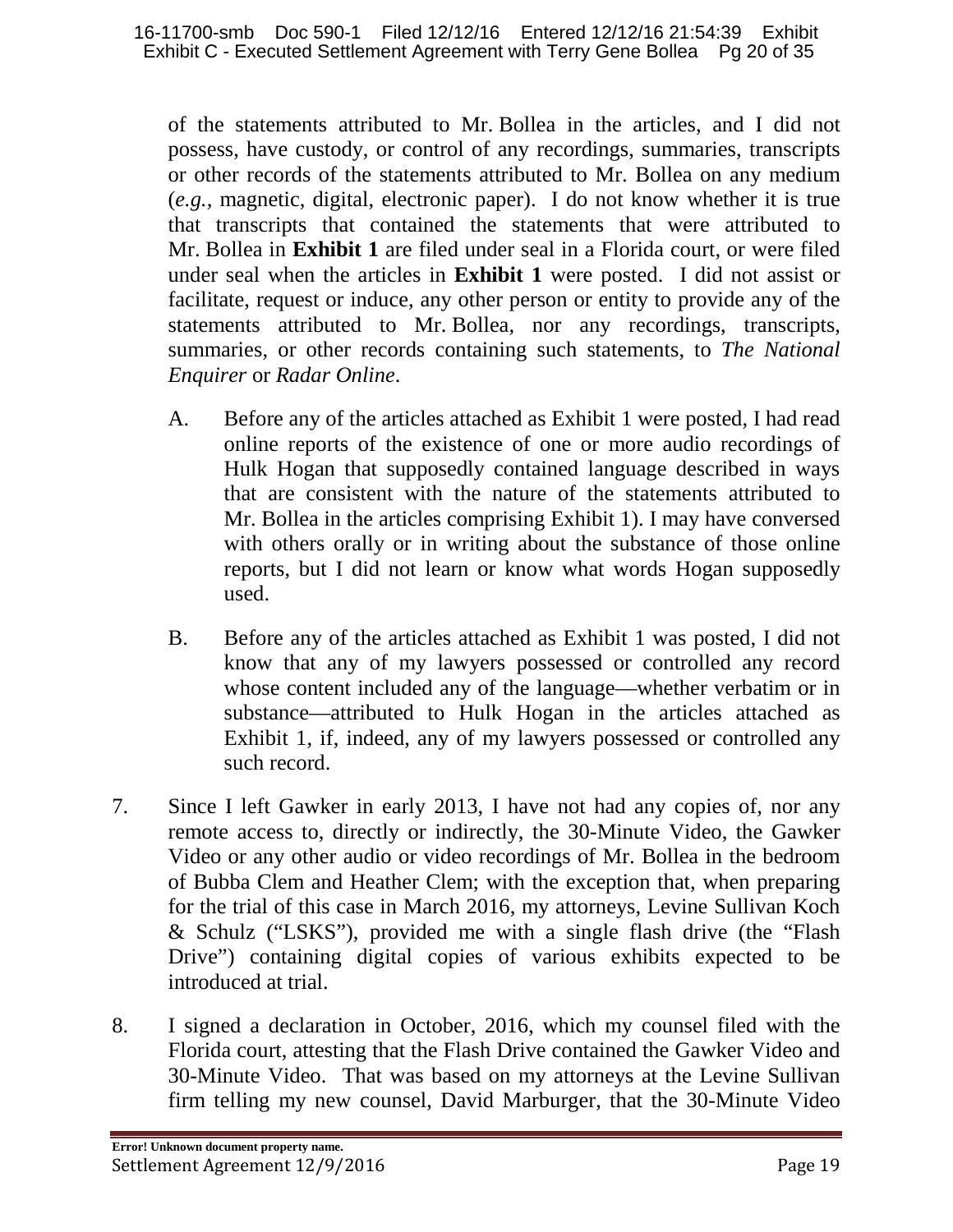was on the Flash Drive. In hindsight, I am not positive whether the 30- Minute Video was on the Flash Drive.

- 9. During the first weekend of October 2016, I delivered the Flash Drive to a lawyer of the LSKS law firm. While that Flash Drive was in my possession, I did not make any copies of, save, store, send, disseminate, distribute, or deliver any of the materials it contained, did not record any of the materials it contained, did not upload any of the contents of the Flash Drive to any other electronic device(s), drives, storage systems, cloud based storage or similar media; and I did not ask, permit, direct or otherwise allow any other person or entity to copy, upload, record, disseminate, distribute, deliver, send, save, store or disclose any of the contents of the Flash Drive to any other person or entity.
- 10. When I delivered that Flash Drive to LSKS, it contained the only copy of the 30-Minute Video and the Gawker Video that I believed to be in my possession or under my control (excluding any copies that the law firm had). I deleted nothing from the Flash Drive before delivering it to the Levine Sullivan firm. Accordingly, if the 30-Minute Video is on that Flash Drive now, I agree that it was on the Flash Drive when I possessed it. If it was, I never accessed, opened, copied, transferred, saved, stored, sent, uploaded or downloaded the file containing the 30-Minute Video. As set forth in the Settlement Agreement, I hereby instruct LSKS to immediately deliver the Flash Drive to Mr. Bollea's counsel, Charles Harder, Esq.
- 11. To the best of my knowledge, since I returned the Flash Drive to LSKS, I have not possessed nor had any access to, directly or indirectly, the 30- Minute Video or the Gawker Video contained on the Flash Drive, nor possessed nor had access to any other audio or video recordings of Mr. Bollea in the bedroom of Bubba Clem and Heather Clem.
- 12. Since October 4, 2012, I have owned up to five (5) cell phones, three (3) laptop computers, and three (3) iPads. All three of my iPads were lost or stolen, but none of them contained the 30-Minute Video, the Gawker Video or any other audio or video recordings of Mr. Bollea in the bedroom of Bubba Clem and Heather Clem. One of my cell phones broke, and two others were lost or stolen, but none of them contained the 30-Minute Video, the Gawker Video or any other audio or video recordings of Mr. Bollea in the bedroom of Bubba Clem and Heather Clem. During the course of this litigation, I delivered two (2) laptop computers and one (1) cell phone to the LSKS law firm. These devices are currently being stored in the LSKS vault.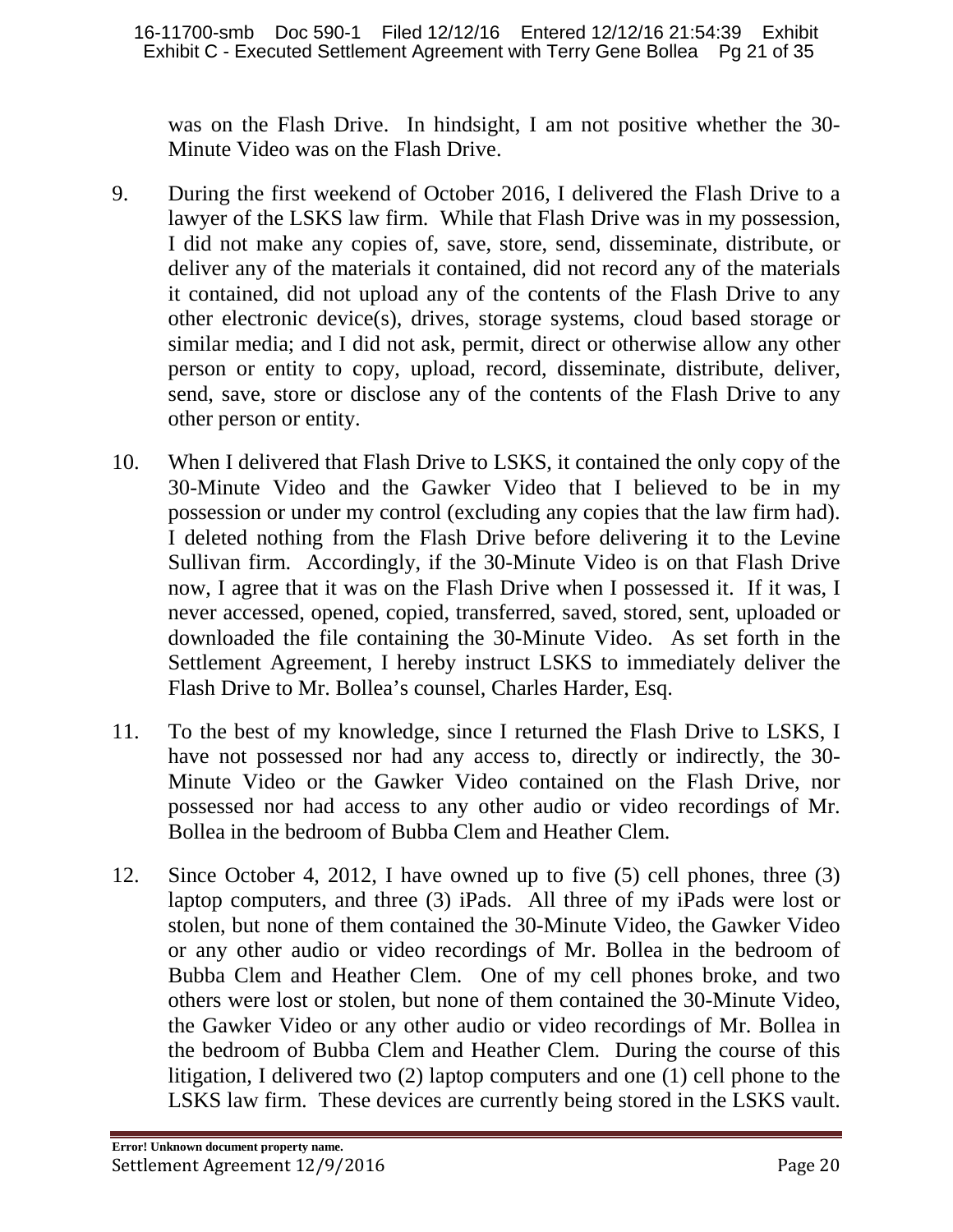In August, 2015, I purchased a third  $(3<sup>rd</sup>)$  laptop computer and a cell phone. Those are currently in my possession.

- 13. As part of my settlement with Mr. Bollea in this case, I have agreed that a computer forensic expert, ATX Forensics, LLC, shall be entitled to take possession of the two (2) laptop computers and cell phone currently being stored in LSKS's vault, create a forensic image of such devices, and then completely delete and/or destroy the hard drives on those devices. Once these devices are wiped clean, they shall be returned to me. The forensic images of the hard drives of these devices shall be maintained confidentially by ATX Forensics, LLC; and no one shall have access to their contents, including Mr. Bollea. These forensic images shall be maintained by ATX Forensics, LLC for a period of ten (10) years, so that they may be preserved for purposes of any pending litigation. In the event that any person or entity makes a discovery request or issues a subpoena calling for the disclosure of any of the contents of these devices, ATX Forensics, LLC shall prepare an index of their contents to be reviewed by me and/or my counsel for responsiveness and privileged or confidential information, before any of their contents may be disclosed.
- 14. In October, 2016, I gave my third laptop and my current cell phone to my counsel, David Marburger. With my approval, he gave them to the forensic digital investigation firm of Vestige, Ltd. in Medina, Ohio, which was to make an image of the laptop's and phone's hard drives and delete everything from the original hard drives. I will cause my counsel, David Marburger, to instruct Vestige to provide the forensic image of my third laptop and cell phone to ATX Forensics, LLC without retaining any copies. I will also cause Mr. Marburger to instruct Vestige to provide a certification that the hard drive on my third laptop computer and cell phone, both of which have since been returned to me, were completely and permanently deleted or, if they were replaced, that the original hard drives have been destroyed. Once Vestige delivers the forensic image of the hard drives of my third laptop computer and cell phone to ATX Forensics, LLC, I understand that ATX Forensics, LLC will preserve the images subject to the same terms and conditions set forth in paragraph 13, above. I will instruct Mr. Marburger to take the above-described actions within three (3) business days of the recording of the Daulerio Punitives Satisfaction, as set forth in the Settlement Agreement with Mr. Bollea.
- 15. Except as otherwise described explicitly in this Declaration, since the date of my 10/4/2012 Post, I have never delivered, transferred, provided,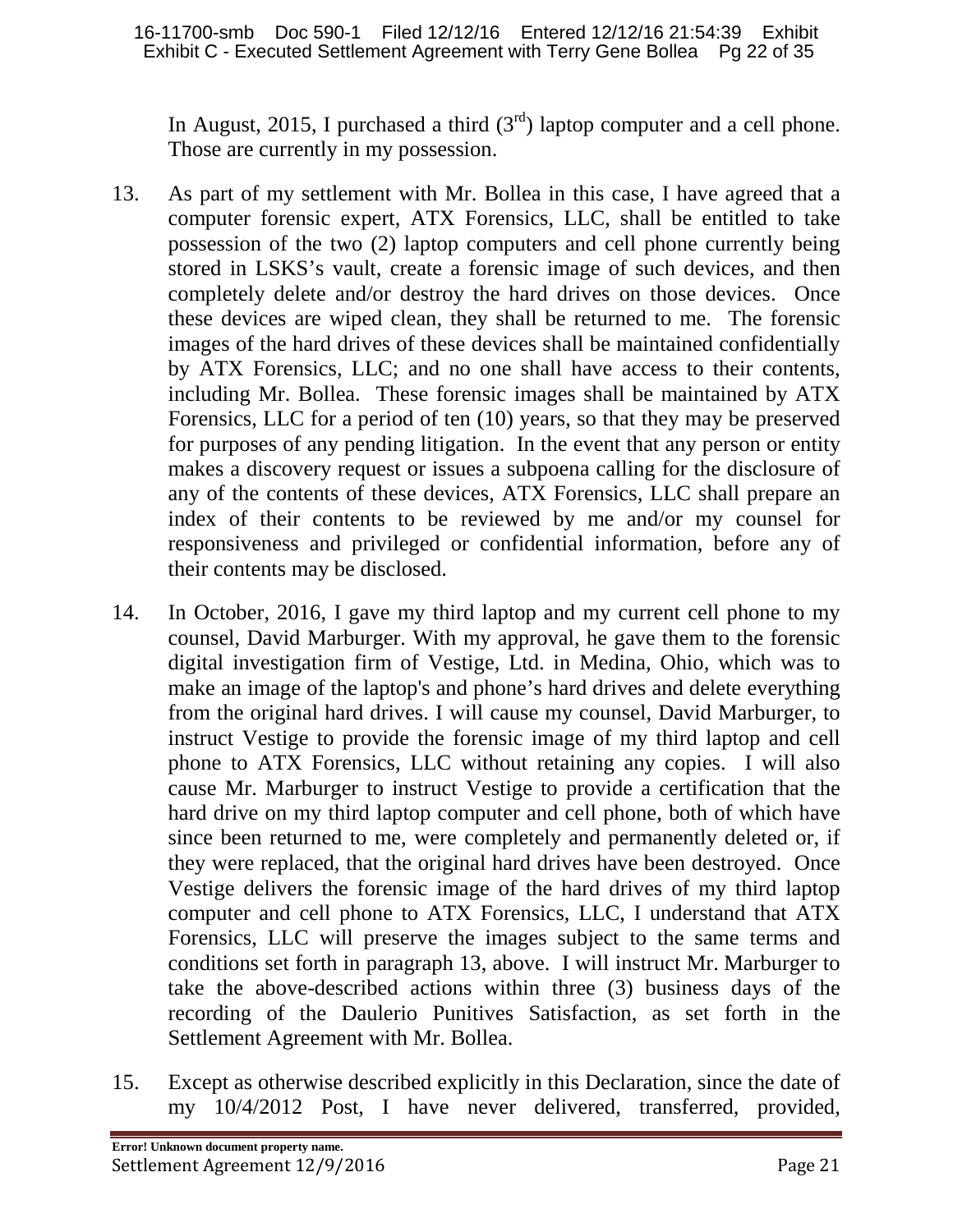transmitted, sent, disseminated, distributed, copied, saved, stored, uploaded, downloaded or recorded the original or any copies, portions or excerpts, in full or in part, of the 30-Minute Video, the Gawker Video or any other video or audio recordings of Mr. Bollea in the bedroom of Bubba and Heather Clem to anyone other than Gawker's counsel of record in the State Court Action. Since the date of my 10/4/2012 Post, I have never instructed, allowed, asked, permitted or directed, indirectly or directly, any other person or entity to deliver, transfer, provide, transmit, send, disseminate, distribute, copy, save, store, upload, record, disclose or otherwise preserve the originals or any copies, portions or excerpts, in full or in part, of the 30-Minute Video, the Gawker Video or any other video or audio recordings of Mr. Bollea in the bedroom of Bubba and Heather Clem to anyone.

16. I hereby acknowledge the entry, validity and enforceability of a Permanent Injunction against me by Pinellas County, Florida Circuit Court Judge Pamela Campbell on or about June 7, 2016, a copy of which is attached hereto as **Exhibit 2**, and agree to be bound by the Permanent Injunction.

I declare under penalty of perjury that the foregoing is true and correct.

| Signed<br>$\alpha$ |  |  |
|--------------------|--|--|
|--------------------|--|--|

\_\_\_\_\_\_\_\_\_\_\_\_\_\_\_\_\_\_\_\_\_\_\_\_ A.J. Daulerio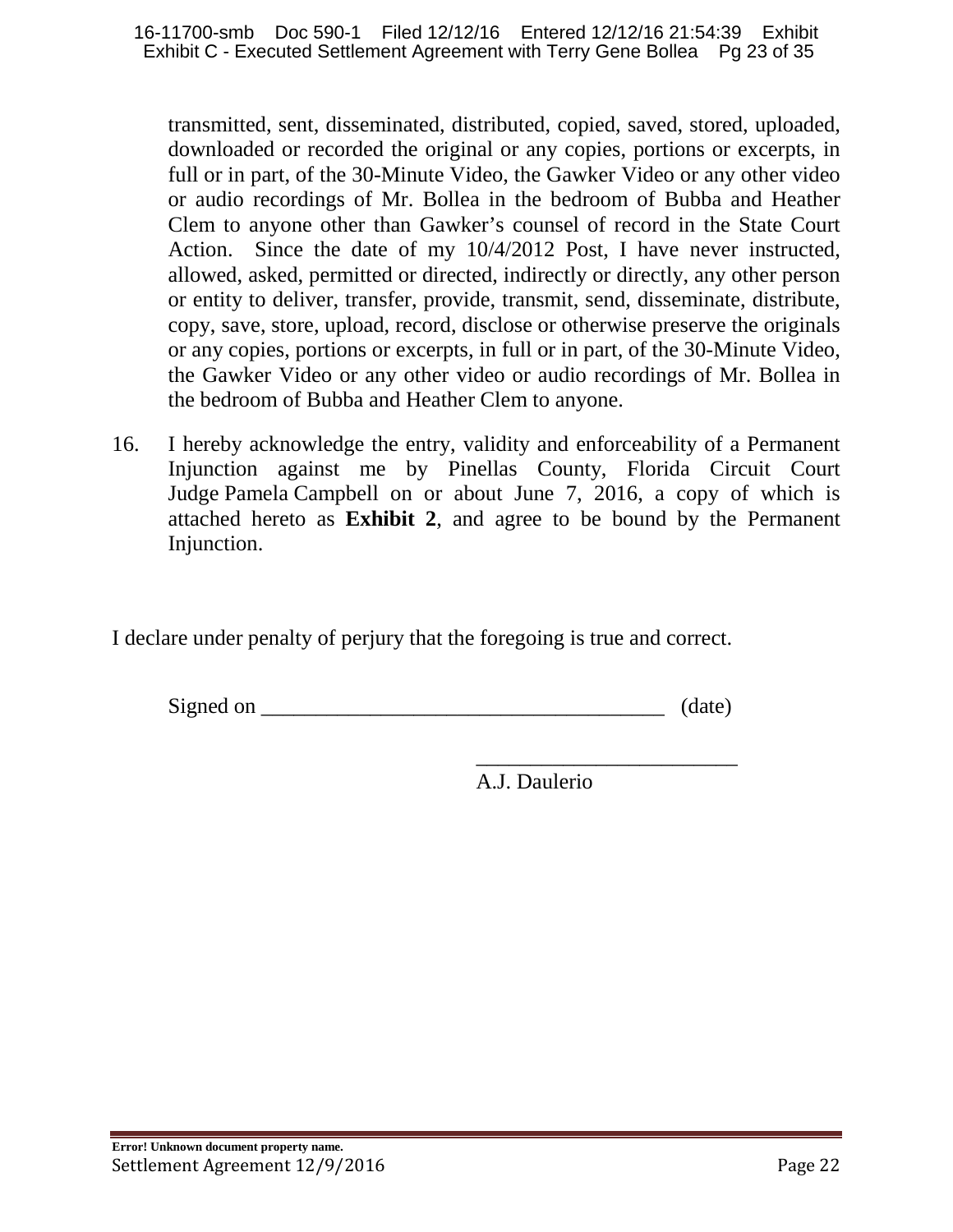## **DECLARATION OF NICHOLAS DENTON**

- 1. My name is Nicholas G.A. Denton aka Nick Denton. I am over the age of eighteen and have personal knowledge of the matters set forth in this Declaration.
- 2. I am aware, and have been advised by my counsel, that it is a crime to attest to any facts set forth in this Declaration that are not true.
- 3. I am currently the Executive Vice President of Gawker Media, LLC ("Gawker Media") and was previously the CEO of Gawker Media.
- 4. In October, 2012, I became aware that the then-Editor-In-Chief of Gawker.com, A.J. Daulerio ("Daulerio"), received a DVD containing a video and audio recording—just over 30 minutes long—of Terry Bollea, aka Hulk Hogan ("Bollea"), having conversations and engaging in sexual activity in a bedroom with Heather Clem, nka Heather Cole (the "30-Minute Video").
- 5. On October 4, 2012, Daulerio posted an article on Gawker.com titled, "Even for a Minute, Watching Hulk Hogan Have Sex in a Canopy Bed is Not Safe For Work but Watch it Anyway" (the "10/4/2012 Post"), which included a 1:41 excerpt derived from the 30-Miniute Video (the "Gawker Video").
- 6. Bollea thereafter filed suit against me, Daulerio, Gawker Media, Gawker Hungary Kft. (f/k/a Kinja Kft.), and Gawker Media Group, Inc. (collectively, the "Gawker Debtors") (collectively, Denton, Daulerio and the Gawker Debtors are referred to as the "Gawker Parties"), amongst others, in the Sixth Circuit Court in and for Pinellas County, Florida, Case No. 12012477CI-011 (the "Bollea I Lawsuit"). Bollea asserted causes of action for invasion of privacy by intrusion upon seclusion, publication of private facts, violation of Florida common law right of publicity, intentional infliction of emotional distress, negligent infliction of emotional distress and violation of section 934.10, Florida Statutes.
- 7. On May 19, 2015, Gawker filed an action against the Federal Bureau of Investigation and Executive Office for the United States Attorney, Case No. 8:15-cv-01202-SCB-EAJ (the "FBI Action"), in order to obtain discovery related to the Bollea I Lawsuit.
- 8. On October 21, 2015, the Court in the Bollea I Lawsuit entered an Order permitting certain discovery to determine whether I, Daulerio and/or Gawker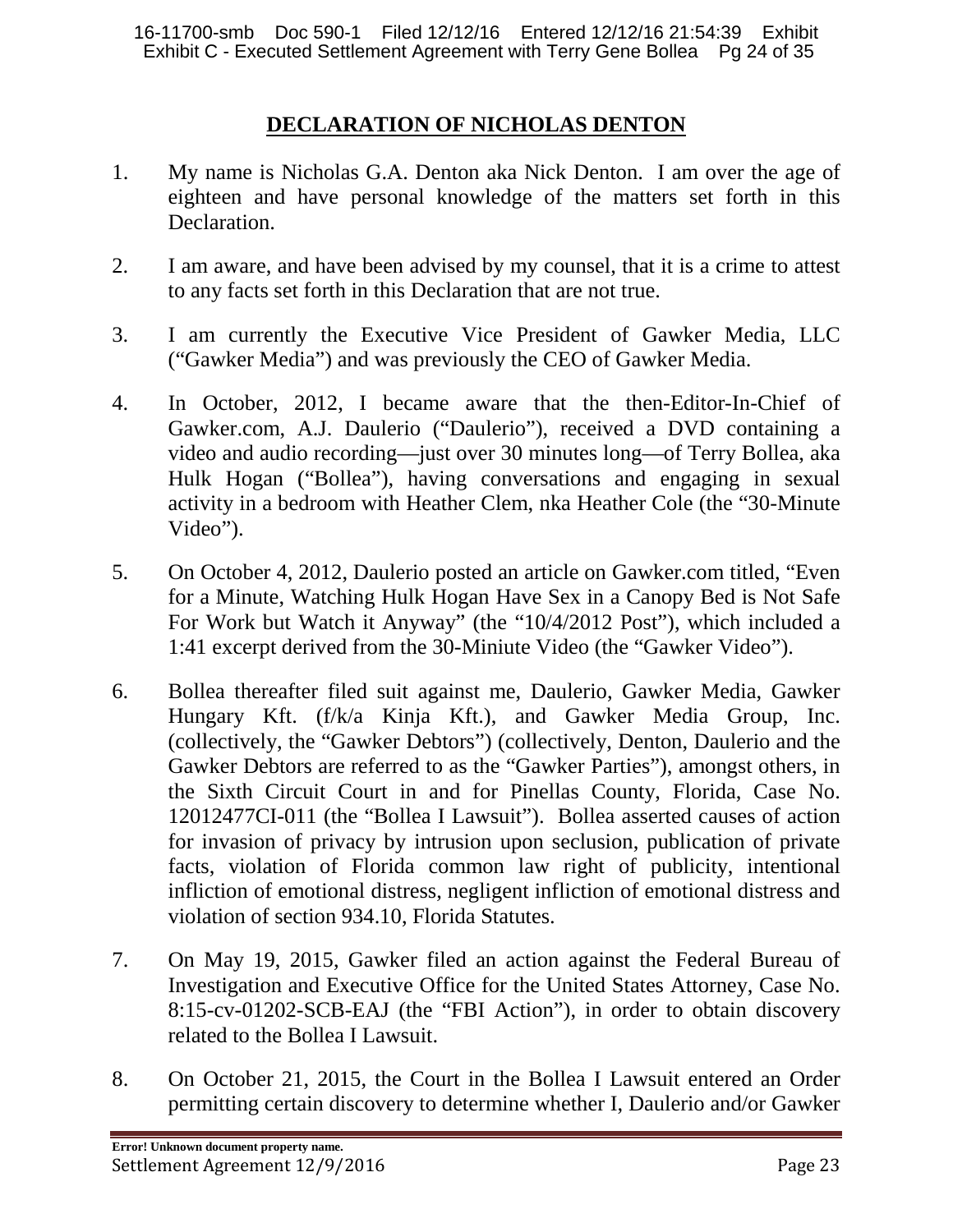Media were involved in leaking certain sealed discovery related to the Bollea I Lawsuit and FBI Action to *The National Enquirer* and/or *Radar Online* (the "Leak Order"). *The National Enquirer and Radar Online*  published articles in July and August, 2015, disclosing contents of recordings of Bollea, which they reported were part of sealed discovery in the Bollea I Lawsuit (the "Leak"). We appealed the Leak Order to Florida's Second District Court of Appeal ("Second DCA"), which appeal [Case No. 2D15-5035] is currently stayed.

- 9. On May 2, 2016, Bollea filed a new action against several defendants including Gawker Media, Don Buchwald & Associates, Cox Radio, Inc. and others, in the Sixth Judicial Circuit in and for Pinellas County, Florida, Case No. 16-002861-CI (the "Bollea II Lawsuit"). In the Bollea II Lawsuit, Bollea asserted claims against Gawker Media for intentional interference with contractual relations and advantageous business relationships and intentional infliction of emotional distress. Gawker Media moved to disqualify the trial judge presiding over the Bollea II Lawsuit (the "DQ Motion"). When the DQ Motion was denied, Gawker Media appealed to the Second DCA [Case No. 2D16-2477]. The claims against Gawker Media in the Bollea II Lawsuit are currently stayed as a result of the Suggestion of Bankruptcy filed with respect to Gawker Media's pending bankruptcy proceedings in the Southern District of New York, and the entire Bollea II Lawsuit is currently stayed in the Second DCA pending a resolution by the Second DCA of Gawker Media's DQ Motion.
- 11. I never received or viewed any of the contents of any materials designated as "Highly Confidential—Attorneys' Eyes Only" under a Protective Order entered in the Bollea I Lawsuit.
- 12. I have never provided, delivered, transferred, transmitted, sent, saved, stored, uploaded, downloaded or provided access to the original or any copies, portions or excerpts, in full or in part, of the 30-Minute Video, the Gawker Video, or any other video or audio recordings of Bollea in the bedroom of Bubba Clem and Heather Clem (nka Heather Cole), or any written transcripts or summaries of such recordings, to anyone other than Gawker's counsel of record in the Bollea I Lawsuit, except for the Gawker Video and the 10/4/2012 Post as and while they appeared on Gawker.com.
- 13. I never provided and do not know that any current or former employee, agent, officer, director, manager or member of the Gawker Debtors ever provided the original or any copies, in full or in part, of the 30-Minute Video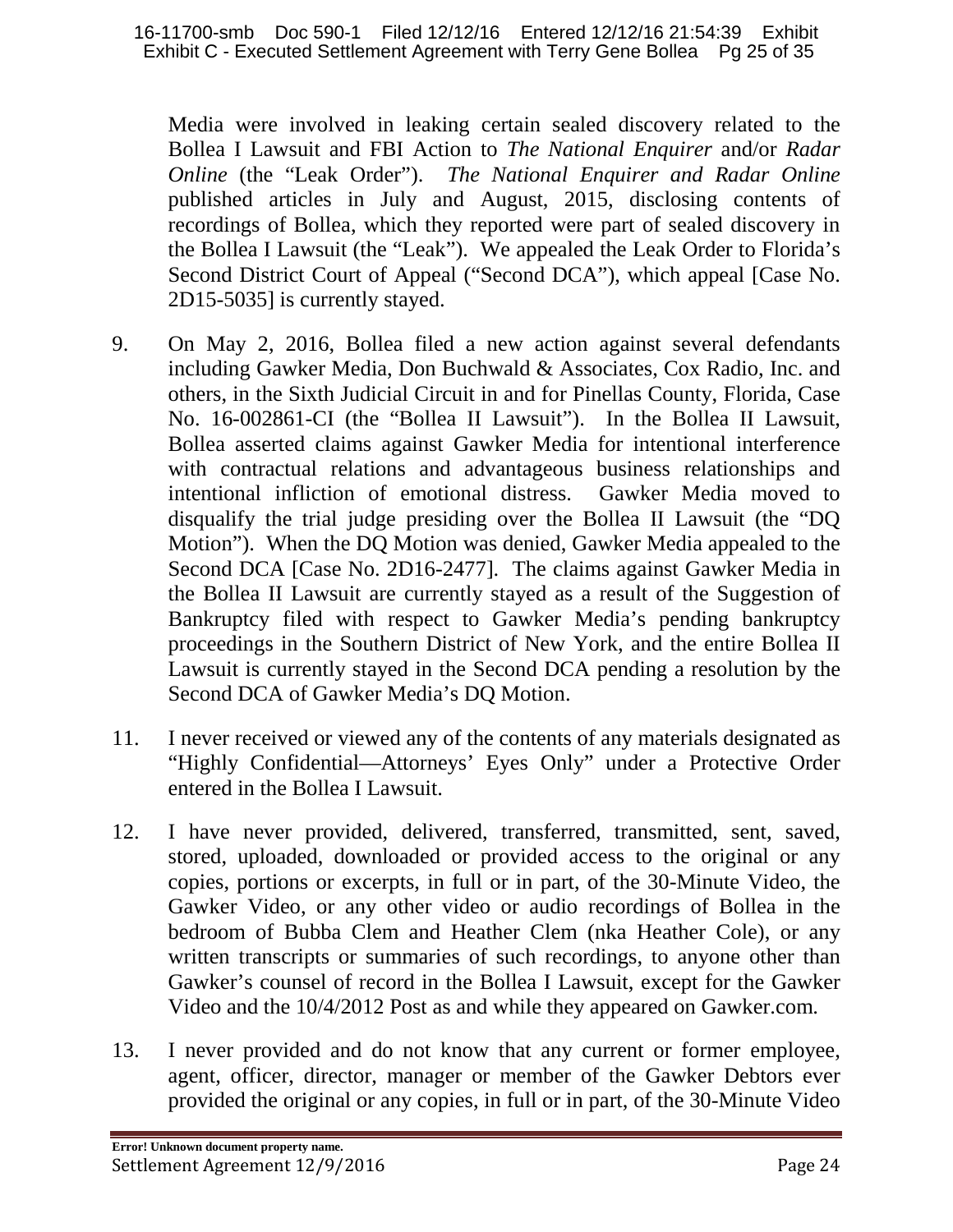or the Gawker Video to anyone other than Gawker's counsel of record in the Bollea I Lawsuit.

- 14. I do not own, hold or assert, and have never asserted any, rights, title or interest in, arising out of and/or relating to the 30-Minute Video, the Gawker Video, the 10/4/2012 Post, or any other video or audio recordings of Bollea in the bedroom of Bubba Clem and Heather Clem, or any written transcripts or summaries of such recordings, and I have never assigned, sold or transferred or purported to assign, transfer or sell, any such rights, title and or interest to any other person or entity.
- 15. Except insofar as my jointly retained attorneys with the Gawker Debtors have possession of such materials, I do not currently have, possess or have access to the original or any copies, portions or excerpts, in full or in part, of the 30-Minute Video, the Gawker Video, or any other video or audio recordings of Bollea in the bedroom of Bubba Clem and Heather Clem, or any written transcripts or summaries of such recordings
- 16. To the best of my knowledge, since the Judgment was entered in the Bollea I Lawsuit, I have not accessed or had any copies of the 30-Minute Video, Gawker Video or any other audio or video recordings of Mr. Bollea in the bedroom of Bubba Clem and Heather Clem. I understand that the Permanent Injunction entered in the Bollea I Lawsuit, which I am not appealing, shall remain in full force and effect, and the order and judgment contained in the Permanent Injunction shall continue to be binding on and enforceable against me.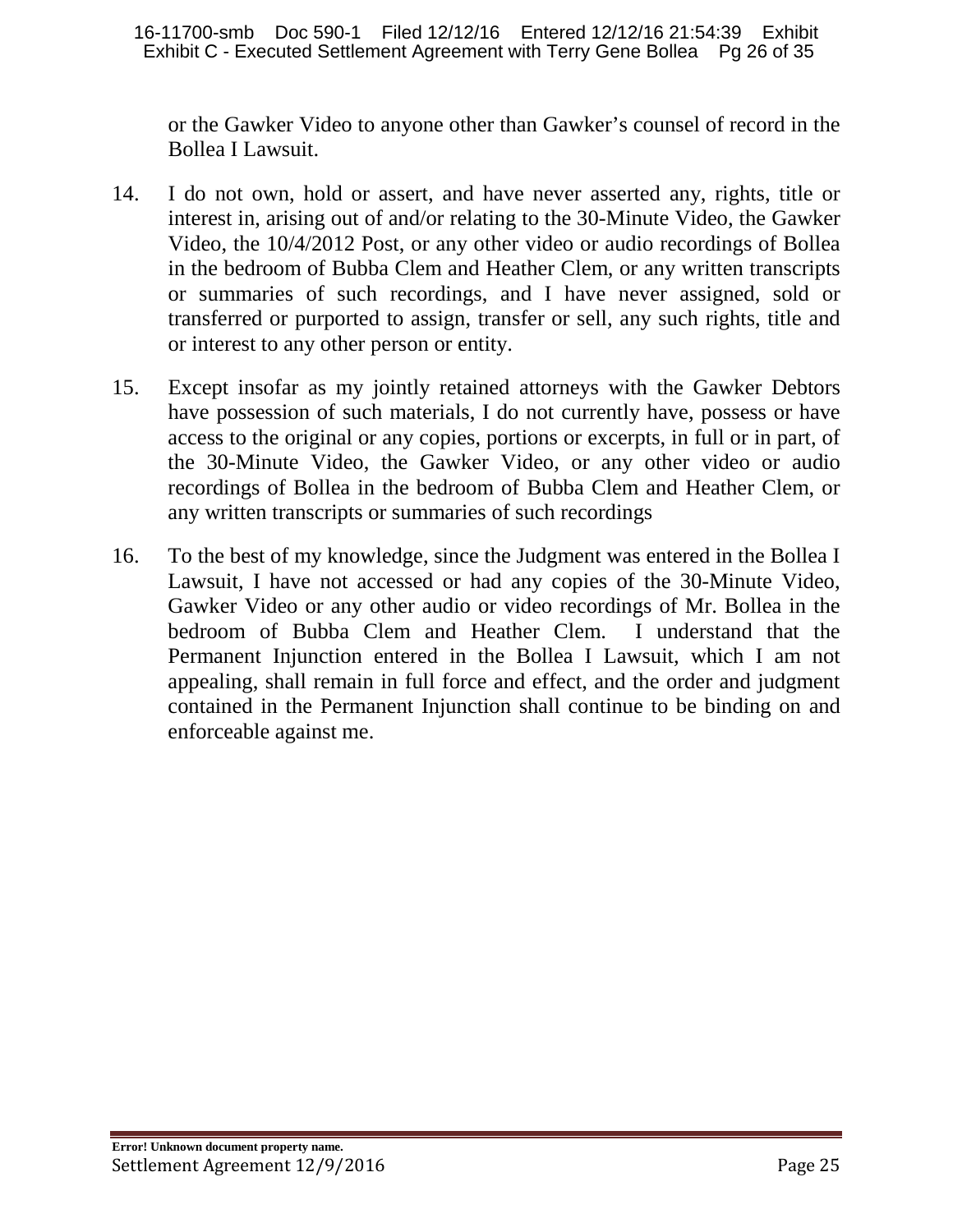16-11700-smb Doc 590-1 Filed 12/12/16 Entered 12/12/16 21:54:39 Exhibit Exhibit C - Executed Settlement Agreement with Terry Gene Bollea Pg 27 of 35

17. I did not personally provide or disseminate, and do not know the source of, any transcripts and/or recordings of Bollea in the Clems' bedroom that were reported on by *The National Enquirer* and *Radar Online* in July-August 2015. I did not assist in or facilitate, solicit, request or induce, any other person or entity to provide the transcripts and/or recordings of Bollea in the Clems' bedroom to *The National Enquirer* or *Radar Online* in July-August 2015 and do not know who provided those transcripts and/or recordings to *The National Enquirer* and *Radar Online*.

I declare under penalty of perjury that the foregoing is true and correct.

| Signed on |  |
|-----------|--|
|-----------|--|

\_\_\_\_\_\_\_\_\_\_\_\_\_\_\_\_\_\_\_\_\_\_\_\_ Nicholas G.A. Denton aka Nick Denton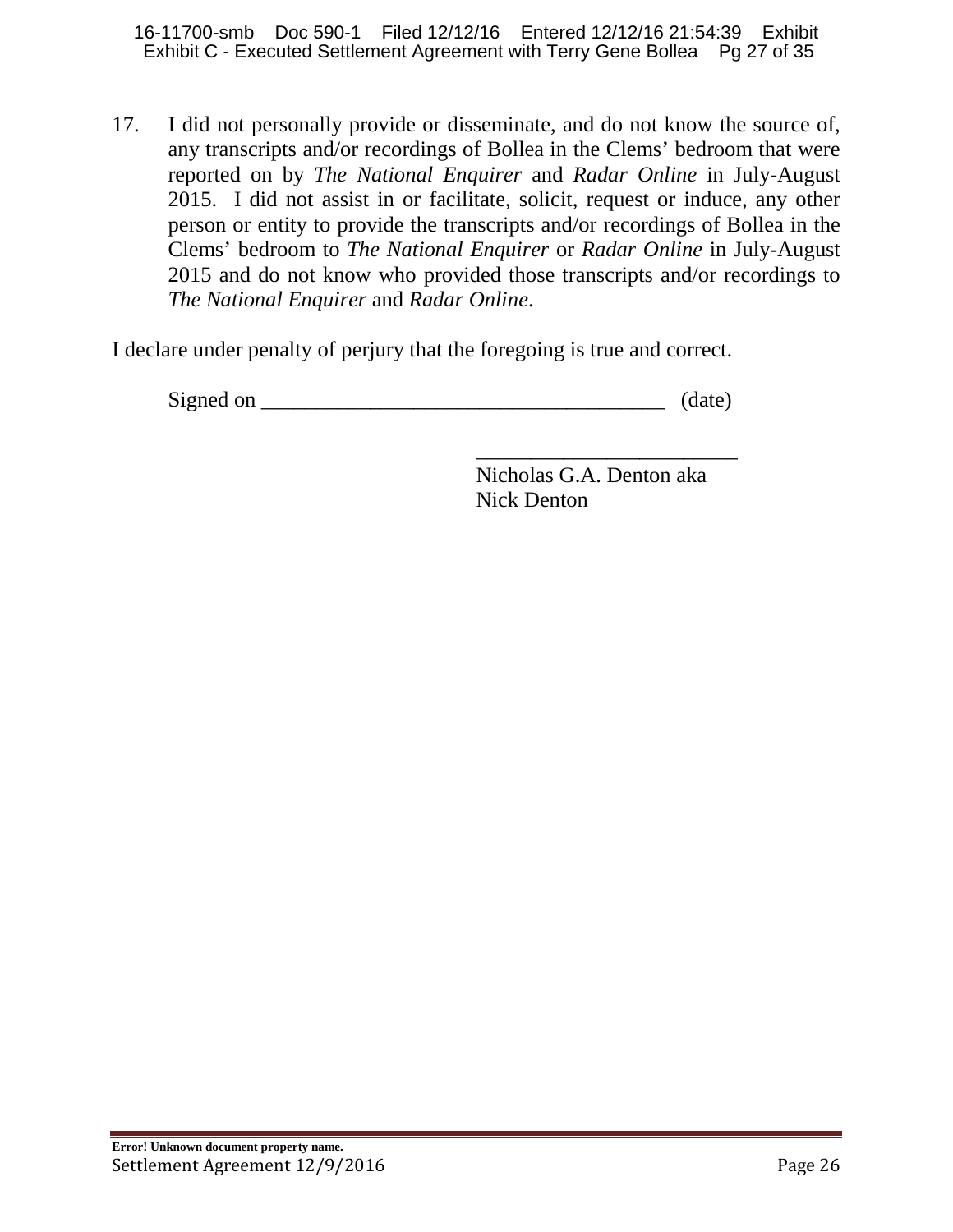# **DECLARATION OF HEATHER DIETRICK**

- 1. My name is Heather Dietrick. I am over the age of eighteen and have personal knowledge of the matters set forth in this Declaration.
- 2. As an attorney, I am aware that it is a crime to attest to any facts set forth in this Declaration that are not true.
- 3. I was formerly the President and General Counsel of Gawker Media, LLC ("Gawker Media").
- 4. On October 4, 2012, A.J. Daulerio posted an article on Gawker.com titled, "Even for a Minute, Watching Hulk Hogan Have Sex in a Canopy Bed is Not Safe For Work but Watch it Anyway" (the "10/4/2012 Post"), which included a 1:41 excerpt derived from the 30-Miniute Video (the "Gawker Video").
- 5. Bollea thereafter filed suit against Nick Denton; A.J. Daulerio; Gawker Media; Gawker Media Group, Inc. ("GMGI"); Gawker Entertainment, LLC; Gawker Technology, LLC; Gawker Sales, LLC; Kate Bennert, and Blogwire Hungary Szellemi Alkotast Hasznosito KFT aka "Gawker Media", amongst others, in the Sixth Circuit Court in and for Pinellas County, Florida, Case No. 12012477-CI-011 (the "Bollea I Lawsuit"). Bollea asserted causes of action for invasion of privacy by intrusion upon seclusion, publication of private facts, violation of Florida common law right of publicity, intentional infliction of emotional distress, negligent infliction of emotional distress and violation of section 934.10, Florida Statutes.
- 6. On May 19, 2015, Gawker Media filed an action against the Federal Bureau of Investigation and Executive Office for the United States Attorney, Case No. 8:15-cv-01202-SCB-EAJ (the "FBI Action").
- 7. On October 21, 2015, the Court in the Bollea I Lawsuit entered an Order permitting certain discovery to determine whether I, Denton, Daulerio and/or Gawker Media were involved in leaking certain sealed discovery related to the Bollea I Lawsuit and FBI Action to *The National Enquirer* and/or *Radar Online* (the "Leak Order"). *The National Enquirer and Radar Online*  published articles in July and August, 2015, disclosing contents of recordings of Bollea, which it reported were part of sealed discovery in the Bollea I Lawsuit (the "Leak"). We appealed the Leak Order to Florida's Second District Court of Appeal ("Second DCA"), which appeal [Case No. 2D15-5035] is currently stayed.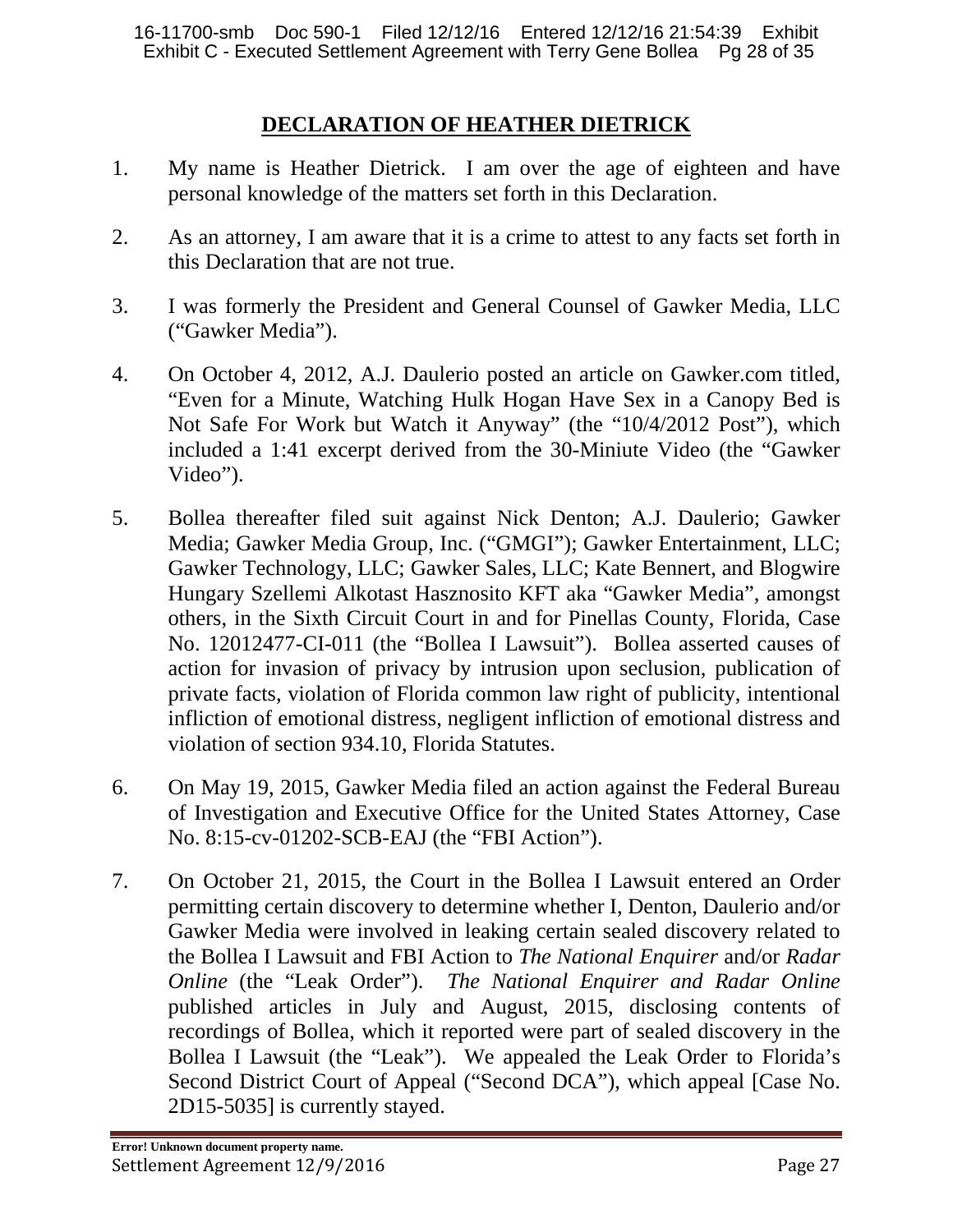- 8. On May 2, 2016, Bollea filed a new action against several defendants including Gawker Media, Don Buchwald & Associates, Cox Radio, Inc. and others, in the Sixth Judicial Circuit in and for Pinellas County, Florida, Case No. 16-002861-CI (the "Bollea II Lawsuit"). In the Bollea II Lawsuit, Bollea asserted claims against Gawker Media for intentional interference with contractual relations and advantageous business relationships and intentional infliction of emotional distress. Gawker Media moved to disqualify the trial judge presiding over the Bollea II Lawsuit (the "DQ Motion"). When the DQ Motion was denied, Gawker Media appealed to the Second DCA [Case No. 2D16-2477]. The claims against Gawker Media in the Bollea II Lawsuit are currently stayed as a result of the Suggestion of Bankruptcy filed with respect to Gawker Media's pending bankruptcy proceedings in the Southern District of New York, and the entire Bollea II Lawsuit is currently stayed in the Second DCA pending a resolution by the Second DCA of Gawker's DQ Motion.
- 9. In my capacity as General Counsel of Gawker Media, I was responsible for supervising the Bollea I Lawsuit, FBI Action and Bollea II Lawsuit.
- 10. As Gawker Media's counsel, I was a "Qualified Person" entitled to receive and view materials designated as "Highly Confidential—Attorneys' Eyes Only" under a Protective Order entered in the Bollea I Lawsuit.
- 11. I have never provided, delivered, transferred, transmitted or provided access to the original or any copies, portions or excerpts, in full or in part, of the 30- Minute Video or the Gawker Video to anyone other than Gawker Media's counsel of record in the Bollea I Lawsuit.
- 12. I am not aware of any current or former employee, agent, officer, director, manager or member of Gawker Media providing the original or any copies, portions or excerpts, in full or in part, of the 30-Minute Video or the Gawker Video to anyone other than Gawker Media's counsel of record in the Bollea I Lawsuit.
- 13. I have never provided, delivered, transferred, or transmitted copies of, or access to the contents of, any materials designated as "Highly Confidential-Attorney's Eyes Only" in the Bollea I Lawsuit Action to any other person.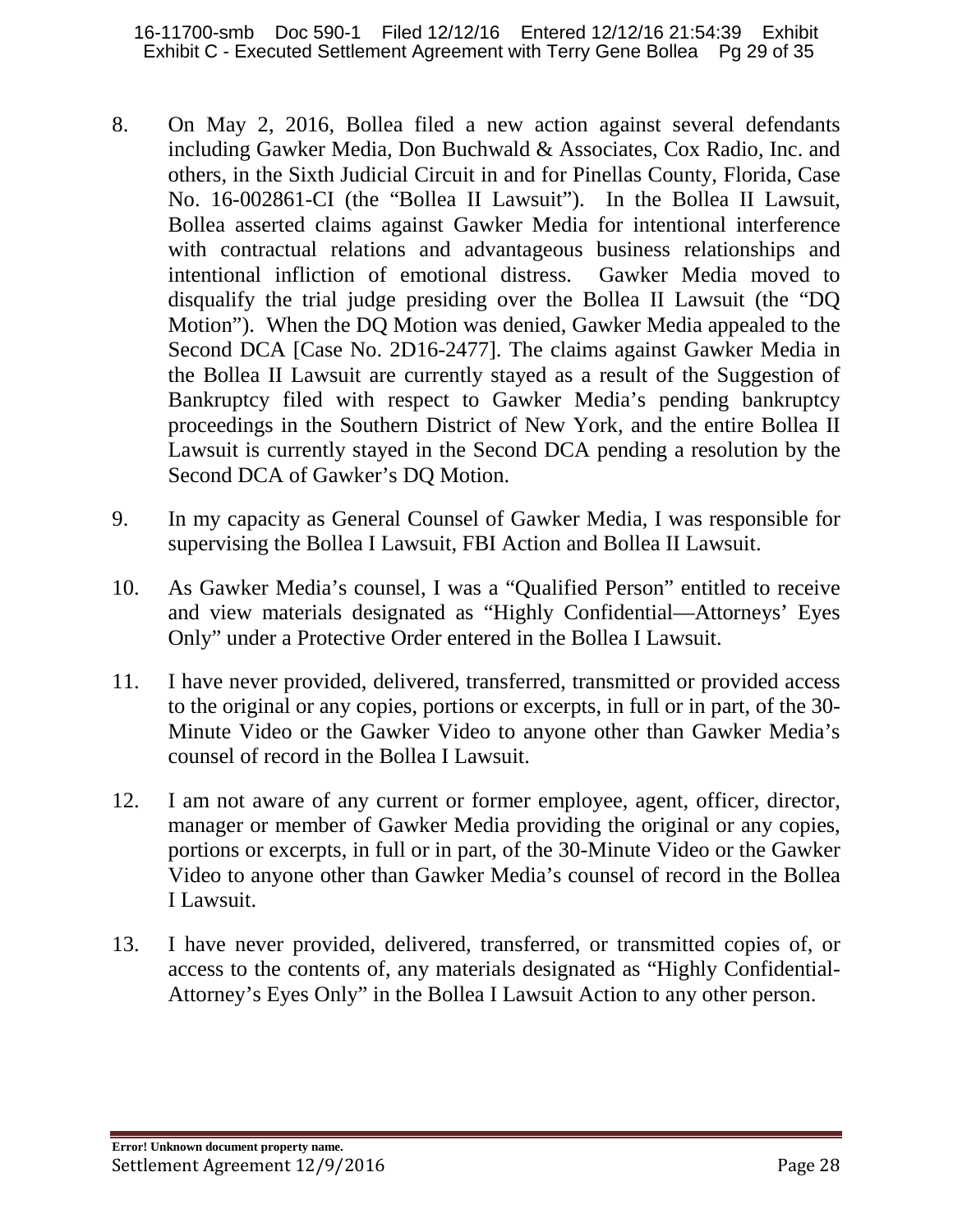16-11700-smb Doc 590-1 Filed 12/12/16 Entered 12/12/16 21:54:39 Exhibit Exhibit C - Executed Settlement Agreement with Terry Gene Bollea Pg 30 of 35

- 14. Since I left Gawker Media, and to the best of my knowledge, I have not had any access to, directly or indirectly, the 30-Minute Video, Gawker Video or any other audio or video recordings of Mr. Bollea in the bedroom of Bubba Clem and Heather Clem.
- 15. I was not, directly or indirectly, involved in any way in providing or disseminating, and have no personal knowledge of the source of, any transcripts and/or recordings of Bollea in the Clems' bedroom that were reported on by *The National Enquirer* and *Radar Online* in July-August 2015.

I declare under penalty of perjury that the foregoing is true and correct.

 $Signed on$   $(date)$ 

Heather Dietrick

\_\_\_\_\_\_\_\_\_\_\_\_\_\_\_\_\_\_\_\_\_\_\_\_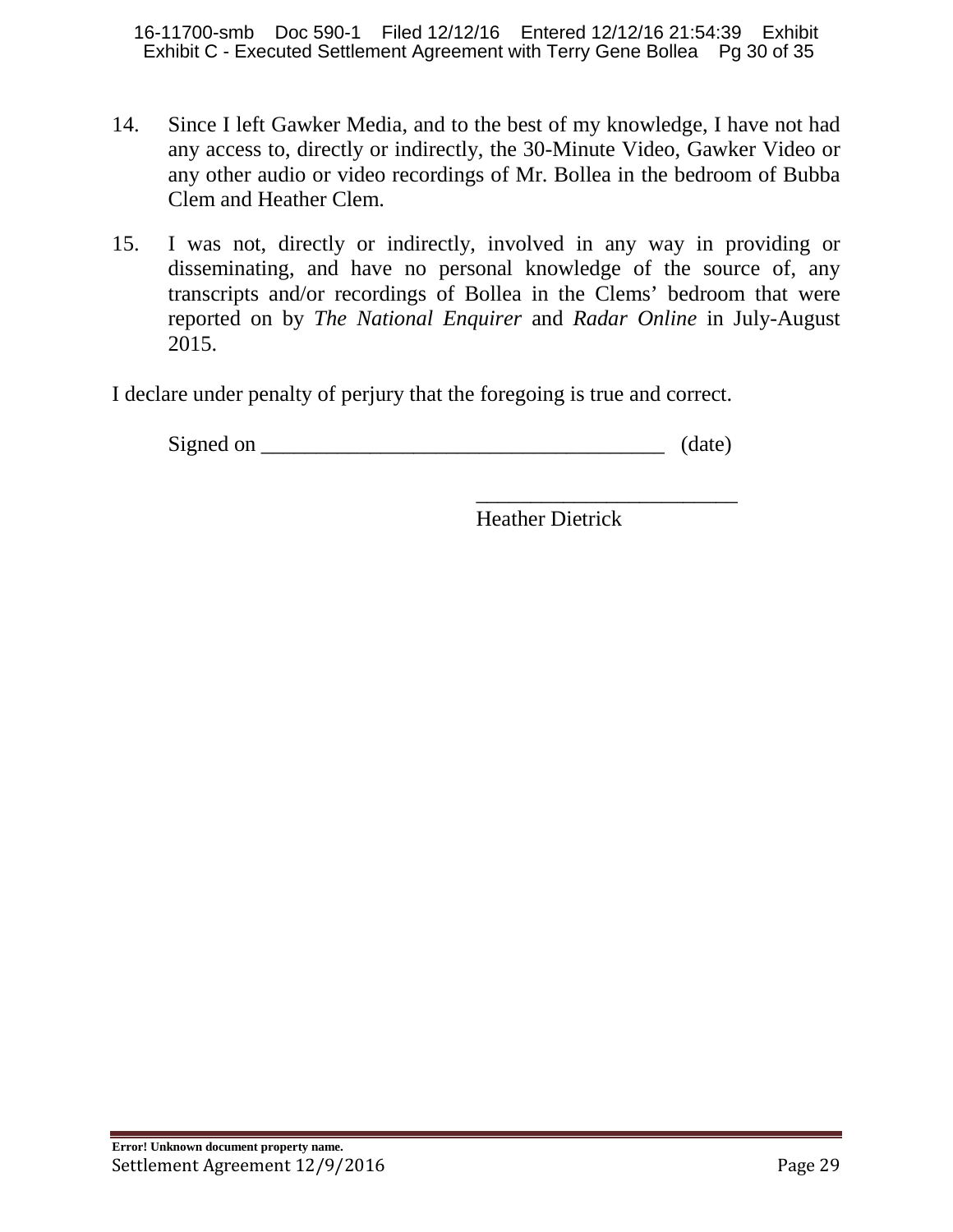# **Exhibit B**

# **RIGHTS TRANSFER AGREEMENT**

For good and valuable consideration set forth in that certain Settlement Agreement between Gawker Media LLC ("Gawker Media"), Gawker Hungary Kft. (f/k/a Kinja Kft.) ("Gawker Hungary"), and Gawker Media Group, Inc. ("GMGI") (collectively, the "Gawker Debtors") and Terry Gene Bollea (a/k/a Hulk Hogan) ("Bollea") dated as of December\_\_\_, 2016, the Gawker Debtors hereby perpetually, irrevocably and unconditionally assign, transfer and convey to Bollea all of the Gawker Debtors' rights, title and interest, including without limitation all rights in, arising out of, and/or associated with any works of authorship, copyrights, trademarks and all other intellectual property rights, in and to any and all video recordings, audio recordings, written transcripts and/or written summaries, and all related content, as well as all derivative works therefrom, depicting Bollea in any way in the bedroom of Bubba Clem and Heather Clem including all conversations, nudity and/or sexual activity related thereto, and further including all rights in, arising out of and/or associated with Bollea's name, voice, image, likeness and identity, and including without limitation rights of personality, privacy and publicity, rights of attribution and any other rights of any alleged author (all such works, along with the exception stated in the following two sentences, are collectively referred to herein as the "Works"). The Works shall specifically include, but not be limited to the following:

- 1. The 1:41 video posted on Gawker.com on or about October 4, 2012 (the "**Gawker Video**");
- 2. The 30 minute video delivered to Daulerio at Gawker in September 2012 (the "**30-Minute Video**");
- 3. A.J. Daulerio's post accompanying the 1:41 video published on Gawker.com on October 4, 2012 ("**Daulerio's Post**"); and
- 4. The originals or any copies, portions or excerpts of any and all other video and/or audio recordings of Bollea in the bedroom of Bubba Clem and Heather Clem (aka Heather Cole), and any and all written transcripts and summaries thereof or relating thereto.

As for any rights in or associated with the Works held by the Gawker Debtors, the Gawker Debtors represent and warrant to Bollea that the Gawker Debtors exclusively own all such rights, title and interest in and to the Works, have never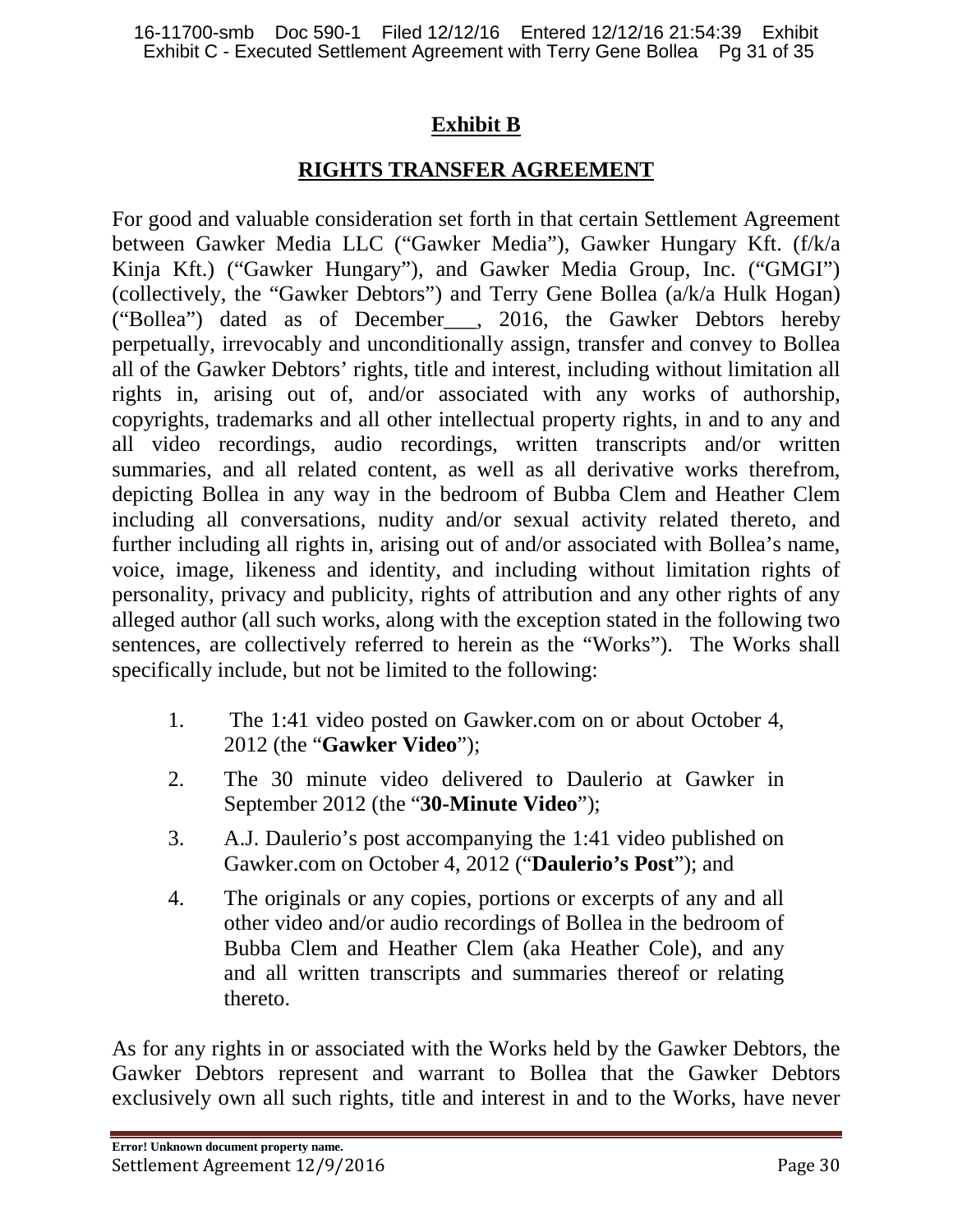transferred any of their rights in or associated with the Works to any third-party, nor licensed to any third-party any rights in or associated with the Works, and that the Works are free from any liens, encumbrances, security interests and restrictions on transfer.

Any of the Works authored by A.J. Daulerio while he was employed by or for the Gawker Debtors were works for hire owned exclusively by the Gawker Debtors.

Should the Gawker Debtors acquire any right, title or interest in or to the Works, or any of them, after the Effective Date, then all such rights, title and interest will automatically revert to Bollea, unless Bollea expressly states that he does not wish to acquire such rights in a writing signed by Bollea.

The Gawker Debtors agree to cooperate with Bollea in connection with the enforcement of authorship rights, copyrights and trademarks in connection with the Works, including without limitation, signing documentation consistent with the foregoing. The Gawker Debtors shall take all actions and execute all documents as Bollea may reasonably request to effectuate the transfer of the Works and the vesting of complete and exclusive ownership of the Works in Bollea.

A breach of this Rights Transfer Agreement will result in irreparable harm to Bollea, for which there is no adequate remedy at law. Accordingly, in the event of a breach, Bollea shall be entitled to specific performance, injunctive relief and other adequate remedies to enforce and protect his rights hereunder. In the event such legal action becomes necessary, the Gawker Debtors waive the necessity of posting a bond.

Agreed and accepted:

|  |  | <b>GAWKER MEDIA LLC</b>   |  |
|--|--|---------------------------|--|
|  |  |                           |  |
|  |  |                           |  |
|  |  | <b>GAWKER HUNGARY KFT</b> |  |
|  |  |                           |  |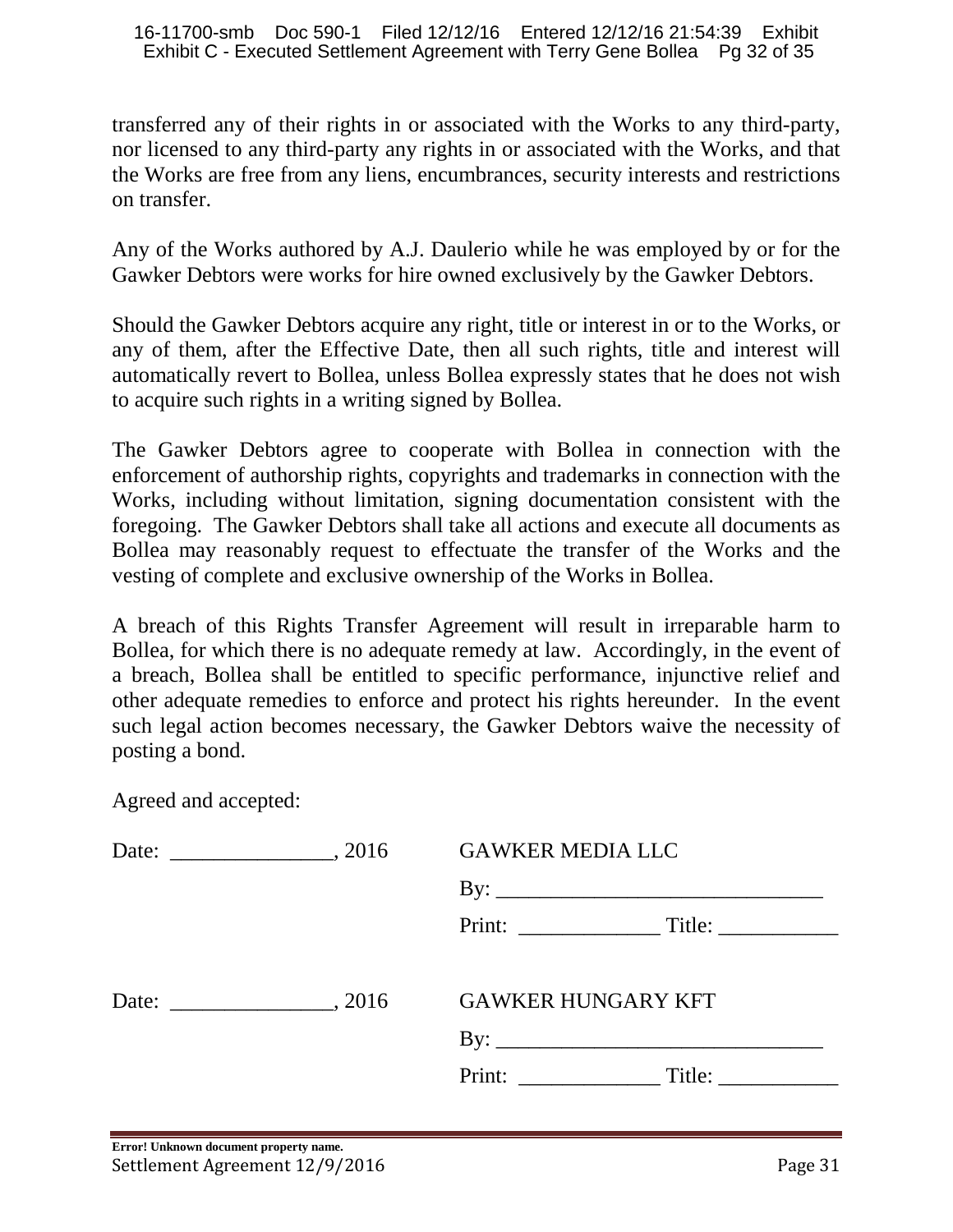16-11700-smb Doc 590-1 Filed 12/12/16 Entered 12/12/16 21:54:39 Exhibit Exhibit C - Executed Settlement Agreement with Terry Gene Bollea Pg 33 of 35

| Date: 2016 | GAWKER MEDIA GROUP, INC.                                   |
|------------|------------------------------------------------------------|
|            |                                                            |
|            | $Title: \begin{array}{ccc} \hline \end{array}$             |
|            |                                                            |
|            |                                                            |
| Date: 2016 |                                                            |
|            | TERRY GENE BOLLEA, professionally<br>known as "Hulk Hogan" |
|            |                                                            |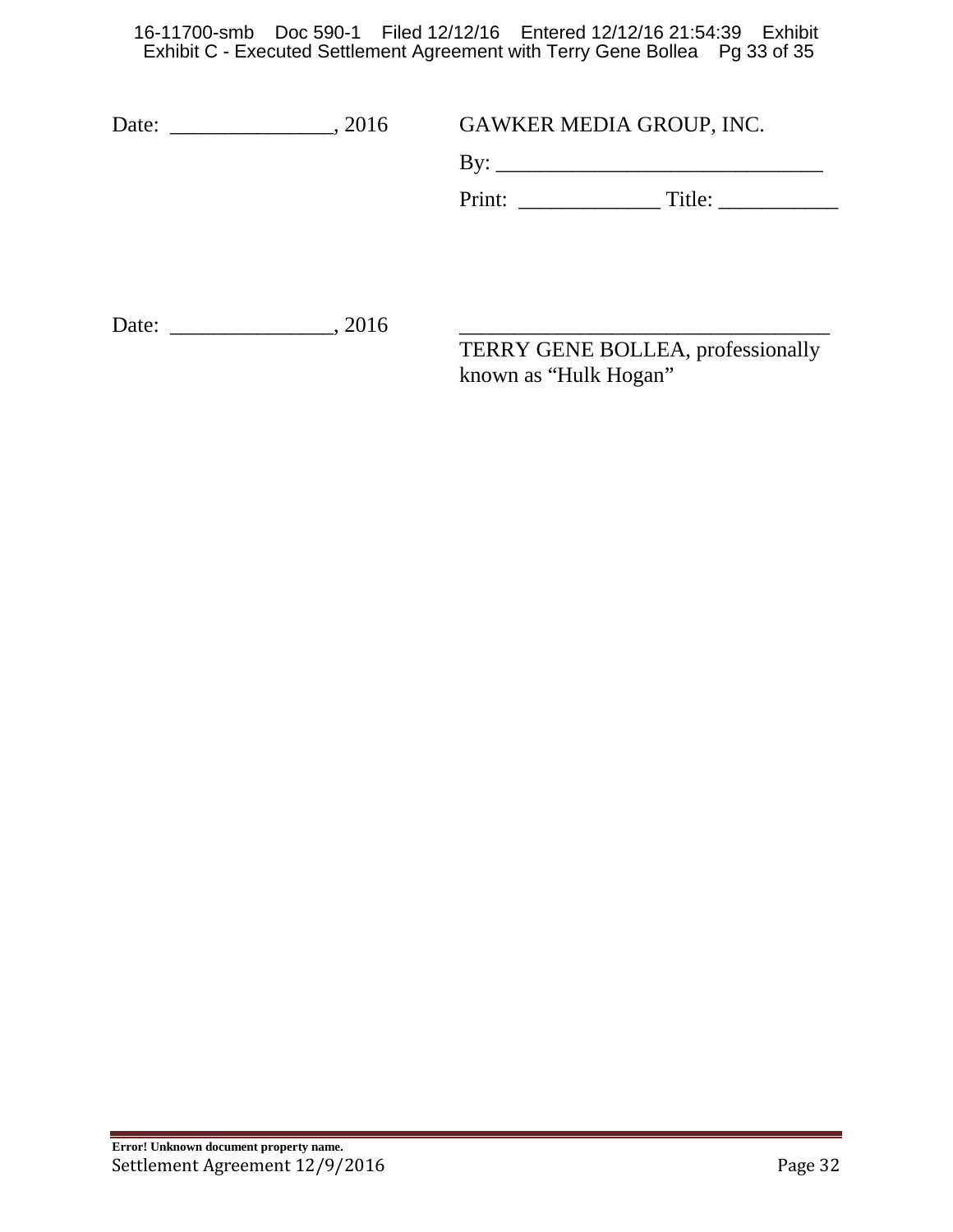# **Exhibit C**

#### **Cooperation to Secure Agreements**

The Gawker Debtors will assist Bollea in reaching an agreement with Nick Denton, pursuant to which, in exchange for the dismissal of Bollea's Dischargeability Complaint against Denton in *In re Nicholas A.G. Denton,* Case No. 16-12239-smb (the "**Denton Bankruptcy Case**"), with prejudice, and the satisfaction of Bollea's punitive damage award against Denton in the Bollea I Lawsuit (which punitive damages would then be included as a claim satisfied by the Settlement Payment as set forth in Paragraph 4 of the Settlement Agreement between Bollea and the Gawker Debtors to which this exhibit is an attachment and whose defined terms are used herein), Denton shall agree to the dismissal of the Leak Appeal and the Judgment Appeal, the execution by Denton of a declaration substantially in the form attached to the Agreement as **Exhibit A**, and the return and assignment of any rights associated with the Content, and Denton and Bollea shall execute for themselves, the Denton Estate, and each of their successors, assigns and heirs, mutual general releases of each other and their estates, predecessors, successors, assigns, heirs, agents, attorneys and representatives, and each of them, of and from any and all claims, demands, damages, debts, liabilities, accounts, reckonings, obligations, costs (including attorneys' fees), expenses, liens, actions, and causes of action of every kind and nature whatsoever from the beginning of time; specifically excluding the Permanent Injunction entered in the Bollea I Lawsuit, the other Bollea II Defendants, and other obligations as may be applicable under the Agreement between Bollea and Denton.

The Gawker Debtors will assist Bollea in reaching an agreement with AJ Daulerio, pursuant to which, in exchange for the satisfaction of Bollea's punitive damage award against Daulerio in the Bollea I Lawsuit (which punitive damages would then be included as a claim satisfied by the Settlement Payment as set forth in Paragraph 4 of the Agreement), and the resolution of the Daulerio Collection Proceedings and other pending motions in the Bollea I Lawsuit, Daulerio shall agree to the dismissal of the Daulerio Appeal, Leak Appeal and Judgment Appeal, the return and assignment of any rights associated with the Content as set forth in the Rights Transfer Agreement, and the execution by Daulerio of a Declaration substantially in the form attached to this Agreement as **Exhibit A**, Daulerio and Bollea shall execute for themselves and each of their predecessors, successors, assigns, heirs, insurers, agents, representatives and attorneys, mutual general releases of each other and their predecessors, successors, assigns, heirs, insurers (if any), agents, attorneys and representatives, and each of them, of and from any and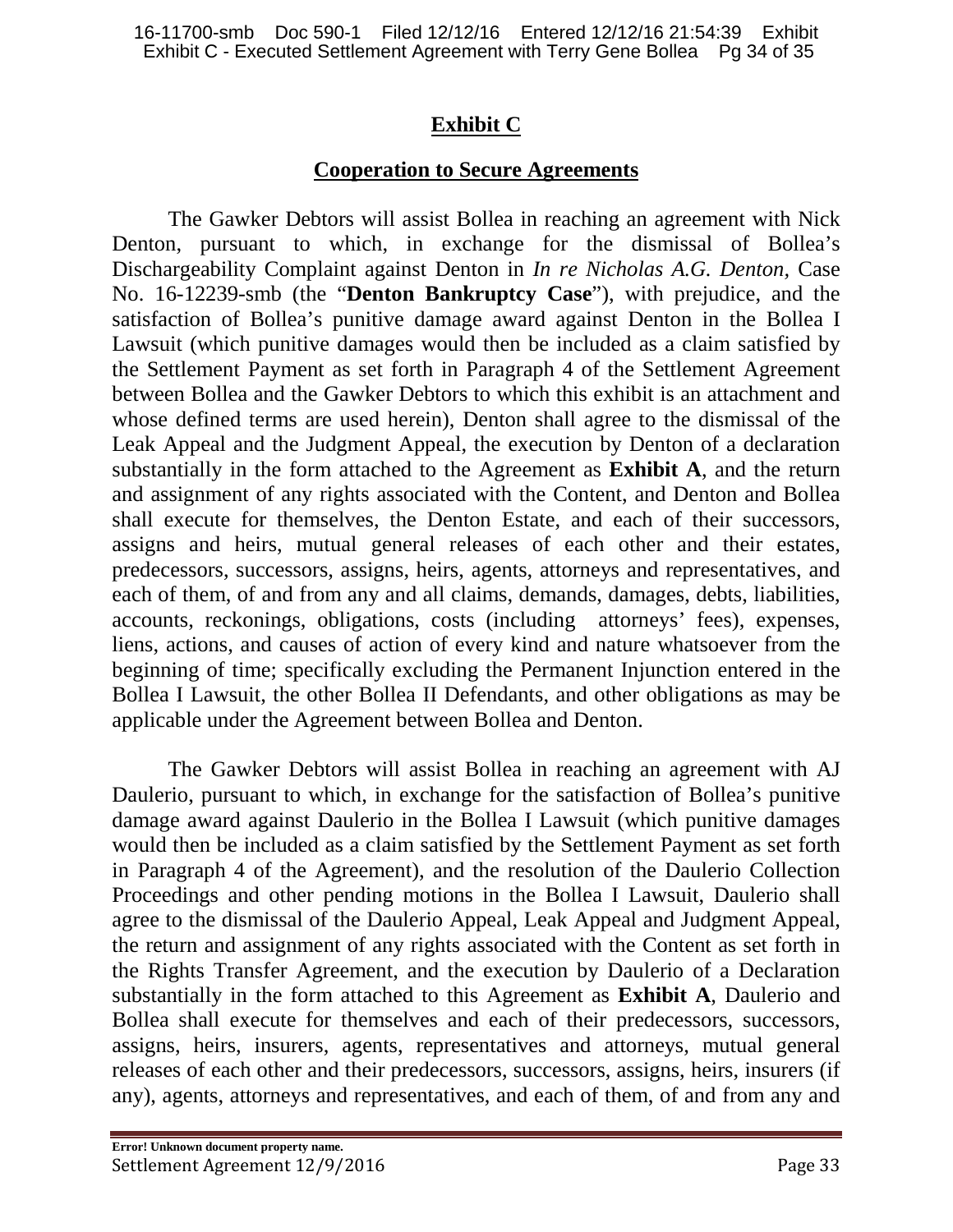#### 16-11700-smb Doc 590-1 Filed 12/12/16 Entered 12/12/16 21:54:39 Exhibit Exhibit C - Executed Settlement Agreement with Terry Gene Bollea Pg 35 of 35

all claims, demands, damages, debts, liabilities, accounts, reckonings, obligations, costs (including attorneys' fees), expenses, liens, actions, and causes of action of every kind and nature whatsoever from the beginning of time; specifically excluding the Permanent Injunction entered in the Bollea I Lawsuit, the relief sought in the Sanctions Motion as to LSKS, the other Bollea II Defendants, and other obligations as may be applicable under the Agreement between Bollea and Daulerio.

The Parties will cooperate and work in good faith to facilitate an agreement between the Gawker Debtors, Nick Denton, Peter Thiel, and Thiel Capital, LLC, for themselves, and each of their respective subsidiaries, officers, directors, shareholders, members, predecessors, successors, assigns, heirs, insurers, agents, representatives, and attorneys, which agreement would include mutual general releases.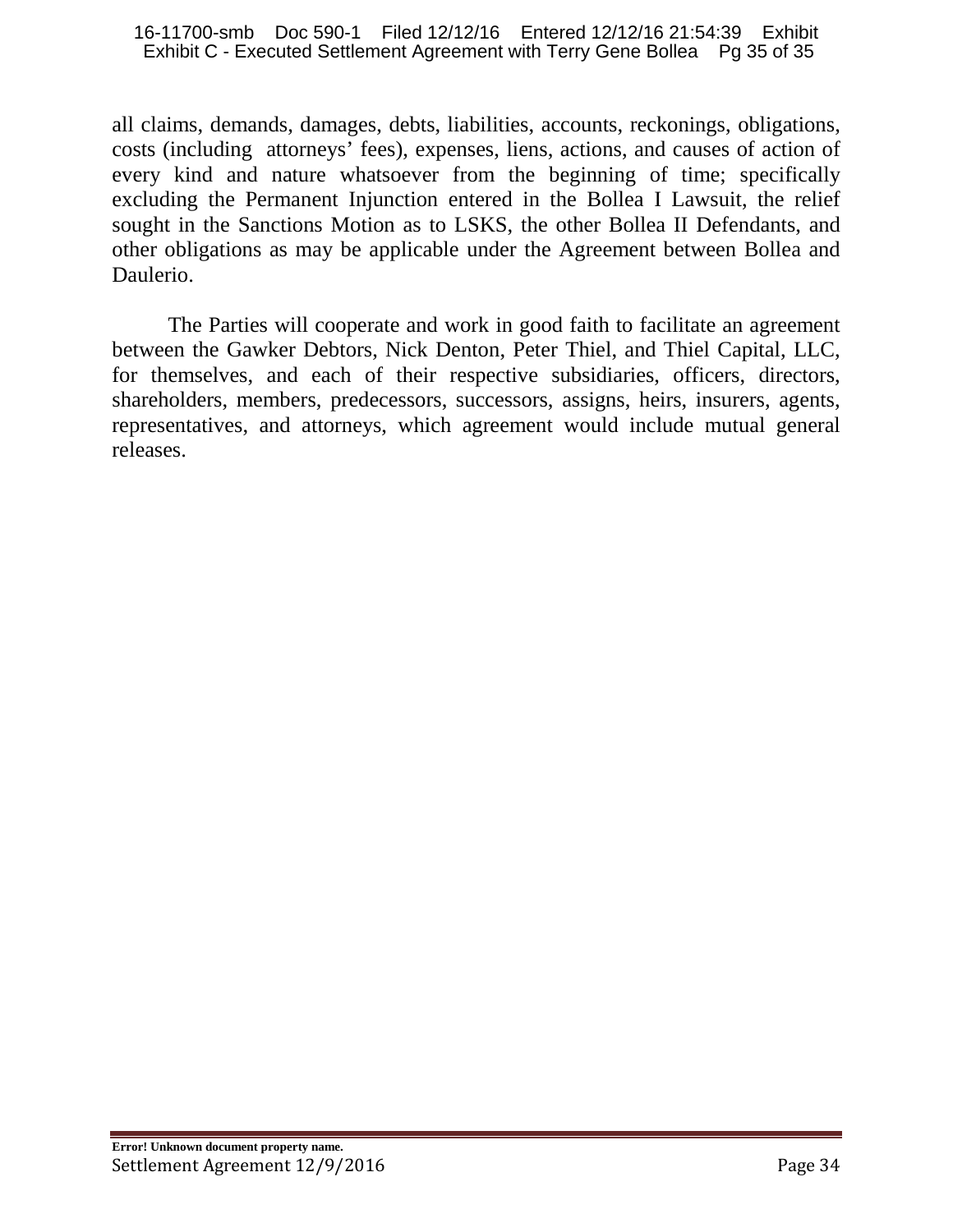16-11700-smb Doc 590-2 Filed 12/12/16 Entered 12/12/16 21:54:39 Exhibit Exhibit 1 - Redline of Exhibit C (Settlement Agreement with Terry Gene B Pg 1 of 38

#### **EXHIBIT 1**

#### **Redline of Exhibit C (Settlement Agreement with Terry Gene Bollea)**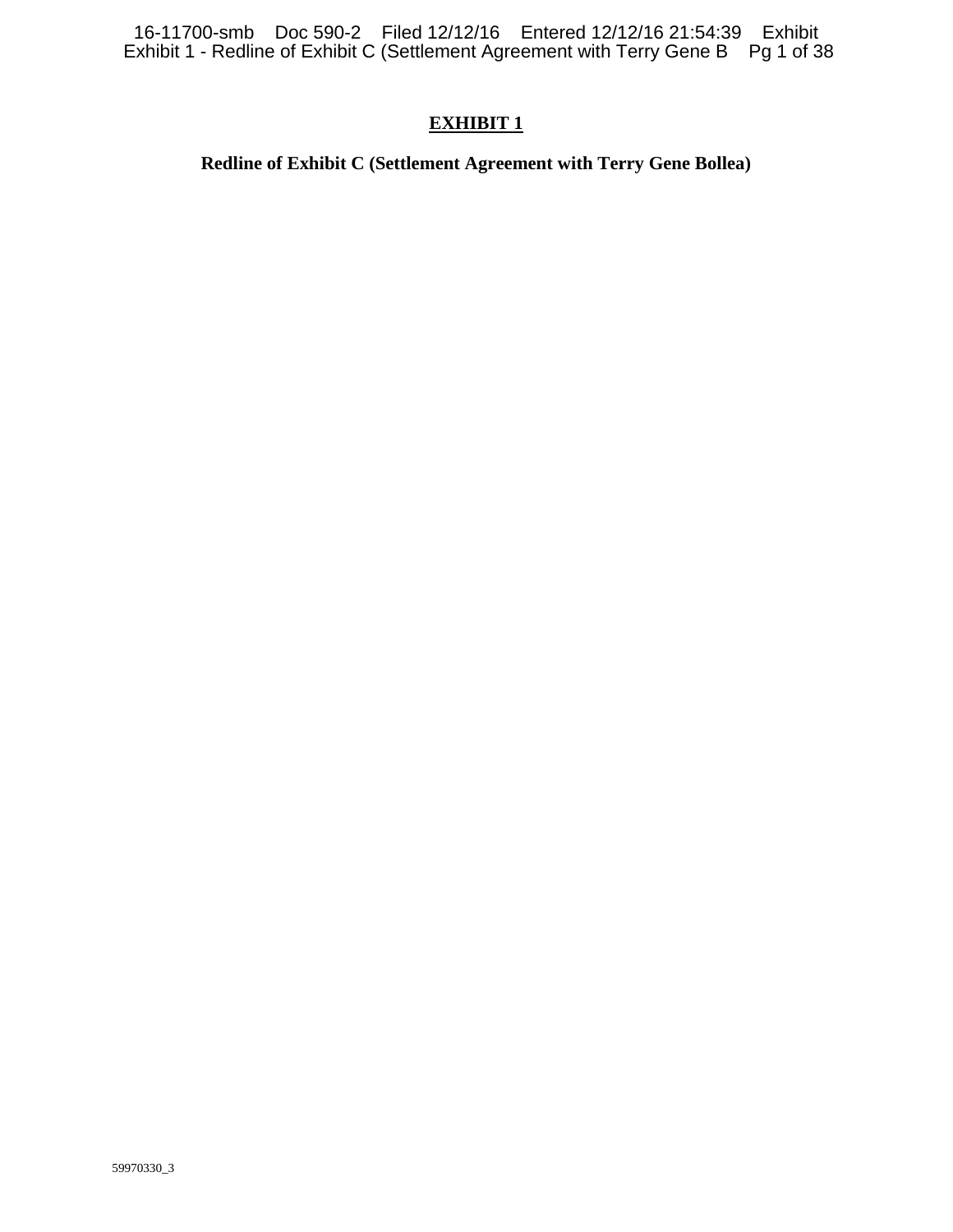#### **SETTLEMENT AGREEMENT**

The parties, **Terry Gene Bollea** ("**Bollea**"), on the one hand, and Gawker Media LLC ("**Gawker Media**"), Gawker Hungary Kft. (f/k/a Kinja Kft.) ("**Gawker Hungary**"), and Gawker Media Group, Inc. ("**GMGI**") (collectively Gawker Media, Gawker Hungary and GMGI are the "**Gawker Debtors**"), on the other hand, (all collectively, the "**Parties**"), enter into this Settlement Agreement ("**Agreement**") on this <u>\_\_\_\_\_9th</u> day of NovemberDecember, 2016, and agree as follows:

## **RECITALS**

- A. WHEREAS, the Parties are/were involved in the following legal proceedings:
	- 1. Bollea filed suit against Nicholas G.A. Denton (a/k/a Nick Denton ("**Denton**"), the Gawker Debtors, and Albert James Daulerio (a/k/a A.J. Daulerio) ("**Daulerio**") (collectively, the "**Gawker Parties**"), amongst others, in the Sixth Circuit Court in and for Pinellas County, Florida, Case No. 12012477CI-011 (the "**Bollea I Lawsuit**"). Bollea asserted causes of action against the Gawker Parties for invasion of privacy by intrusion upon seclusion, publication of private facts, violation of Florida common law right of publicity, intentional infliction of emotional distress, negligent infliction of emotional distress and violation of section 934.10, Florida Statutes.
	- 2. On May 19, 2015, Gawker Media and its counsel, Gregg Thomas, Esq., filed an action against the Federal Bureau of Investigation and Executive Office for the United States Attorney, Case No. 8:15-cv-01202-SCB-EAJ (the "**FBI Action**");, in which they sought discovery under the Freedom of Information Act related to the Bollea I Lawsuit. The FBI Action resulted in the production of various documents, transcripts, audio recordings and video recordings which were generated or obtained by the FBI during its investigation of an extortion attempt against Bollea. Copies of DVDs containing video and audio recordings of Bollea in the bedroom of Bubba Clem and Heather Clem, which were seized by the FBI, are currently being held under seal by the Judge in the Bollea I Lawsuit.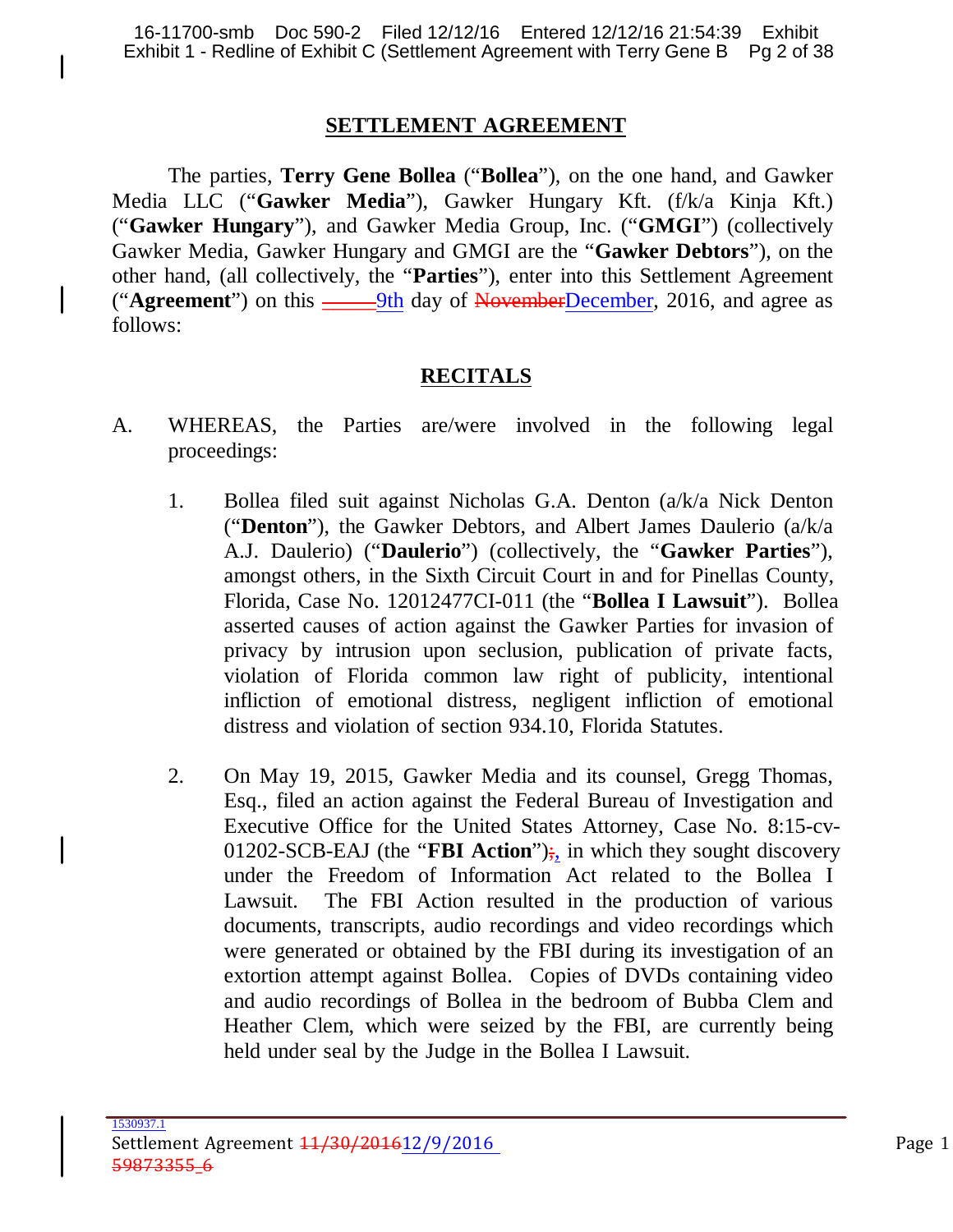- 3. On October 21, 2015, the Court in the Bollea I Lawsuit entered an Order permitting certain discovery to determine whether Gawker Media, Denton and/or Daulerio provided transcripts or recordings that had been sealed in the Bollea I Lawsuit to *The National Enquirer* and/or *Radar Online*, in violation of a protective order (the "**Leak Order**"). *The National Enquirer* and *Radar Online* published articles in July and August, 2015, disclosing the contents of recordings of Bollea, which they reported were part of sealed discovery in the Bollea I Lawsuit (the "**Leak**"). Denton, Daulerio and Gawker Media appealed the Leak Order to Florida's Second District Court of Appeal ("**Second DCA**"), which appeal [Case No. 2D15-5035] (the "**Leak Appeal**") is currently stayed (as a result of the Suggestion of Bankruptcy filed with respect to the Gawker Media Bankruptcy Case (as described below in Paragraph A.7.).
- 4. On March 1, 2016, the Bollea I Lawsuit proceeded to a jury trial. On March 18, 2016, the jury entered a verdict of liability and compensatory damages of \$115 million against Denton, Daulerio and Gawker Media, jointly and severally. On March 21, 2016, the jury entered a verdict awarding punitive damages of \$15 million against Gawker Media, \$10 million against Denton, and \$100,000 against Daulerio. On June 7, 2016, the Court in the Bollea I Lawsuit reduced these jury verdicts into a Judgment (the "**Judgment**"), which Judgment included a Permanent Injunction (the "**Permanent Injunction**").
- 5. On May 2, 2016, Bollea filed a new action against several defendants including Gawker Media, Don Buchwald & Associates, Cox Radio, Inc. and others, in the Sixth Judicial Circuit in and for Pinellas County, Florida, Case No. 16-002861-CI (the "**Bollea II Lawsuit**"). In the Bollea II Lawsuit, Bollea brings claims against Gawker Media for intentional interference with contractual relations and advantageous business relationships and intentional infliction of emotional distress. Gawker Media moved to disqualify the trial judge presiding over the Bollea II Lawsuit (the **"DQ Motion**"). When the DQ Motion was denied, Gawker Media appealed to the Second DCA [Case No. 2D16-2477] (the "**DQ Appeal**"). The claims against Gawker Media in the Bollea II Lawsuit are currently stayed as a result of the Suggestion of Bankruptcy filed with respect to the Gawker Media Bankruptcy Case (as described below in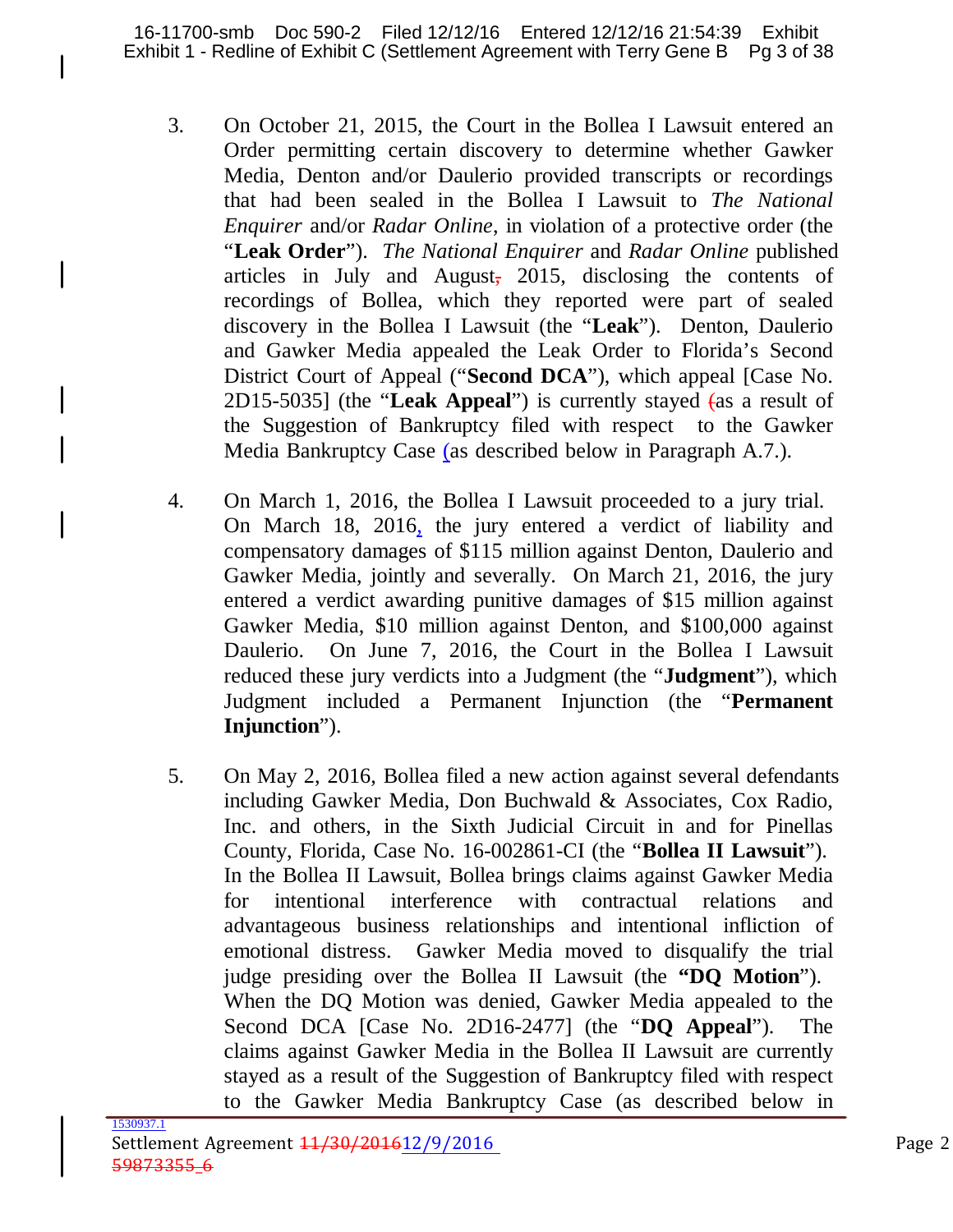Paragraph A.7.), and the entire Bollea II Lawsuit is currently stayed in the Second DCA pending a resolution by the Second DCA of Gawker Media's DQ Motion.

- 6. On June 10, 2016, Denton, Daulerio and Gawker Media filed a Notice of Appeal of the Judgment in the Second DCA [Case No. 2D16-2535]; which appellate proceeding is currently stayed as a result of the Suggestion of Bankruptcy filed with respect to the Gawker Media Bankruptcy Case (as described below in Paragraph A.7.) (the "**Judgment Appeal**").
- 7. On June 10, 2016, Gawker Media filed a bankruptcy petition for relief in the U.S. Bankruptcy Court for the Southern District of New York (the "**Bankruptcy Court**"), styled *In re Gawker Media, LLC*, Case No. 16-11700 (SMB) (the "**Gawker Media Bankruptcy Case**"). On June 12, 2016, GMGI and Gawker Hungary also each filed a petition for relief in the Southern District of New York (collectively with the Gawker Media Bankruptcy Case, the "**Bankruptcy Cases**").
- 8. On August 1, 2016, Denton filed a bankruptcy petition in the Bankruptcy Court; Case No. 16-12239 (SMB) (the "**Denton Bankruptcy Case**").
- 9. On August 1, 2016, Bollea commenced collection efforts and proceedings supplementary against Daulerio in the Bollea I Lawsuit execute on the Judgment (the "**Daulerio Collection Proceedings**"). Through the Daulerio Collection Proceedings, Bollea obtained an Order on August 17, 2016 transferring certain of Daulerio's assets to Bollea. Amongst those assets were rights of indemnity that Daulerio claims to have for Gawker Media and GMGI to pay all or part of Daulerio's share of the Judgment (the "**Daulerio Indemnity Rights**"). Bollea and Daulerio both have asserted proofs of claim based on the Daulerio Indemnity Rights in the Bankruptcy Cases. On November 28, 2016, the Gawker Debtors filed an objection to Daulerio's claims that are based on the Daulerio Indemnity Rights. The Bankruptcy Court in the Bankruptcy Cases has not adjudicated whether or not the Daulerio Indemnity Rights are valid or the amount of any claims based on the Daulerio Indemnity Rights, and the Gawker Debtors as debtors and debtors in possession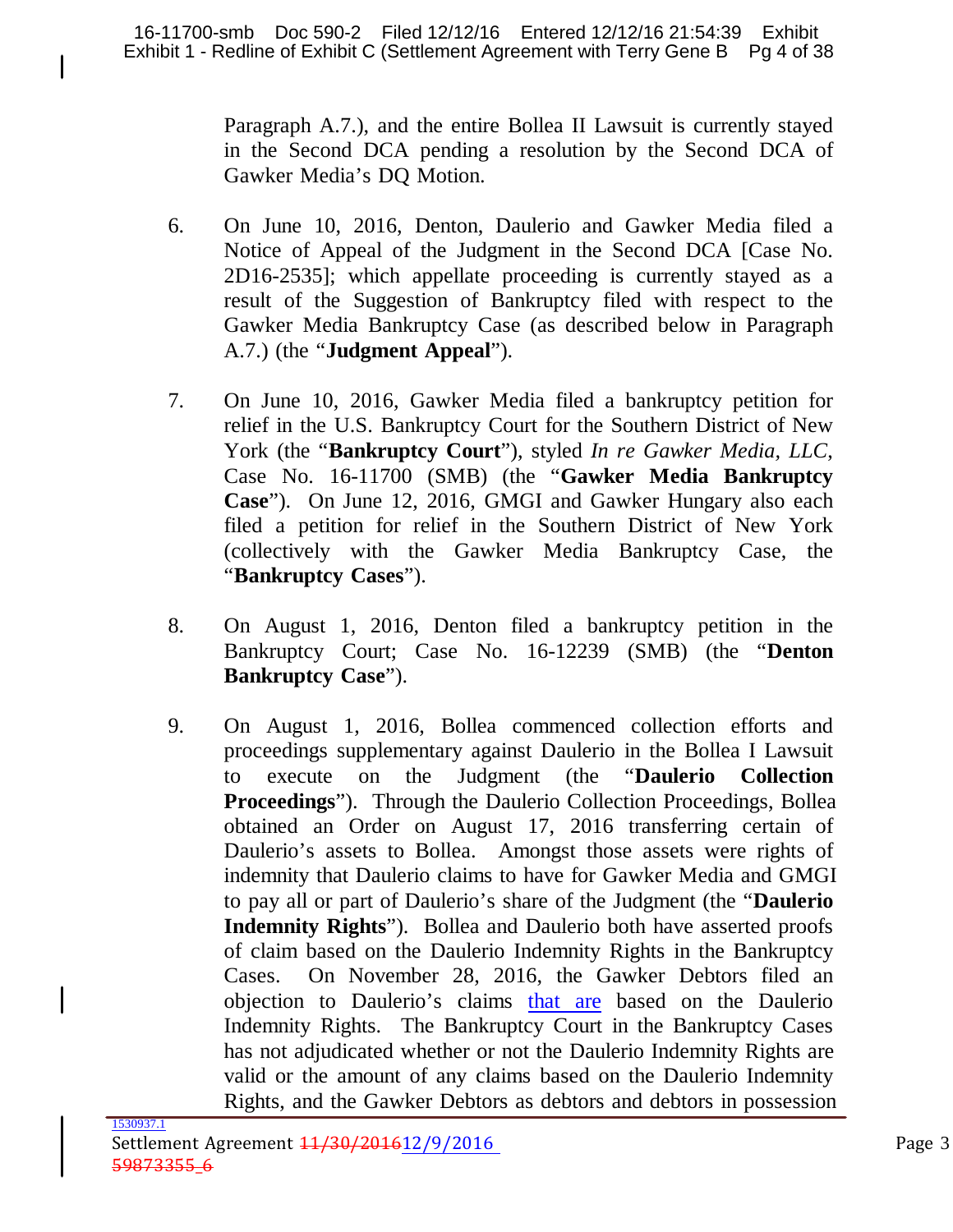have reserved all rights to contest any claims based on the Daulerio Indemnity Rights.

- 10. Daulerio also has commenced an appeal in the Second DCA [Case No. 2D16-3721] seeking reversal of the August 17, 2016, Order transferring the Daulerio Indemnity Rights to Bollea (the "**Daulerio Appeal**").
- 11. On August 16, 2016, the Gawker Debtors conducted an auction approved by the Bankruptcy Court in the Bankruptcy Cases, for the sale of substantially all of their assets (excluding certain assets associated with the "gawker.com" website discussed below) (the "**Assets**"). During the auction, Ziff Davis, LLC and UniModa, Inc. (a division of Univision), engaged in active bidding for the Assets. The bidding process started with a "stalking horse" bid by Ziff Davis, LLC of \$90 million, and after several rounds of bidding, UniModa, LLC ("**Unimoda**") submitted the highest or otherwise best bid for the Assets, which bid consisted of \$135 million in cash plus certain additional non-cash consideration. The Bankruptcy Court approved the sale of the Assets to Unimoda by order dated August 22, 2016 (the "**Sale Order**").
- 12. On September 9, 2016, the sale of the Assets closed, pursuant to which Unimoda paid \$135 million for the Assets (the "**Cash Proceeds**"). (Unimoda elected to exclude the website content at *www.gawker.com,* the corresponding domain name, the GAWKER trademark, and related intellectual property (the "**Gawker.com Assets**") from the purchased assets. The Gawker.com Assets remain a part of the Gawker Debtors' bankruptcy estates.) Pursuant to the Sale Order, the net Cash Proceeds were placed in an account owned by Gawker Media, subject to all creditors' rights to contest the allocation of the Cash Proceeds between Gawker Media and Gawker Hungary (the "**Allocation Dispute"**).
- 13. On October 11, 2016, Gawker filed a motion in the Bankruptcy Cases seeking discovery of Peter Thiel, Charles J. Harder, Esq. and his law firm, Harder Mirell & Abrams LLP, and others regarding possible claims that the Gawker Debtors' might have against Mr. Thiel and/or others in connection with the reported financing by Mr.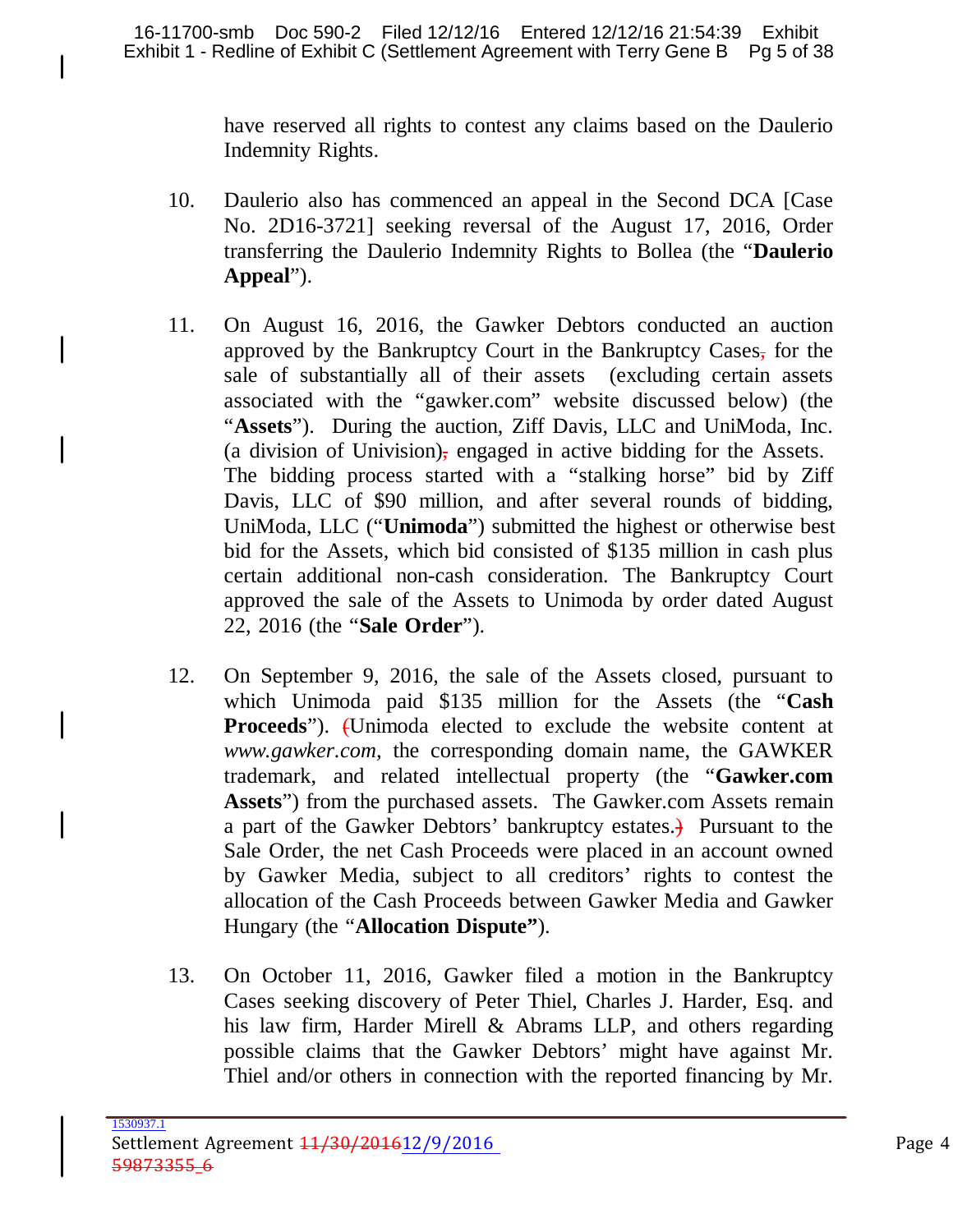Thiel of Mr. Bollea's litigation and/or litigation by others (the "**2004 Motion**"). The 2004 Motion remains pending.

- 14. On October 13, 2016, in the Bollea I Lawsuit, Bollea filed his Amended Motion for Sanctions and for Order to Show Cause Against Daulerio, individually, as well as against Daulerio's counsel in the Bollea I Lawsuit, Levine Sullivan Koch & Schultz (the "**Sanctions Motion**"). The Sanctions Motion remains pending.
- 15. On October 24, 2016, Bollea filed a Dischargeability Complaint against Denton in the Denton Bankruptcy Case; Adversary Case No. 16-ap-01248 (SMB) (the "**Denton Dischargeability Adversary**").
- B. WHEREAS, on October 27, 2016, the Parties entered into a Settlement Term Sheet memorializing the essential and material terms and conditions of their settlement of pending litigation and legal proceedings, which requires the execution of this Agreement.
- C. WHEREAS, on November 2, 2016, the Gawker Debtors filed an Amended Joint Chapter 11 Plan of Liquidation (the "**Plan**") and a disclosure statement for that Plan ("**Disclosure Statement**"), both of which incorporated the settlement memorialized in this Agreement. On November 4, 2016, the Bankruptcy Court entered an order approving the adequacy of the Disclosure Statement, and the Gawker Debtors thereafter commenced solicitation with respect to the Plan. The Gawker Debtors shall seek confirmation of the Plan at a hearing before the Bankruptcy Court currently scheduled for December 13, 2016.
- D. WHEREAS, each of the Parties to this Agreement believes that it is in the best interests of Bollea, the Gawker Debtors, the Gawker Debtors' bankruptcy estates and their stakeholders, to settle and resolve all claims, disputes, issues or matters that exist between them, in order to: (1) avoid the extremely high costs and uncertainty of continuing with the aforementioned legal proceedings, including, but not limited to, the costs and professional expenses the bankruptcy estates would incur through litigation in the Bankruptcy Cases and the possibility that protracted litigation and appeals would cause Bollea, other creditors and/or GMGI equity holders to receive payment, if at all, years into the future; (2) avoid the lengthy appellate process in the Bollea I Lawsuit; (3) avoid lengthy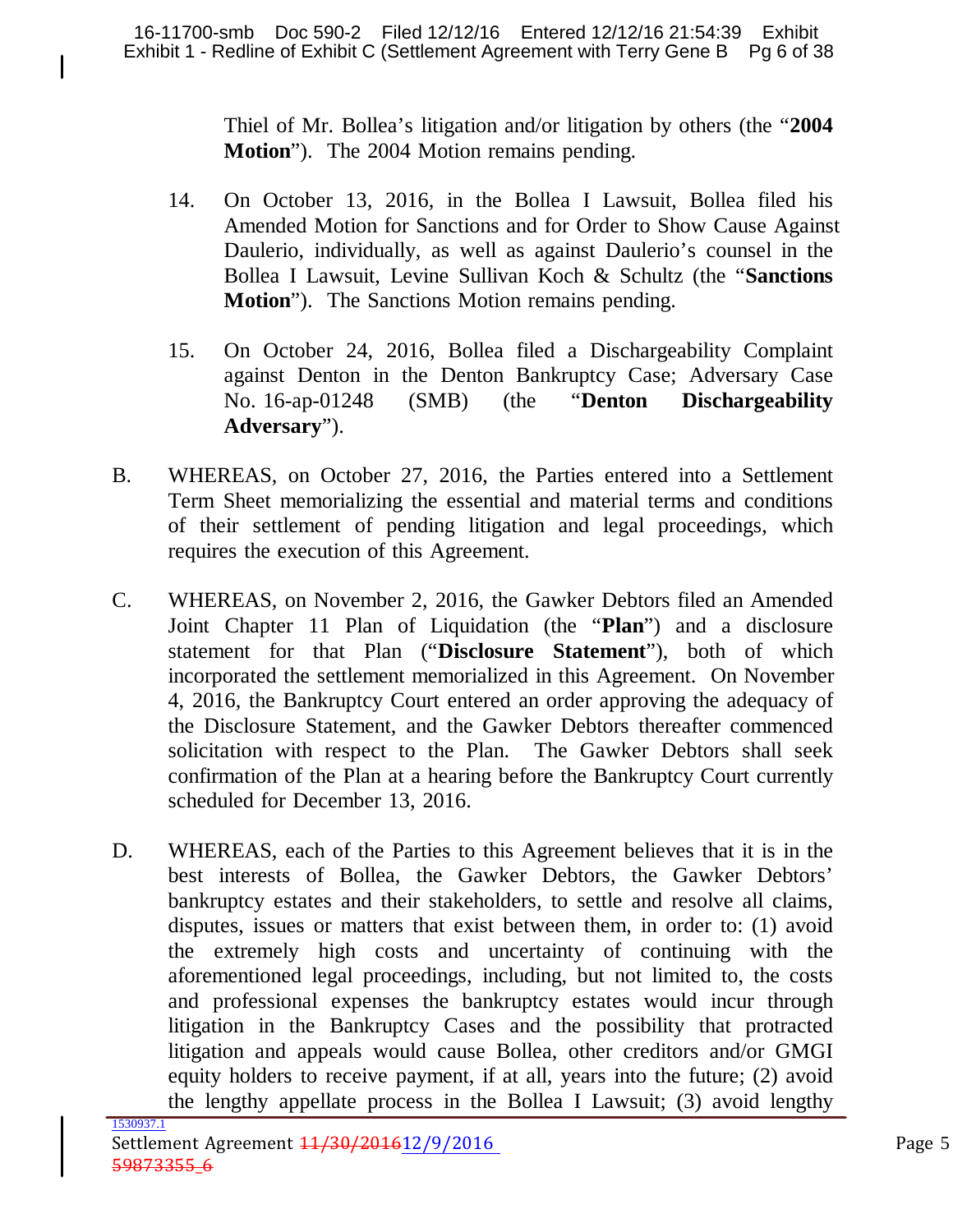litigation of issues that have been raised and may be raised in the Bankruptcy Cases relating to the Judgment, Denton Bankruptcy Case, the Allocation Dispute, the Denton Dischargeability Adversary and the Daulerio Collections Proceedings; and (4) avoid the possibility that the appellate process in the Bollea I Lawsuit could result in a new jury trial, with its associated legal fees and costs, uncertainties and associated appeals of a new judgment.

E. WHEREAS, the Parties understand and agree that the agreement reflected herein is subject to the approval of the Bankruptcy Court in the Bankruptcy Cases; and such approval is a condition precedent to the Parties' performance of their respective duties and obligations set forth in this Agreement.

### **AGREEMENT**

- **1. Recitals:** The above recitals are true and correct, incorporated herein as an integral part of this Agreement, and a material inducement to enter into this Agreement.
- **2. The Plan**: The Plan has been amended so as to be consistent with the terms of this Agreement. To the extent any future amendments to the Plan are necessary, the Gawker Debtors warrant that any such amendments will be consistent with the terms of this Agreement unless otherwise agreed to by the Parties in writing. If the Bankruptcy Court denies confirmation of the Plan, the Parties will take commercially reasonable efforts consistent with the Bankruptcy Court's order denying approval of the Plan to seek to obtain approval of this Agreement in a subsequent plan proposed by the Gawker Debtors.
- **3. The Effective Date:** The Effective Date of this Agreement shall be the date upon which this Agreement and the Plan are approved by the Bankruptcy Court and all conditions necessary to the consummation of the Plan shall have been satisfied (the **"Effective Date**"), unless the Bankruptcy Court denies confirmation of the Plan, in which case the Effective Date shall be the date upon which this Agreement is approved by the Bankruptcy Court in a subsequent plan incorporating the terms of this Agreement proposed by the Gawker Debtors and all conditions necessary to the consummation of that subsequent plan shall have been satisfied**.** The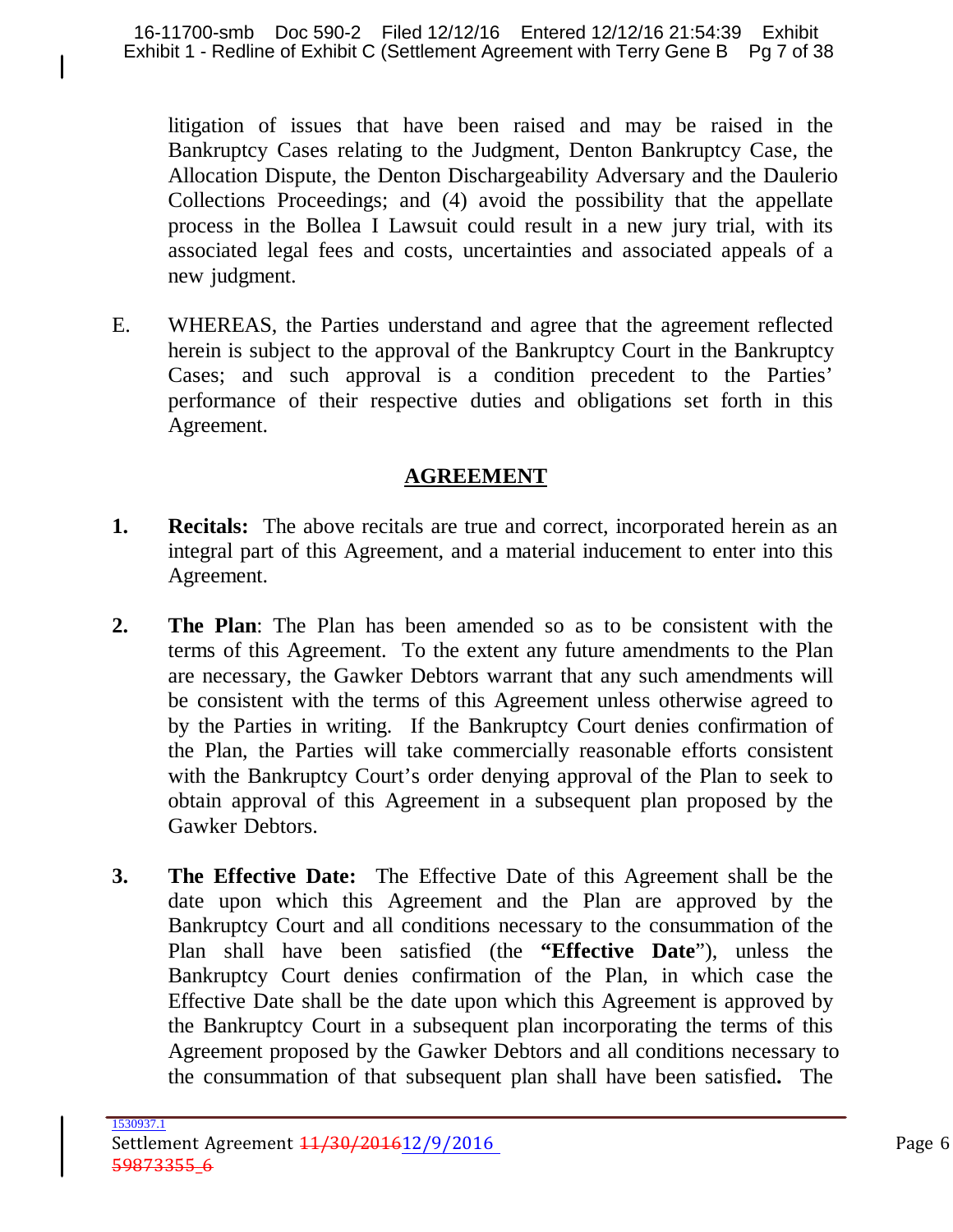Gawker Debtors shall take all such steps as are reasonable and necessary to cause the Effective Date to occur on or before December 31, 2016.

**4. Settlement Payment:** On the Effective Date, or within three (3) business days thereafter, the Gawker Debtors will pay to Bollea the sum of \$31,000,000 (THIRTY ONE MILLION DOLLARS AND ZERO CENTS) (the "**Settlement Payment**"). The Settlement Payment shall be made to Terry Bollea c/o Charles J. Harder, Esq. of Harder Mirell Abrams, LLP, by wire transfer as follows: City National Bank, 400 N. Roxbury Dr., Beverly Hills, CA 90210, Harder Mirell & Abrams LLP Attorney Client Trust Account, ABA/Routing #122016066, Account #123-695-623, SWIFT Code: CINAUS6L. The payment of the Settlement Payment and any distributions from the Gawker Media Contingent Proceeds Creditor Account (as set forth in Paragraphs 6-8 below) shall be in full satisfaction of the "**Settled Claims,**" which are defined as (1) any claims asserted by Bollea against the Gawker Debtors, including all proofs of claim filed against the Gawker Debtors by Bollea; and (2) any claims asserted by Bollea against thirdparties for which the Gawker Debtors have or may have indemnification, contribution, reimbursement, advance of defense costs, duty to defend or other such obligations arising out of (i) employment, severance or independent contractor agreements, (ii) the Gawker Debtors' organizational documents or governing corporate documents, or (iii) the Gawker Debtors' policies and/or practices (the "**Debtor Indemnification Obligations**"). The Settlement Payment and distributions from the Gawker Media Contingent Proceeds Creditor Account are a compromise of the damages awarded in the Bollea I Lawsuit Judgment and shall not be construed as a total or complete recovery by Bollea for the damages awarded in the Judgment, nor as compensation for any other injuries or damages suffered or incurred by Bollea, including but not limited to, the damages Bollea seeks to recover from Don Buchwald & Associates, Inc., Tony Burton, Michael Calta, Matthew Christian Loyd, Keith M. Davidson, Keith M. Davidson & Associates, P.L.C., Cox Radio, Inc., Tasha Nicole Carrega and Lori Burbridge (collectively, the "**Bollea II Defendants**") in and based on the facts and causes of action at issue in the Bollea II Lawsuit. The punitive damages already awarded to Bollea and against Denton and Daulerio in the Bollea I Lawsuit, as well as any additional punitive damages which may be sought by Bollea through the Sanctions Motion, are also expressly *excluded* from the Settled Claims.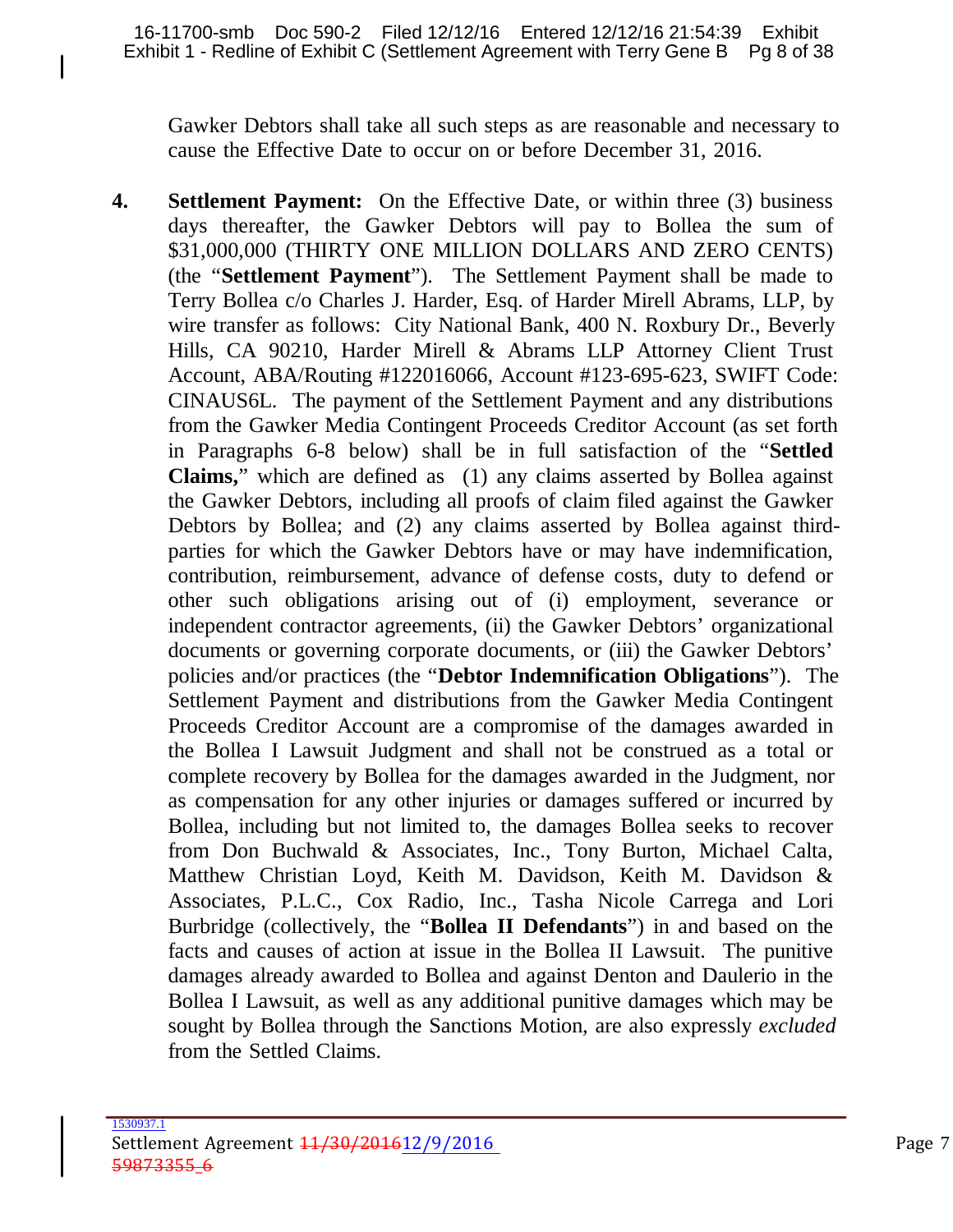I

- **5. Plan Support:** Bollea agrees to support and vote in favor of confirmation of the Plan.
- **6. Sale of Gawker.com Assets**: After the Effective Date, the Plan Administrator (as defined in the Plan) shall attempt to sell the Gawker.com Assets. The Plan Administrator shall be responsible for all costs and expenses associated with such sale. The Gawker.com Assets shall not be sold to Denton or any insider of the Gawker Debtors, without the express written consent of Bollea. Before the Plan Administrator begins any sale process for the Gawker.com Assets, Bollea shall be provided with notice and consultation rights with respect to the sale process. Forty Five percent (45%) of the net proceeds received from the sale of the Gawker.com Assets shall be deposited into a separate segregated account or trust for the benefit of the Gawker Media's unsecured creditors (the "**Gawker Media Contingent Proceeds Creditor Account**"). Net proceeds received from the sale of the Gawker.com Assets shall mean the proceeds from the sale or disposition of the Gawker.com Assets net of any payments made (a) to any purchasers of the Gawker.com Assets and (b) to an investment bank, if any, working for the Debtors in connection with the sale. Until such time that the Gawker.com Assets are sold, the Gawker Debtors shall not place any new content on the Gawker.com website that mentions, refers to, relates to or discusses, in any way, Bollea or any of his family members or attorneys.
- **7. Participation in Third-Party Claims**: The Plan Administrator shall have no obligation to pursue third-party claims for the benefit of the Gawker Debtors' stakeholders, except to the extent that such obligations are set forth in the Plan Administrator Agreement (as defined in the Plan) or are consistent with the Plan Administrator's fiduciary obligations. If and to the extent that Bollea requests information regarding the commencement of any third-party claim process, the Plan Administrator shall provide Bollea such information as is reasonably requested, excluding any privileged or other confidential information. In the event that such third-party claims are pursued, they shall be prosecuted on a contingency fee basis, and Gawker Media shall be responsible for the costs and expenses associated with the prosecution of such claims. The third-party claims shall be identified at the time of the filing of the Plan Supplement. Forty-five (45) percent of the net proceeds of any claims prosecuted on behalf of Gawker, GMGI and/or Gawker Hungary against any third-parties shall be deposited into the Gawker Media Contingent Proceeds Creditor Account and distributed pursuant to the Plan, *excluding* (i) proceeds received by any Debtor(s) on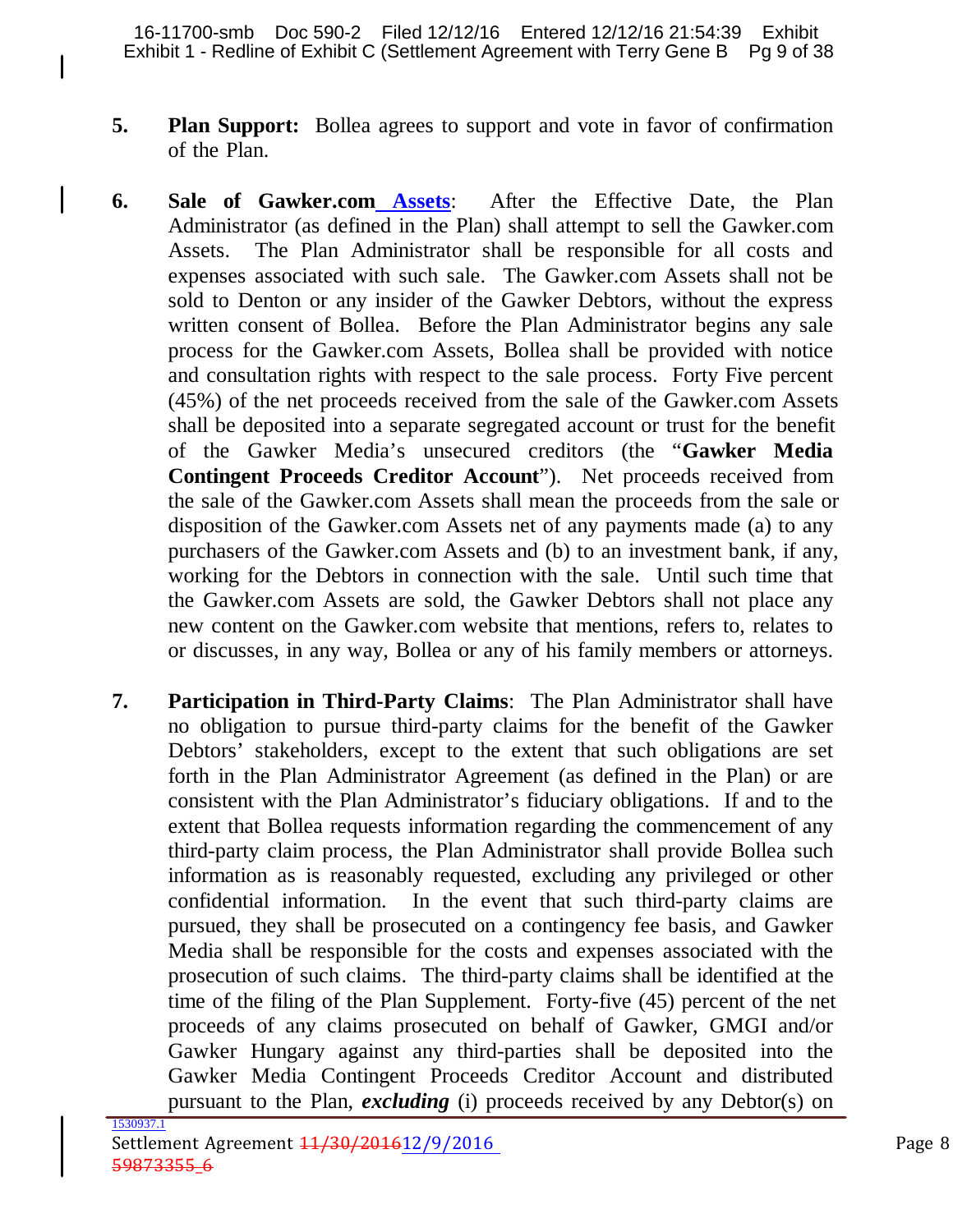account of the outstanding \$200,000 loan from GMGI to Denton and (ii) claims against any insurers relating to coverage on account of the Debtors' settlement or payment of claims of Ashley Terrill, Shiva Ayyadurai, and any other litigation plaintiff creditor of the Debtors, which proceeds will be deposited in the Gawker Media Claims Reserve established under the Plan. Net proceeds as used in this paragraph shall mean any applicable recoveries from third-party claims brought by the Plan Administrator net of any setoffs from such recoveries or contingency fees paid to attorneys out of the recoveries.

- **8. Gawker Media Contingent Proceeds Creditor Account**: The proceeds of the Gawker Media Contingent Proceeds Creditor Account shall be distributed *pro rata* to the unsecured creditors of Gawker Media with allowed claims, except as to any creditors who disclaim their interest in the Gawker Media Contingent Proceeds Creditor Account. For purposes of the distribution of the proceeds of the Gawker Media Contingent Proceeds Creditor Account, the amount of Bollea's allowed claim is \$84,000,000.
- **9. Delivery and Destruction of Content:** Within seven (7) days of the Effective Date, Daulerio's October 4, 2012 post on Gawker.com titled, "Even for a Minute, Watching Hulk Hogan Have Sex in a Canopy Bed is Not Safe for Work but Watch it Anyway," (the "**Daulerio Post**") shall be permanently removed and deleted from the Gawker.com website. Within thirty (30) days of the Effective Date, the 1:41 video posted on Gawker.com on or about October 4, 2012 (the "**Gawker Video**"), the 30 minute video delivered to Daulerio at Gawker in September 2012 (the "**30- Minute Video**"), and the originals or any copies, portions or excerpts of any and all other video or audio recordings of Bollea in the bedroom of Bubba Clem and Heather Clem (a/k/a Heather Cole), and any written transcripts, summaries, audio recordings or other recordings of said recordings of Bollea that emanated from recordings of Bollea in the bedroom of Bubba Clem and Heather Clem (a/k/a Heather Cole) (i.e. video recordings and audio recordings obtained by or through discovery in the State Court Action and/or the FBI Action) (collectively, all of which including the Daulerio Post are defined as the "**Content**") in the possession, custody or control of the Gawker Debtors shall be delivered to Bollea, in care of his counsel Charles J. Harder, Esq., and thereafter deleted from all electronic systems and storage devices (including without limitation websites, social media accounts, servers, hard drives, backup tapes, disks, drives, devices and files of all kinds) which are in the possession, custody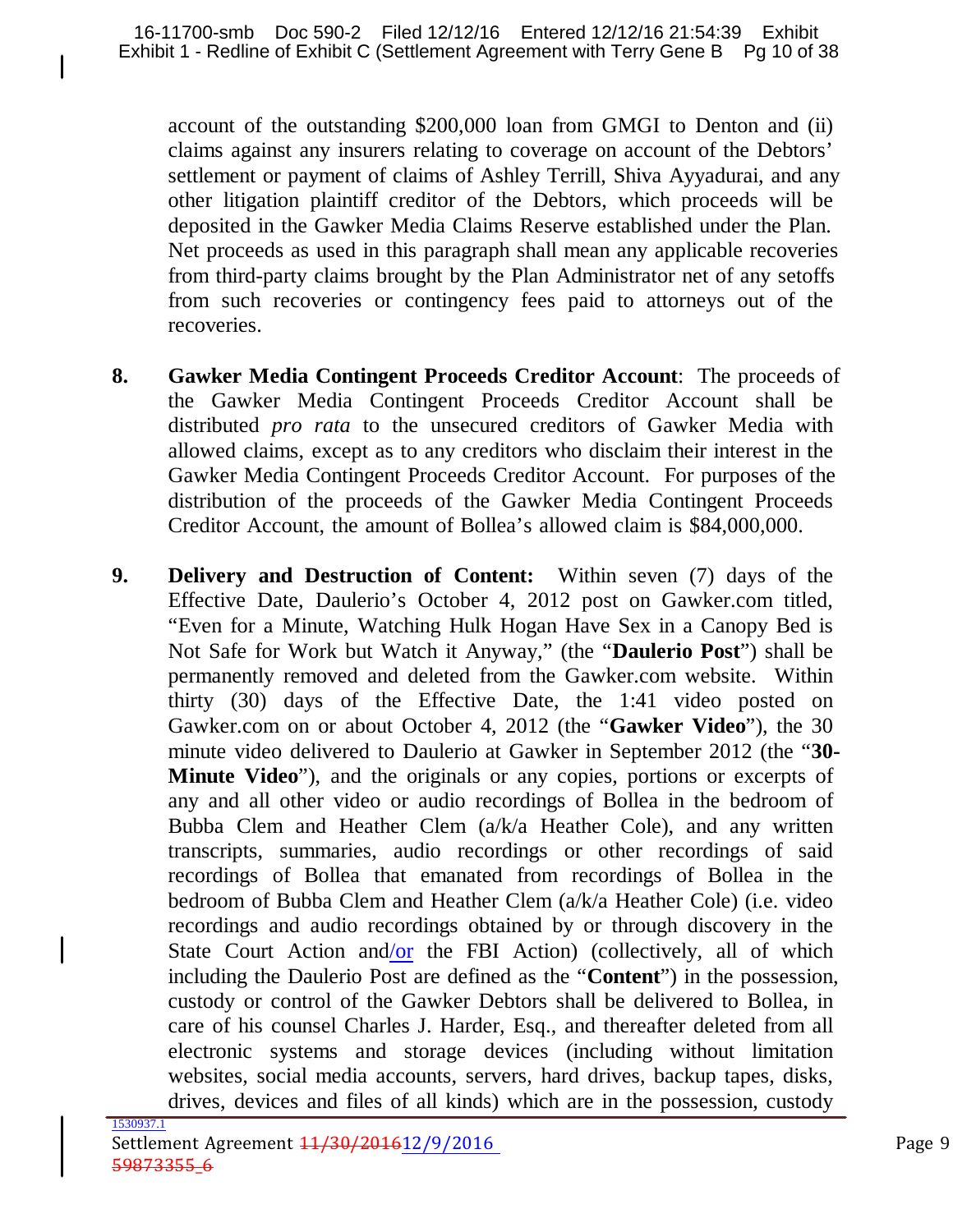or control of the Gawker Debtors. The deletion of the Content in the possession, custody or control of the Gawker Debtors from all electronic systems and storage devices shall be confirmed by the independent computer forensic expert appointed in the Bollea I Lawsuit, ATX Forensics, LLC. Bollea shall bear the cost for any services performed by ATX Forensics, LLC. The Gawker Debtors shall also demand the return and deletion of any and all Content in the possession, custody or control of their counsel, including but not limited to, Levine Sullivan Koch & Schultz ("**LSKS**"), Thomas & Locicero and Brannock & Humphries, as well as the Gawker Debtors' former general counsel, Heather Dietrick; and any such Content that is returned to the Gawker Debtors by their counsel shall then be returned to Bollea in care of his counsel, Charles J. Harder, Esq. The Gawker Debtors shall also demand and cooperate in obtaining Declarations under penalty of perjury from Heather Dietrick, Denton and Daulerio, in substantially the same form as those attached as **Composite Exhibit A**. The Gawker Debtors also agree that as of the Effective Date, they will never again use, publish, disseminate or transmit any Content, or assist anyone in doing so, either directly or indirectly, except as required by this Agreement.

- **10. Content Ownership:** The Gawker Debtors shall quitclaim, assign and transfer to Bollea any and all of their rights, title, interest in, arising out of or associated with any Content, including but not limited to any works of authorship, ownership rights, copyrights, all other intellectual property rights and/or all similar rights, if any, as more specifically set forth in the Rights Transfer Agreement attached hereto as **Exhibit B**. The Gawker Debtors further affirm, represent and warrant that they have not assigned, sold or transferred any of these rights, title or interests in the Content or arising out of or associated with any Content to any other person or entity.
- **11. Consent to Third-Party Transfer:** The Gawker Debtors shall enter into and, if necessary to achieve the turnover or deletion of the Content described herein, support (at Bollea's expense) all reasonable and appropriate stipulations, motions, directives and/or requests, to be filed or submitted with all appropriate courts, tribunals, offices and persons, including without limitation the Florida state and federal courts (including trial and appellate courts), the FBI, Tampa Police Department, U.S. Attorney's Office, Hillsborough County State Attorneys' Office, Judge James R. Case (Ret.), court reporters, vendors, attorneys and representatives of all such persons and entities, directing such persons and entities to deliver to Bollea or his counsel  $\theta$ -all Content in their possession,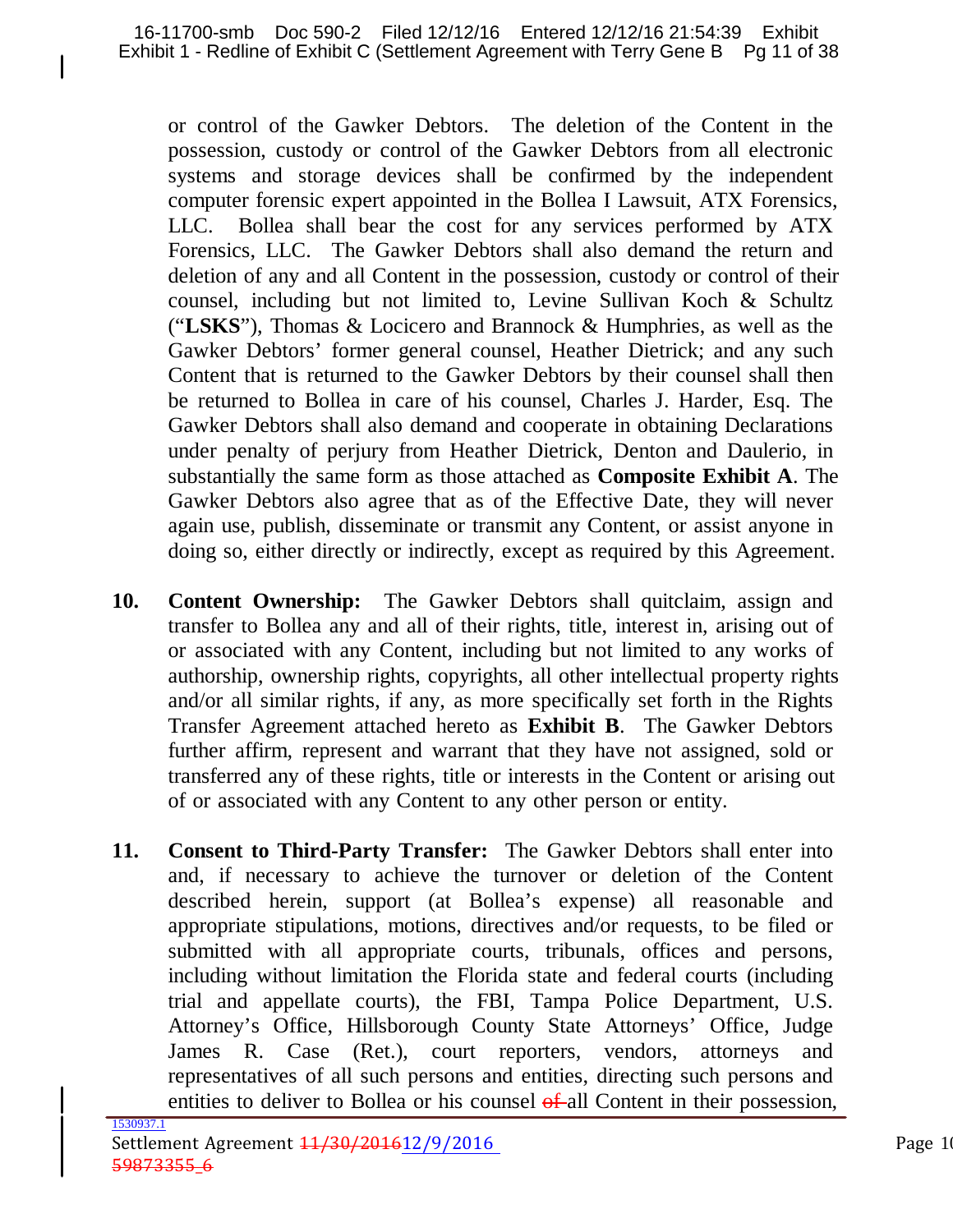custody or control, and/or that such Content be permanently deleted and destroyed, and that no copies, versions or excerpts thereof may be retained by any of them. The Gawker Debtors shall also destroy, and instruct their counsel to destroy, all materials which any of them obtained from any of the above-listed persons and entities, by any means, including, but not limited to, through discovery in the Bollea I Lawsuit and the FBI Action.

- **12. Continuing Duty to Turnover:** The Gawker Debtors shall have a continuing obligation to turn over to Bollea, in care of his counsel, any and all Content, should any of them ever come into possession, custody or control of any Content in the future, and to cooperate with Bollea and his counsel in connection with the acquisition, deletion and/or removal of Content. If any Gawker Debtors ever learn of the existence of any Content, in any location other than in the possession of Bollea or his counsel, such Gawker Debtors will promptly notify Bollea's counsel of same in writing, and provide all information regarding same.
- **13. Satisfaction of Judgment**: Within three (3) business days after Bollea's receipt of the Settlement Payment *and* the Bankruptcy Court's order approving the Final Settlement Agreement *and* a plan of reorganization or liquidation (the "**Approval Order**") becoming a final, non-appealable order, Bollea shall file and record in the Bollea I Lawsuit (a) a Satisfaction of the Final Judgment as to Gawker Media; (b) a Partial Satisfaction of the Final Judgment as to Denton (the Partial Satisfaction shall be only as to the joint and several \$115 million compensatory damage award, and shall exclude punitive damages unless Denton has entered into a settlement agreement with Bollea that releases Bollea's punitive damages award as to Denton); and (c) a Partial Satisfaction of the Final Judgment as to Daulerio (the Partial Satisfaction shall be only as to the joint and several \$115 million compensatory damage award, and shall exclude punitive damages unless Daulerio has entered into a settlement agreement with Bollea that releases Bollea's punitive damages award as to Daulerio). The filing and recording of any Satisfactions of Final Judgment shall not impact or preclude Bollea's right to the distributions from the Gawker Media Contingent Proceeds Account set forth in Paragraphs 6 through 8, above; and shall not be construed as a release or satisfaction of any of Bollea's claims, causes of action and/or damages against the Bollea II Defendants.
- **14. Dismissal of Appeals**: Within three (3) business days of the filing of the Satisfaction of Final Judgment as to Gawker Media, the Gawker Debtors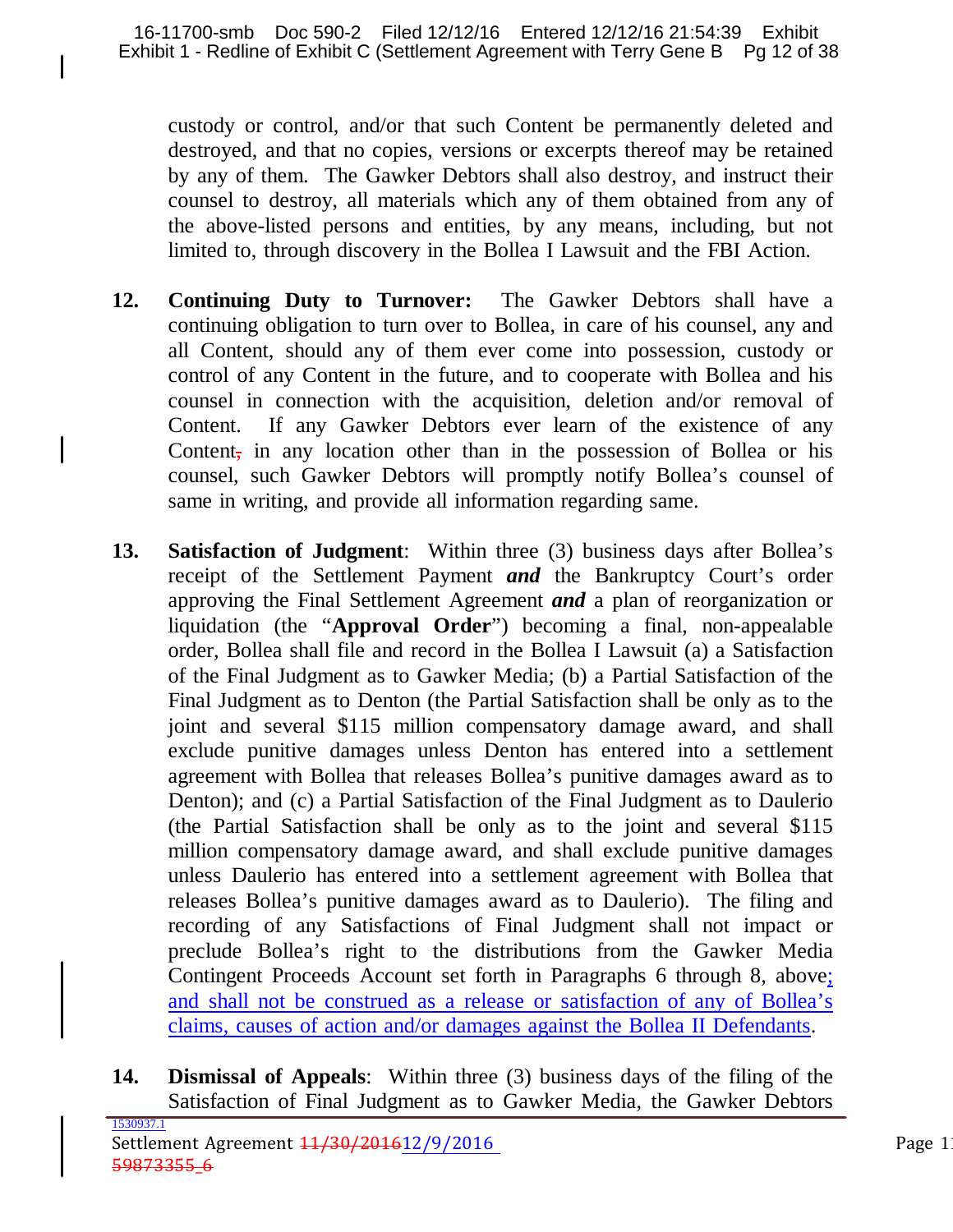shall file Notices of Voluntary Dismissals with Prejudice of all pending appeals associated with the Bollea I Lawsuit, including, without limitation, Florida Second DCA Case Nos. 2D15-5035 (the Leak Appeal) and 2D16- 2535 (the Judgment Appeal).

- **15. Dismissal of Gawker Media from Bollea II**: Within three (3) business days of Bollea's receipt of the Settlement Payment *and* the Approval Order becoming a final, non-appealable order, Bollea shall dismiss his claims against Gawker Media in the Bollea II Lawsuit with prejudice. Further, subject to the Approval Order becoming a final, non-appealable order, Bollea agrees that he shall not join or add GMGI, Gawker Hungary, Denton, Daulerio, Heather Dietrick, or any of the Gawker Debtors' current or former employees, writers, agents or independent contractors as parties (the "**Bollea II Released Parties**") to the Bollea II Lawsuit and waives any right to seek any damages or compensation from the Bollea II Released Parties arising out of Bollea's claims in the Bollea II Lawsuit. This release and agreement not to pursue claims, damages and compensation as to the Bollea II Released Parties in connection with the Bollea II Lawsuit specifically *excludes* all of the other Bollea II Defendants; any and all of Bollea's rights, claims, demands, remedies, causes of action, damages, relief and rights to compensation against the other Bollea II Defendants; and any claims against Denton and Daulerio for any breach of any representations and warranties made in connection with separate settlement agreements by Denton and/or Daulerio relating to the Leak. Within three (3) business days of the Approval Order becoming a final, non-appealable order, Gawker Media shall dismiss with prejudice its DQ Appeal (Florida Second DCA Case No. 2D16-2477) and withdraw its DQ Motion with prejudice.
- **16. Bollea Release**: Effective upon receipt of the Settlement Payment (the "**Bollea Release Effective Date**"), Bollea, for himself and his predecessors, successors and assigns, and heirs, as applicable, hereby absolutely and forever releases and discharges the Gawker Debtors, and each of their respective subsidiaries and/or affiliate corporations, officers, directors, shareholders, members, employees, insurers (if any), managers, agents, attorneys, representatives, affiliates, shareholders, consultants, contractors and attorneys-in-fact (the "**Gawker Released Parties**") from any and all claims, demands, damages (including any claim(s) for punitive damages), debts, liabilities, accounts, reckonings, obligations, costs (including attorneys' fees), expenses, liens, actions, and causes of action of every kind and nature, whether in law or in equity, whatsoever, which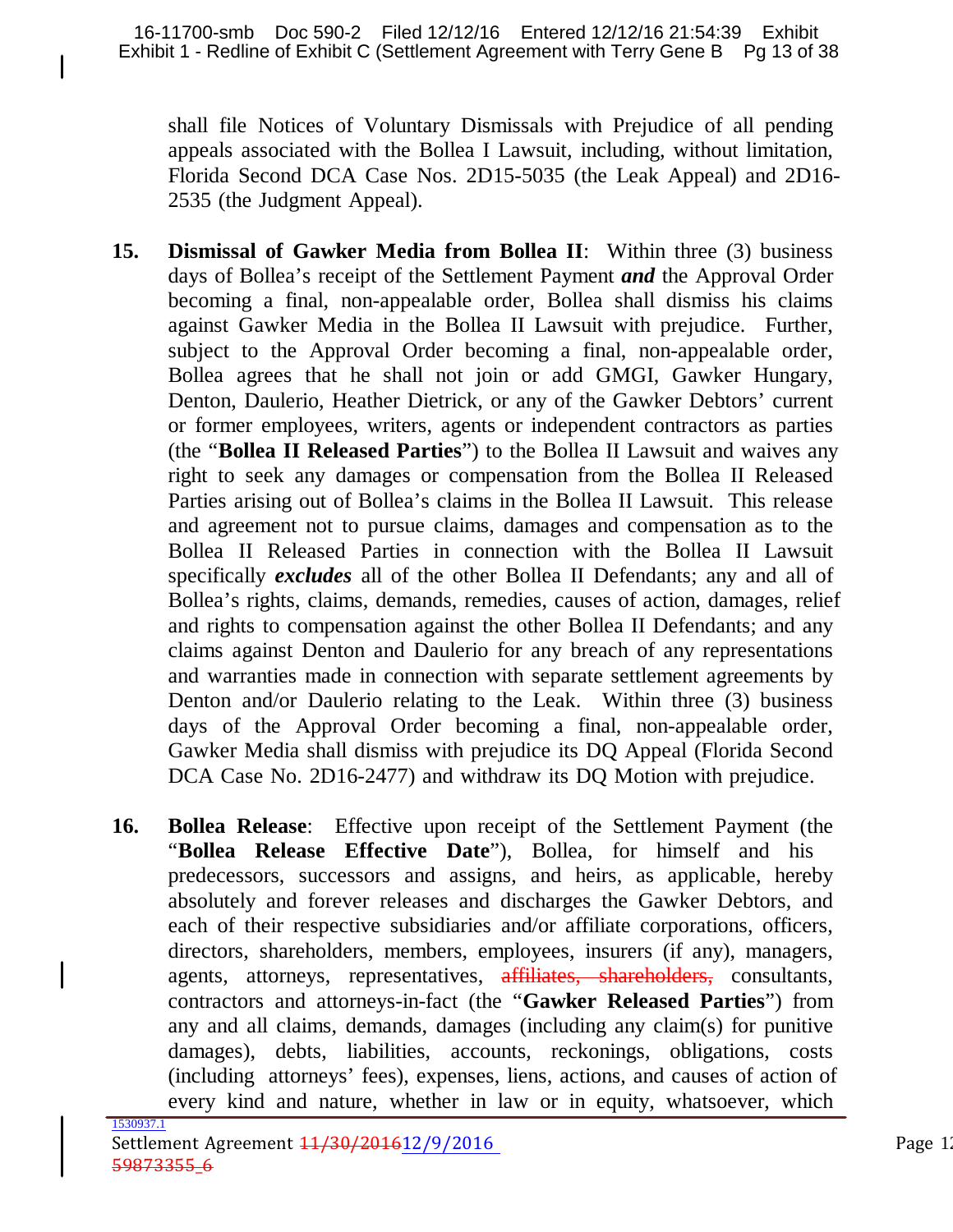Bollea now has, ever had, or may claim to have, whether known to Bollea or not, against any of the Gawker Released Parties, from the beginning of time until the Bollea Release Effective Date; specifically *excluding* the Permanent Injunction entered in the State Court Action, Bollea's claims for punitive damages against Denton and Daulerio, the relief sought in the Sanctions Motion, and claims and causes of action based upon the obligations, representations and warranties set forth in this Agreement and in any settlement agreements reached between Bollea and Denton and/or Daulerio. This release by Bollea also specifically *excludes* all of Bollea's claims, causes of action, remedies, damages, relief, injuries, demands and rights to compensation against or from each and every of the other-Bollea II Defendants. This Bollea Release is provided as a compromise of the damages awarded in the Judgment and should not be construed as a total or complete recovery by Bollea of the damages awarded in the Judgment, as compensation for any of the damages and injuries at issue in the Bollea II Lawsuit, nor as a release of any of the other-Bollea II Defendants.

- **17. The Gawker Released Parties' Release:** Effective upon the recording of the Satisfaction of Final Judgment as to Gawker Media (the "**Gawker Release Effective Date**"), the Gawker Released Parties absolutely and forever release and discharge Bollea and his predecessors, successors and assigns, heirs, representatives, employees, managers, agents, attorneys, consultants, contractors, affiliates, attorneys-in-fact and insurers ("**Bollea Released Parties**") from any and all claims, demands, damages (including any claim(s) for punitive damages), debts, liabilities, accounts, reckonings, obligations, costs (including attorneys' fees), expenses, liens, actions, and causes of action of every kind and nature, whether in law or in equity, whatsoever, which the Gawker Released Parties now have, ever had, or may claim to have, whether known to the Gawker Released Parties or not, against any of the Bollea Released Parties, from the beginning of time until the Gawker Release Effective Date; specifically *excluding* any claims and causes of action based upon the obligations, representations and warranties set forth in this Agreement. Notwithstanding the foregoing, no Gawker Released Party (other than Bollea personally, from whom no discovery will be sought) is released from any obligations to respond to any discovery, except to the extent set forth in **paragraphParagraph** 18.
- **18. 2004 Motion and Associated Claims**: The Gawker Debtors will continue to suspend prosecution of the 2004 Motion through at least the Effective Date (the "**Suspension Period**"). In the event that the Suspension Period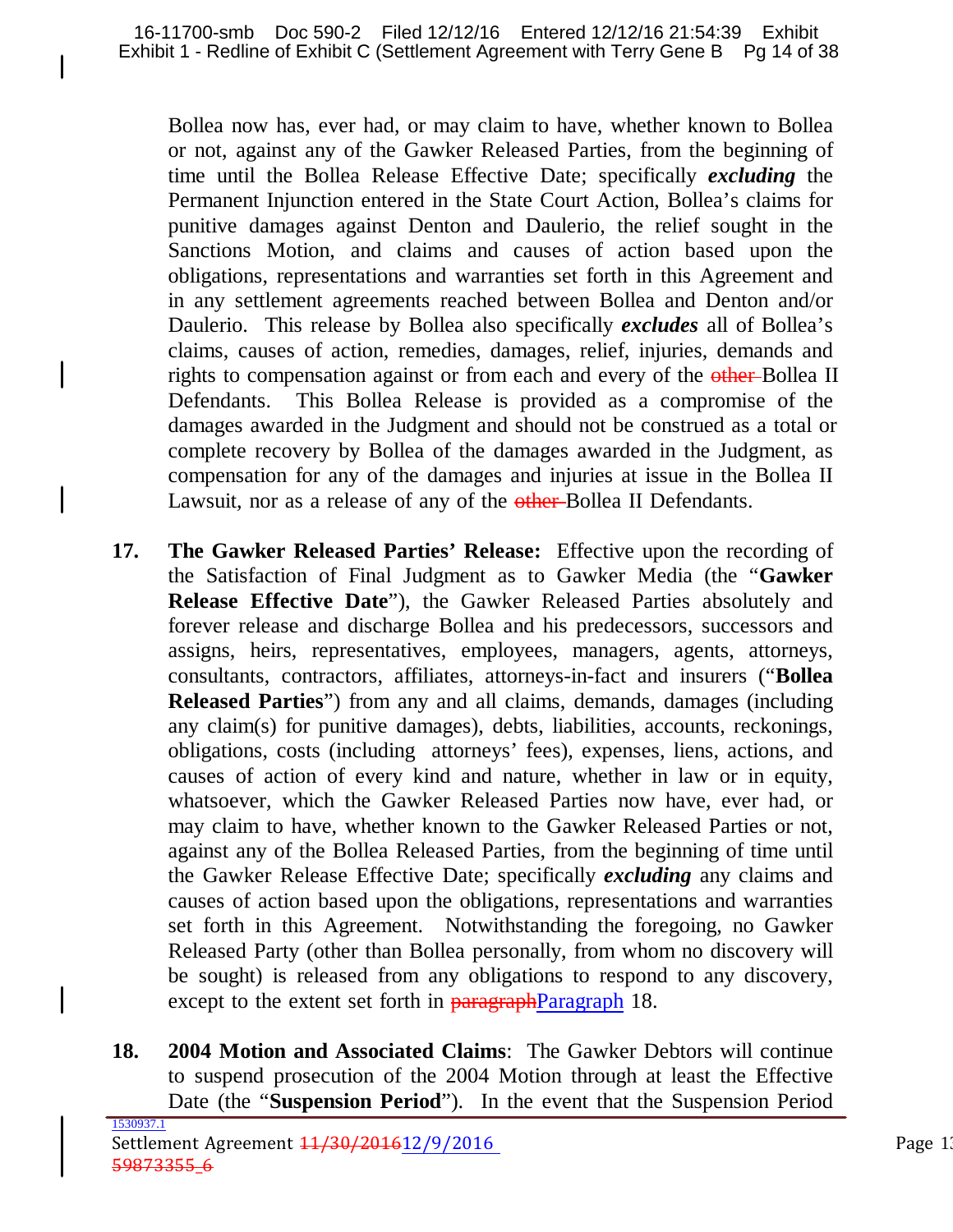expires and the Gawker Debtors pursue the 2004 Motion, the Gawker Debtors shall not seek from Bollea or any other third party any discovery about Bollea, including, without limitation, discovery concerning the subject matter of the 2004 Motion, litigation funding or finance, the Bollea I Lawsuit, the Bollea II Lawsuit, the Bankruptcy Cases, the Denton Bankruptcy Case, the Daulerio Collection Proceedings, and/or any and all related proceedings, whatsoever.

- **19. Cooperation to Secure Agreements**: The Parties shall cooperate and work in good faith to secure settlement agreements with Denton-and, Daulerio, Peter Thiel, and Thiel Capital, LLC as set forth in the Cooperation to Secure Agreements attached hereto as **Exhibit C**. The Parties expressly agree that it is not a condition of any other obligation or right in this Agreement that any or all of the agreements described in the Cooperation to Secure Agreements be consummated.
- **20. Dismissal of Dischargeability Action:** Bollea agrees that, upon the consummation of a settlement agreement with Denton, the Dischargeability Action against Denton will be dismissed with prejudice.
- **21. Daulerio Proceedings**: Bollea agrees that, upon the consummation of a settlement agreement with Daulerio, Bollea will withdraw the Sanctions Motion solely as to Daulerio in his individual capacity with prejudice and will dissolve the writ of garnishment pending against Daulerio in the Bollea I Lawsuit. Bollea further agrees to suspend all collection efforts against Daulerio and suspend prosecution of the Sanctions Motion solely as against Daulerio in his individual capacity, pending negotiation of the contemplated settlement agreement with Daulerio. If that settlement agreement cannot be reached, Bollea may recommence collection efforts against Daulerio as to the punitive damages awarded against Daulerio and may prosecute the Sanctions Motion as to Daulerio in his individual capacity. Bollea agrees that, as to Daulerio's counsel, LSKS, he will advise the judge in the Bollea I Lawsuit of the settlement reached between the Parties, and defer to the Bollea I Lawsuit judge as to whether she is inclined to proceed with the Sanctions Motion as to LSKS.

### **22. Miscellaneous Provisions:**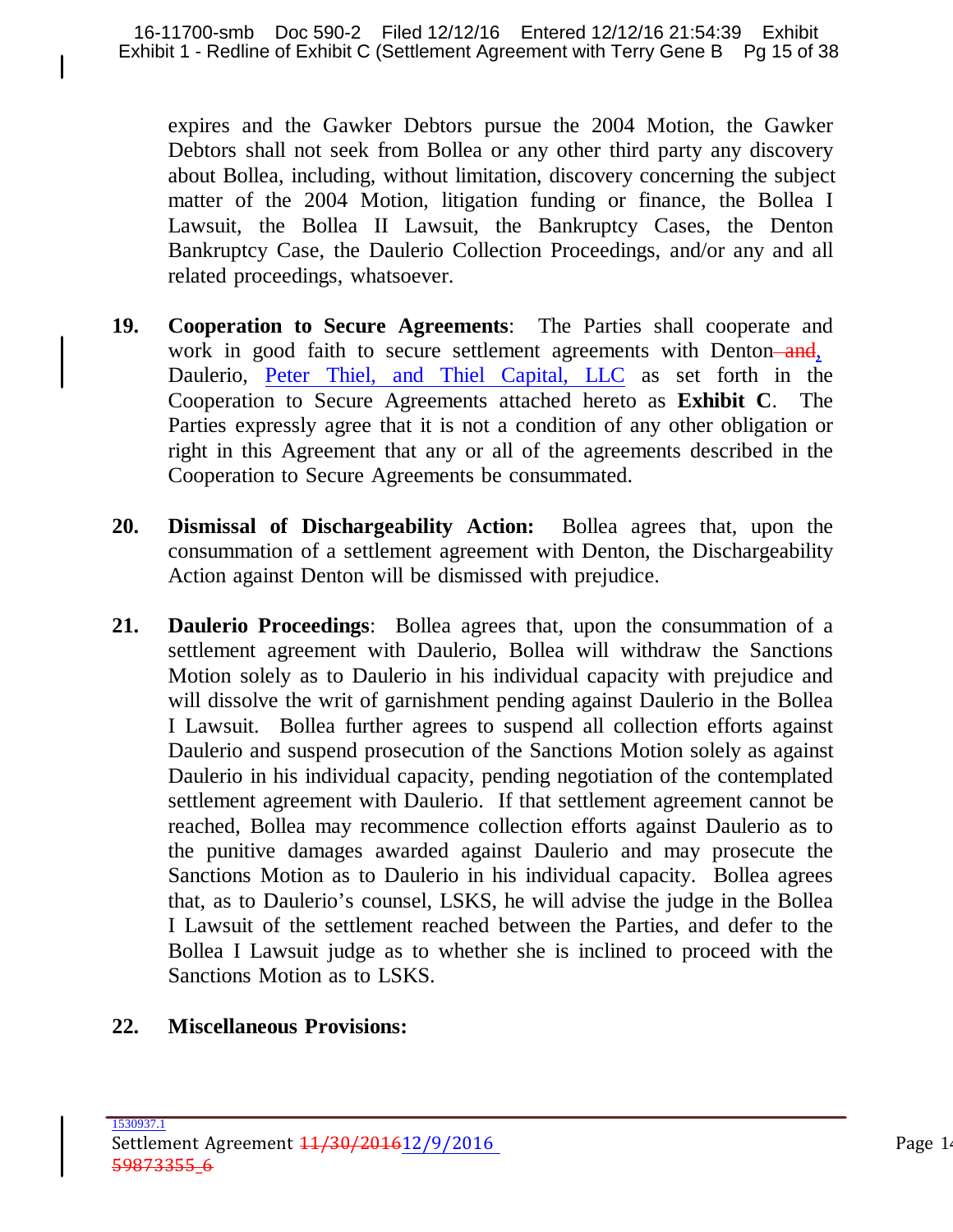- **A. Binding Effect.** This Agreement shall bind and inure to the benefit of each of the Parties hereto and their respective successors in interest.
- **B. Final Integrated Agreement.** This Agreement constitutes the entire, final and binding understanding between the Parties hereto. No other statement or representation, written or oral, express or implied, has been received or relied upon in the Agreement, unless specifically set forth herein, and all prior and contemporaneous discussions, statements and negotiations made or which have occurred prior to or simultaneous with the date of this Agreement shall be deemed merged into this Agreement, and of no legal force or effect. No supplement, modification or amendment of this Agreement shall be binding unless executed in writing by all the Parties. The Parties hereto agree to execute such other documentation as is necessary to carry out the terms of this Agreement.
- **C. Voluntary Agreement.** Each Party enters into this Agreement knowingly and voluntarily, in the total absence of any fraud, mistake, duress, coercion, or undue influence and after careful thought and reflection upon this Agreement and, accordingly, by signing this document, each signifies full understanding, agreement and acceptance.
- **D. Representation Regarding Non-Assignment of Claims.** Each Party represents that it has not assigned or transferred to any third party, any claims or rights that it has or might have relating to any and all claims, contentions or any matters in dispute between or relating to the Parties as of the Effective Date.
- **E. Multiple Counterparts.** This Agreement, and any document referred to herein, may be executed in any number of counterparts and by facsimile or email (*i.e*., a .pdf file), each of which shall be deemed an original and all of which together shall constitute one single legal instrument.
- **F. Authorship.** Each of the Parties hereto have jointly participated in the negotiation and drafting of this Agreement. In the event that an ambiguity or question of intent or interpretation arises, this Agreement shall be construed as if drafted jointly by each of the Parties hereto and no presumptions or burdens of proof shall arise favoring any Party by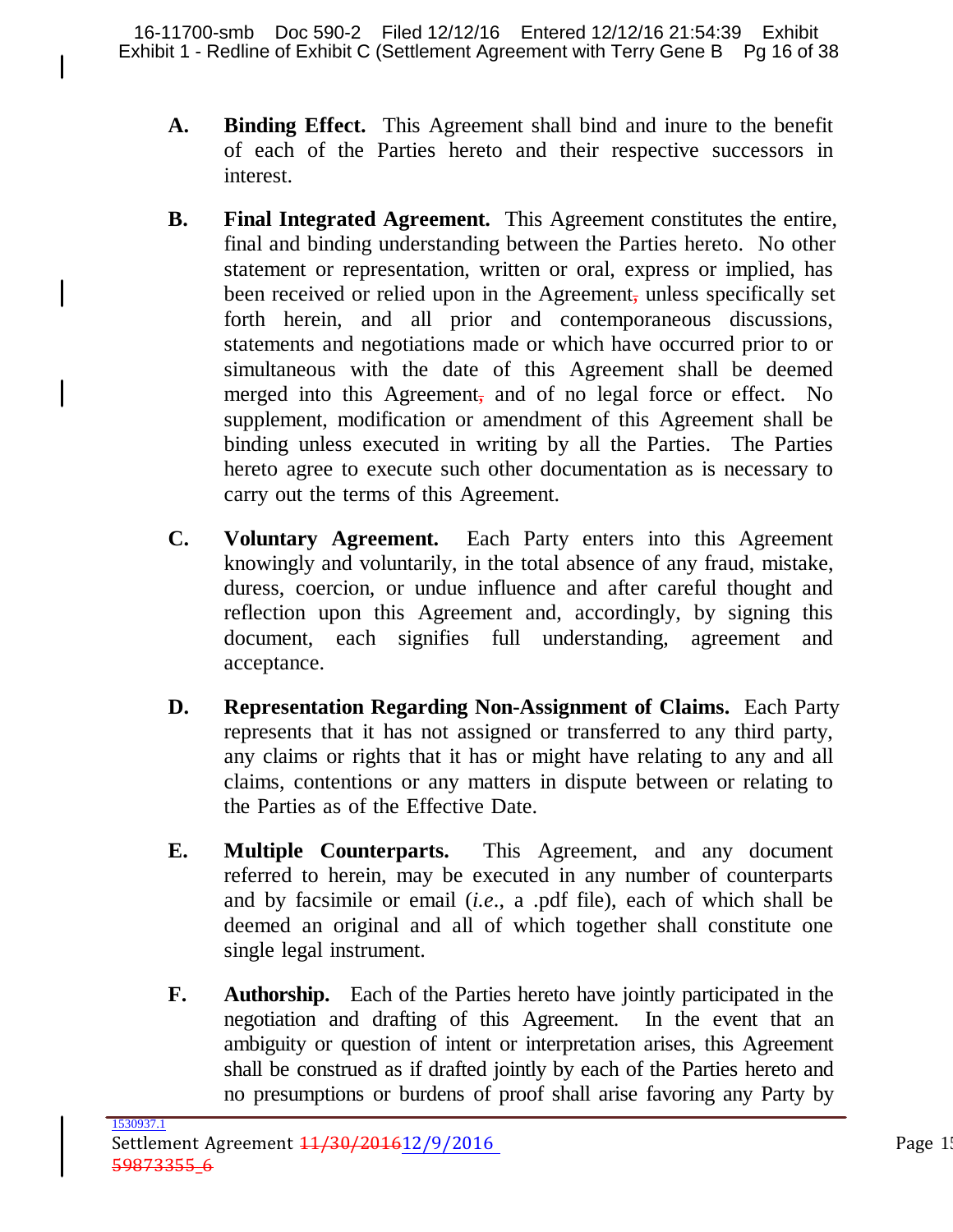virtue of the authorship of any of the provisions of this Agreement. Any ambiguity or question of interpretation or intent shall be decided by the Bankruptcy Court

- **G. Governing Law/Enforcement of Terms**. This Agreement shall be construed under the laws of the State of New York. Any action to enforce or interpret any of the terms and conditions of this Agreement shall be brought in the Bankruptcy Court or, if the Bankruptcy Court determines that jurisdiction does not lie therein, in the state or federal courts of New York, New York, and all parties hereto consent to the exclusive jurisdiction and venue of such court(s) for the enforcement and/or interpretation of this Agreement.
- **H. Waiver.** Any waiver by any Party of any provision of this Agreement or breach thereof will not operate or **bybe** construed as a waiver of any other provision or subsequent breach thereof. Any waiver by a Party must be in writing to be effective.
- **I. Severability**. If any provision of this Agreement shall be held by a court of competent jurisdiction to be illegal, invalid or unenforceable, the remaining provisions shall remain in full force and effect.

# **[SIGNATURES FOLLOWING PAGE]**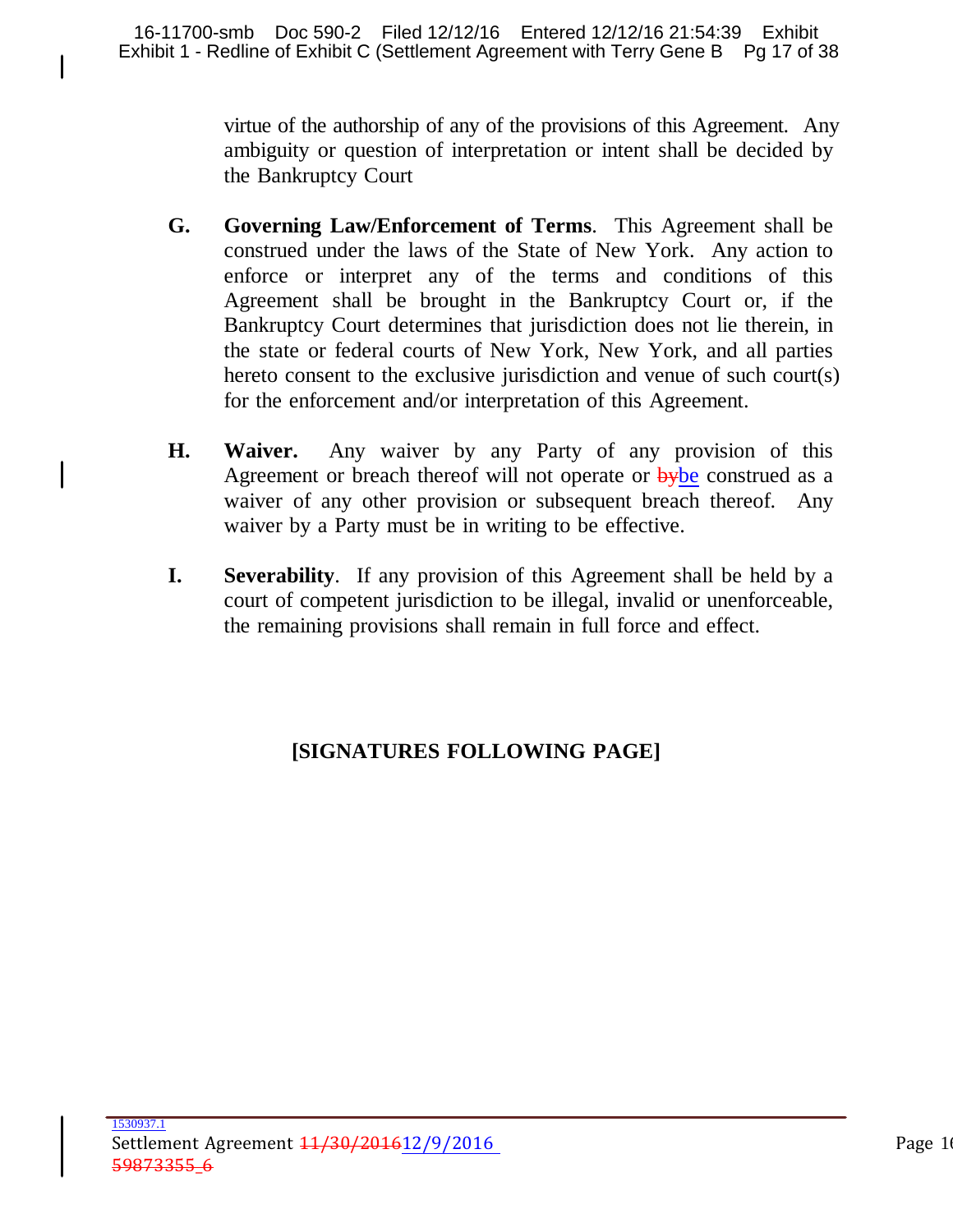16-11700-smb Doc 590-2 Filed 12/12/16 Entered 12/12/16 21:54:39 Exhibit Exhibit 1 - Redline of Exhibit C (Settlement Agreement with Terry Gene B Pg 18 of 38

 $\mathsf{l}$ 

 $\mathbf l$ 

**IN WITNESS WHEREOF**, the Parties execute this Settlement Agreement as of November \_\_\_\_\_\_December 9, 2016.

|  | TERRY GENE BOLLEA, professionally<br>known as "Hulk Hogan" |
|--|------------------------------------------------------------|
|  | <b>GAWKER MEDIA LLC</b>                                    |
|  |                                                            |
|  |                                                            |
|  |                                                            |
|  | <b>GAWKER HUNGARY, KFT</b>                                 |
|  |                                                            |
|  |                                                            |
|  |                                                            |
|  | GAWKER MEDIA GROUP, INC.                                   |
|  |                                                            |
|  |                                                            |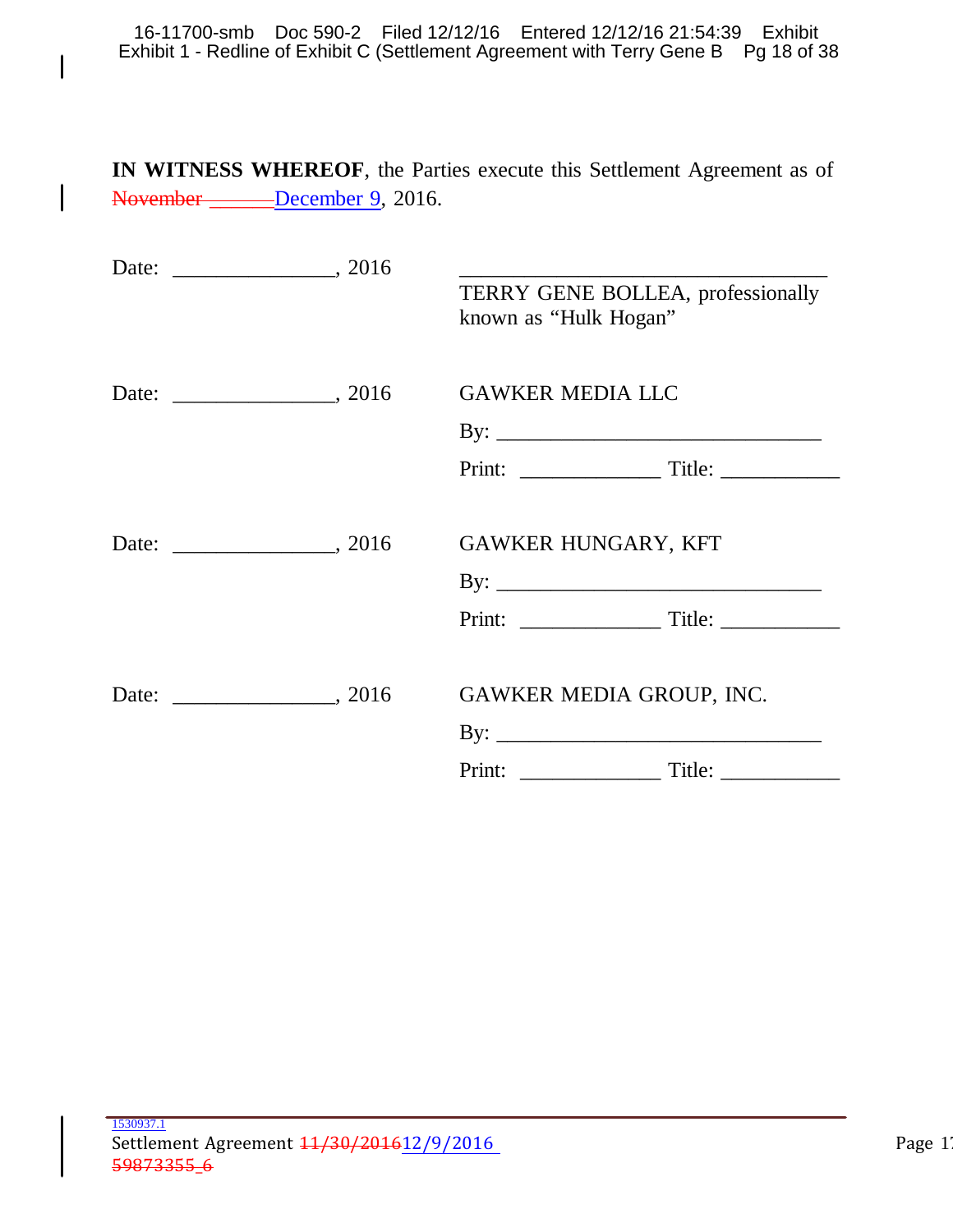$\mathsf{l}$ 

# **Composite Exhibit A**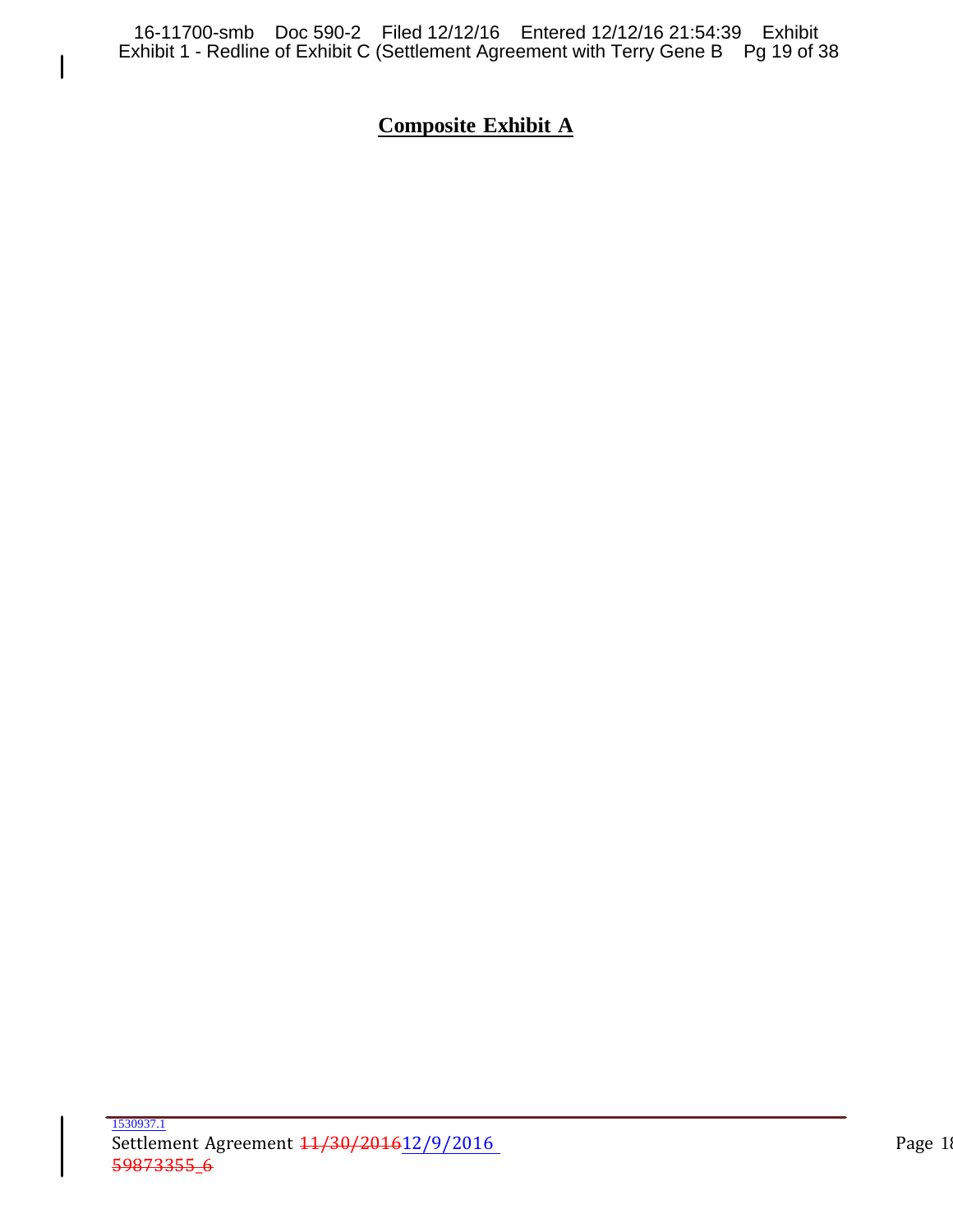16-11700-smb Doc 590-2 Filed 12/12/16 Entered 12/12/16 21:54:39 Exhibit Exhibit 1 - Redline of Exhibit C (Settlement Agreement with Terry Gene B Pg 20 of 38

#### **DECLARATION OF ALBERT JAMES DAULERIO**

- 1. 1. My name is Albert James Daulerio, aka "A.J. Daulerio." I am over the age of eighteen and have personal knowledge of the matters set forth in this Declaration, either firsthand or through my counsel.
- 2. 2. I am aware, and have been advised by my counsel, that  $\frac{d}{dt}$  is a crime if I attest to any facts set forth in this Declaration that I know or believe to be untrue.making a materially false statement of fact in a declaration can subject me to a criminal prosecution for perjury if I knew or believed that the statement was not true when I signed the declaration.
- 3. 3. In September, 2012, I was the Editor-In-Chief of Gawker.com. In that capacity, I was contacted by Tony Burton about a Hulk Hogan sex tape. Mr. Burton asked for my mailing address in order to arrange for the delivery of a DVD. Shortly thereafterafter that, one of my colleagues at Gawker received a DVD intended for me that contained a video and audio recording—just over 30 minutes long—of Terry Bollea, aka Hulk Hogan, having conversations and engaging in sexual activity in a bedroom with Heather Clem,  $\frac{n \cdot \text{R}}{a}$  Heather Cole (The "30-Minute Video"). Soon after receiving the 30-Minute Video, Mr. Burton contacted me to confirm that I had received the DVD.
- 4. 4. On October 4, 2012, I posted an article on Gawker.com titled, "Even for a Minute, Watching Hulk Hogan Have Sex in a Canopy Bed is Not Safe For Work but Watch it Anyway" (the "10/4/2012 Post"), which included a 1:41 excerpt derived from the 30-Miniute Video (the "Gawker Video").
- 5. 5. In early 2013, I resigned from Gawker.com. When I left Gawker, I did not have and did not take the originals or any copies, portions or excerpts, in full or in part, whether in hard copy or electronic format, of the 30-Minute Video or the Gawker Video.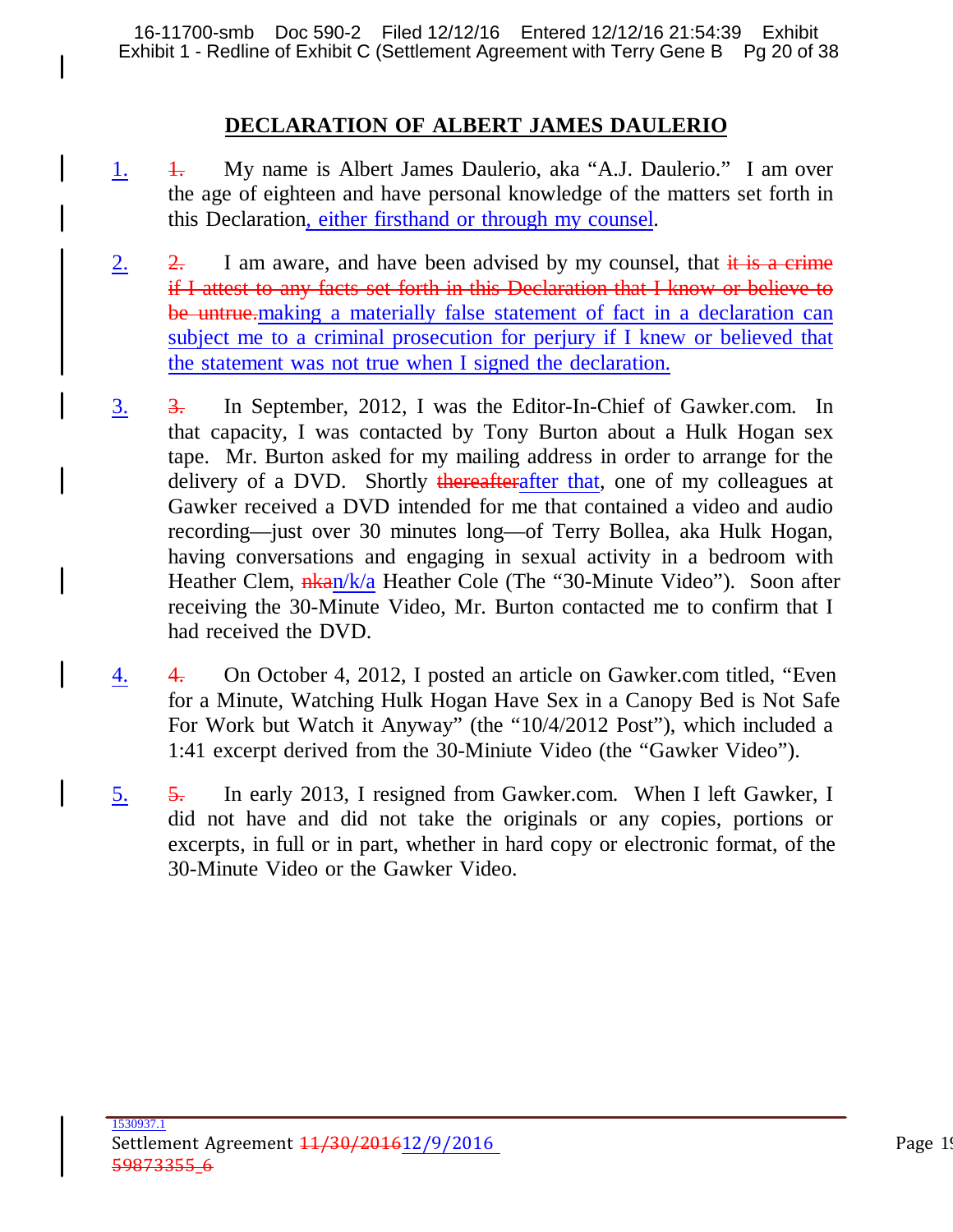16-11700-smb Doc 590-2 Filed 12/12/16 Entered 12/12/16 21:54:39 Exhibit Exhibit 1 - Redline of Exhibit C (Settlement Agreement with Terry Gene B Pg 21 of 38

- 6. I was not personally involved in any way in, did not assist or facilitate, did not solicit, request or induce any other person to provide, and I have no personal knowledge of the source of, any transcripts and/or recordings of Bollea in the Clems' bedroom that were reported to be sealed discovery leaked to *The National Enquirer* and/or *Radar Online* (as stated in articles published in July-August 2015). These articles are the subject of the October 21, 2015 Order entered in the lawsuit filed against me and others by Mr. Bollea in Pinellas County, Florida (Pinellas County Case No. 12012447CI-011).
- 6. On July 24, 2015, July 28, 2015, August 10, 2015 and August 26, 2015, *The National Enquirer* and *Radar Online* published the articles attached hereto as **Composite Exhibit 1**, which report on statements attributed to Mr. Bollea and that transcripts containing such statements "have been filed in a Florida court, under seal…" I am not the source of any of the statements attributed to Mr. Bollea in the articles attached as **Exhibit 1**. I have no personal, firsthand knowledge of how *The National Enquirer* or *Radar Online* obtained any of the statements attributed to Mr. Bollea in **Exhibit 1**. Before the articles attached as **Exhibit 1** were published, I had not read or heard any of the statements attributed to Mr. Bollea in the articles, and I did not possess, have custody, or control of any recordings, summaries, transcripts or other records of the statements attributed to Mr. Bollea on any medium (*e.g.,* magnetic, digital, electronic paper). I do not know whether it is true that transcripts that contained the statements that were attributed to Mr. Bollea in **Exhibit 1** are filed under seal in a Florida court, or were filed under seal when the articles in **Exhibit 1** were posted. I did not assist or facilitate, request or induce, any other person or entity to provide any of the statements attributed to Mr. Bollea, nor any recordings, transcripts, summaries, or other records containing such statements, to *The National Enquirer* or *Radar Online*.
	- A. Before any of the articles attached as Exhibit 1 were posted, I had read online reports of the existence of one or more audio recordings of Hulk Hogan that supposedly contained language described in ways that are consistent with the nature of the statements attributed to Mr. Bollea in the articles comprising Exhibit 1). I may have conversed with others orally or in writing about the substance of those online reports, but I did not learn or know what words Hogan supposedly used.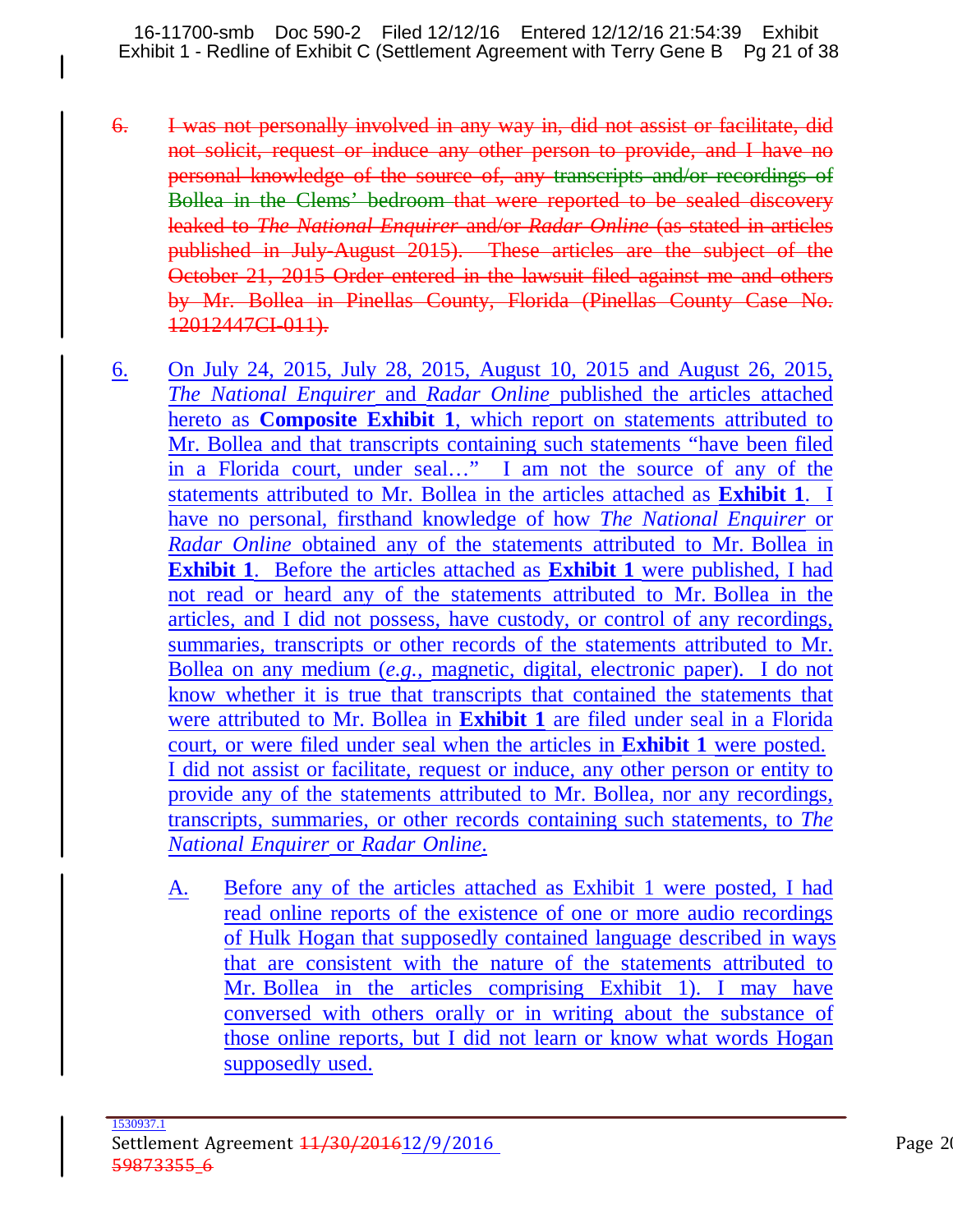16-11700-smb Doc 590-2 Filed 12/12/16 Entered 12/12/16 21:54:39 Exhibit Exhibit 1 - Redline of Exhibit C (Settlement Agreement with Terry Gene B Pg 22 of 38

- B. Before any of the articles attached as Exhibit 1 was posted, I did not know that any of my lawyers possessed or controlled any record whose content included any of the language—whether verbatim or in substance—attributed to Hulk Hogan in the articles attached as Exhibit 1, if, indeed, any of my lawyers possessed or controlled any such record.
- 7. 7. Since I left Gawker in early 2013, I have not had any copies of, nor any remote access to, directly or indirectly, the 30-Minute Video, the Gawker Video or any other audio or video recordings of Mr. Bollea in the bedroom of Bubba Clem and Heather Clem; with the exception that, when preparing for the trial of this case in March 2016, my attorneys, Levine Sullivan Koch & Schulz ("LSKS"), provided me with a single flash drive (the "Flash Drive") containing digital copies of various exhibits expected to be introduced at trial.
- 8. 8. I signed a declaration in October, 2016, which my new-counsel filed with the Pinellas County, Florida court, attesting that the Flash Drive contained the Gawker Video and 30-Minute Video. That was based on what LSKS toldmy attorneys at the Levine Sullivan firm telling my new counsel, David Marburger, that the 30-Minute Video was on the Flash Drive. In hindsight, I am not positive whether the 30-Minute Video was on the Flash Drive.
- 9. 9. During the first weekend of October, 2016, I delivered the Flash Drive to a lawyer of the LSKS law firm. While that Flash Drive was in my possession, I did not make any copies of, save, store, send, disseminate, distribute, or deliver any of the materials it contained, did not record any of the materials it contained, did not upload analy of the contents of the Flash Drive to any other electronic device(s), drives, storage systems, cloud based storage or similar media; and I did not ask, permit, direct or otherwise allow any other person or entity to copy, upload, record, disseminate, distribute, deliver, send, save, store or disclose any of the contents of the Flash Drive to any other person or entity.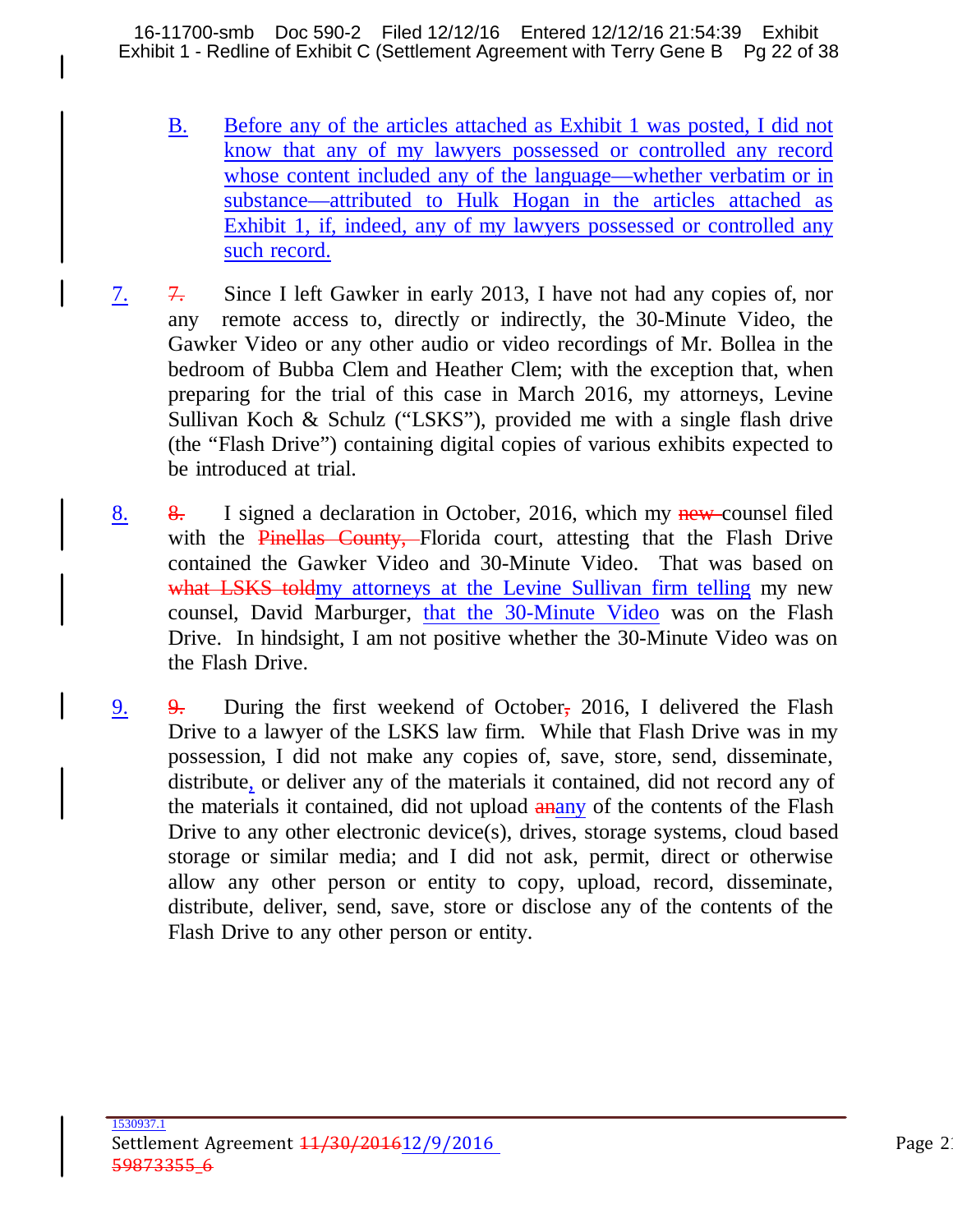16-11700-smb Doc 590-2 Filed 12/12/16 Entered 12/12/16 21:54:39 Exhibit Exhibit 1 - Redline of Exhibit C (Settlement Agreement with Terry Gene B Pg 23 of 38

- 10. 10. When I delivered that Flash Drive to LSKS, it contained the only copy of the 30-Minute Video and the Gawker Video that I believed to be in my possession or under my control (excluding any copies that the law firm had). I deleted nothing from the Flash Drive before delivering it to the Levine Sullivan firm. Accordingly, if the 30-Minute Video is on that Flash Drive now, I agree that it was on the Flash Drive when I possessed it. If it was, I never accessed, opened, copied, transferred, saved, stored, sent, uploaded or downloaded the file containing the 30-Minute Video. As set forth in the Settlement Agreement, I hereby instruct LSKS to immediately deliver the Flash Drive to Mr. Bollea's counsel, Charles Harder, Esq.
- 11. <del>11.</del> To the best of my knowledge, since I returned the Flash Drive to LSKS, I have not possessed nor had any access to, directly or indirectly, the 30-Minute Video, or the Gawker Video, contained on the Flash Drive, nor possessed nor had access to any other audio or video recordings of Mr. Bollea in the bedroom of Bubba Clem and Heather Clem, and/or any transcripts or summaries of such recordings.
- 12. I have never received, heard or viewed any materials designated as "Highly Confidential-Attorneys' Eyes Only" under a Protective Order or any other Order entered in the Pinellas County, Florida lawsuit filed against me by Mr. Bollea.
- 12.  $\frac{13}{13}$ . Since October 4, 2012, I have owned no more than up to five (5) cell phones, three  $(3)$  laptop computers, and three  $(3)$  iPads. All three of my iPads and three of my cell phones were lost or stolen, but none of them contained the 30-Minute Video, the Gawker Video or any other audio or video recordings of Mr. Bollea in the Clems' bedroom. In 2015, bedroom of Bubba Clem and Heather Clem. One of my cell phones broke, and two others were lost or stolen, but none of them contained the 30-Minute Video, the Gawker Video or any other audio or video recordings of Mr. Bollea in the bedroom of Bubba Clem and Heather Clem. During the course of this litigation, I delivered two (2) laptop computers and one (1) cell phone to the LSKS law firm. These devices are currently being stored in the LSKS vault. In August, 2015, I purchased a third  $(3<sup>rd</sup>)$  laptop computer and anothera cell phone. Those are currently in my possession.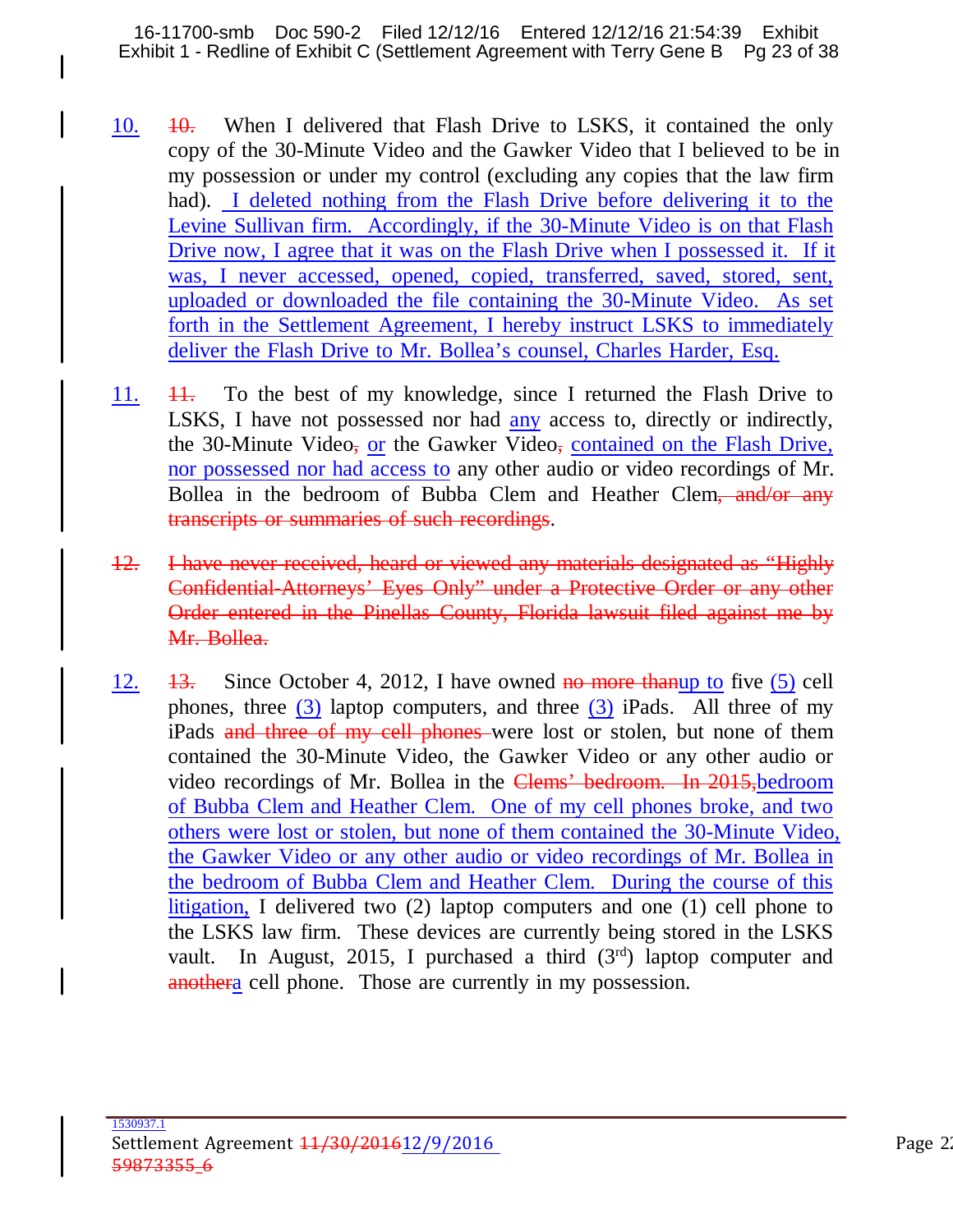- 13. 14. As part of my settlement with Mr. Bollea in this case, I have agreed that a computer forensic expert, ATX Forensics, LLC, shall be entitled to take possession of the two (2) laptop computers and cell phone currently being stored in LSKS's vault, create a forensic image of such devices, and then completely delete and/or destroy the hard drives on those devices. Once these devices are wiped clean, they shall be returned to me. The forensic images of the hard drives of these devices shall be maintained confidentially by ATX Forensics, LLC; and no one shall have access to their contents, including Mr. Bollea. These forensic images shall be maintained by ATX Forensics, LLC for a period of ten (10) years, so that they may be preserved for purposes of any pending litigation. In the event that any person or entity makes a discovery request or issues a subpoena calling for the disclosure of any of the contents of these devices, ATX Forensics, LLC shall prepare an index of their contents to be reviewed by me and/or my counsel for responsiveness and privileged or confidential information, before any of their contents may be disclosed.
- 14. 15. In October, 2016, I gave my third laptop and my current cell phone to my counsel, David Marburger. With my approval, he gave them to the forensic digital investigation firm of Vestige, Ltd. in Medina, Ohio, which was to make an image of the laptop's laptop's and phone's hard drives and delete everything from the original hard drives. I will cause my counsel, David Marburger, to instruct Vestige to provide the forensic image of my third laptop and cell phone to ATX Forensics, LLC without retaining any copies. I will also cause Mr. Marburger to instruct Vestige to provide a certification that the hard drive on my third laptop computer and cell phone, both of which have since been returned to me, were completely and permanently deleted or, if they were replaced, that the original hard drives have been destroyed. Once Vestige delivers the forensic image of the hard drives of my third laptop computer and cell phone to ATX Forensics, LLC, I understand that ATX Forensics, LLC will preserve the images subject to the same terms and conditions set forth in paragraph  $\frac{1213}{3}$ , above. I will instruct Mr. Marburger to take the above-described actions within three (3) business days of the recording of the Daulerio Punitives Satisfaction, as set forth in the Settlement Agreement with Mr. Bollea.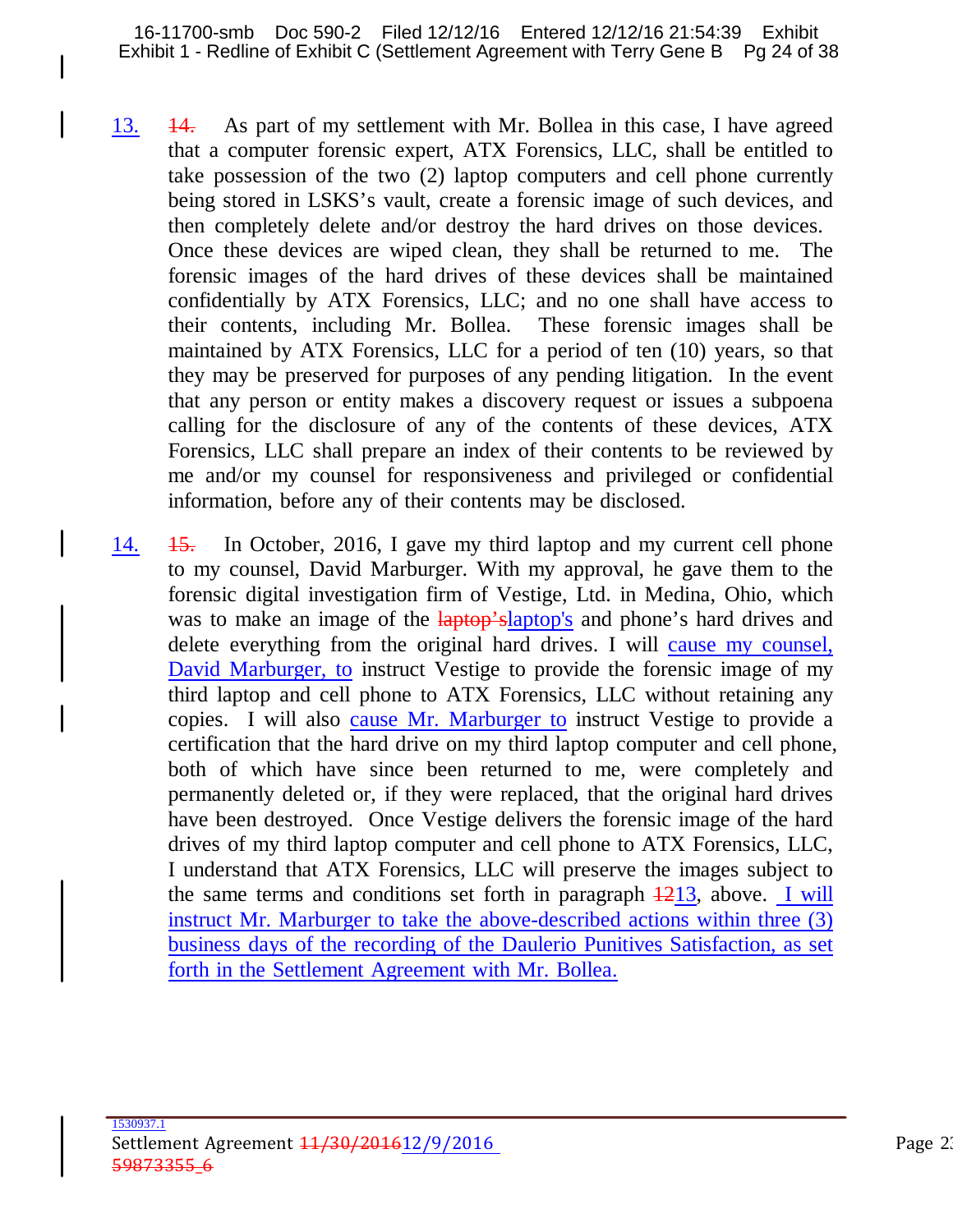16-11700-smb Doc 590-2 Filed 12/12/16 Entered 12/12/16 21:54:39 Exhibit Exhibit 1 - Redline of Exhibit C (Settlement Agreement with Terry Gene B Pg 25 of 38

- 15. 16. Except as set forth in Paragraphs 9, 13, and 15 aboveotherwise described explicitly in this Declaration, since the date of my 10/4/1210/4/2012 Post, I have never delivered, transferred, provided, transmitted, sent, disseminated, distributed, copied, saved, stored, uploaded, downloaded, or recorded or otherwise preserved the original or any copies, portions or excerpts, in full or in part, of the 30-Minute Video, the Gawker Video or any other video or audio recordings of Mr. Bollea in the Clems' bedroom of Bubba and Heather Clem to anyone other than Gawker Media's Gawker's counsel of record in the Bollea I Lawsuit State Court Action. Since the date of my  $\frac{10}{4}/\frac{4}{1210}{4}/\frac{2012}{4}$  Post, I have never instructed, allowed, asked, permitted or directed, indirectly or directly, any other person or entity to deliver, transfer, provide, transmit, send, disseminate, distribute, copy, save, store, upload, download, or record, disclose or otherwise preserve the originals of any copies, portions or excerpts, in full or in part, of the 30-Minute Video, the Gawker Video or any other video or audio recordings of Mr. Bollea in the Clems' bedroom of Bubba and Heather Clem to anyone.
- 16. I hereby acknowledge the entry, validity and enforceability of a Permanent Injunction against me by Pinellas County, Florida Circuit Court Judge Pamela Campbell on or about June 7, 2016, a copy of which is attached hereto as **Exhibit 2**, and agree to be bound by the Permanent Injunction.

I declare under penalty of perjury that the foregoing is true and correct.

| Signed<br>$\Omega$<br>~~<br>$\ddotsc$ |  |
|---------------------------------------|--|
|---------------------------------------|--|

\_\_\_\_\_\_\_\_\_\_\_\_\_\_\_\_\_\_\_\_\_\_\_\_ A.J. Daulerio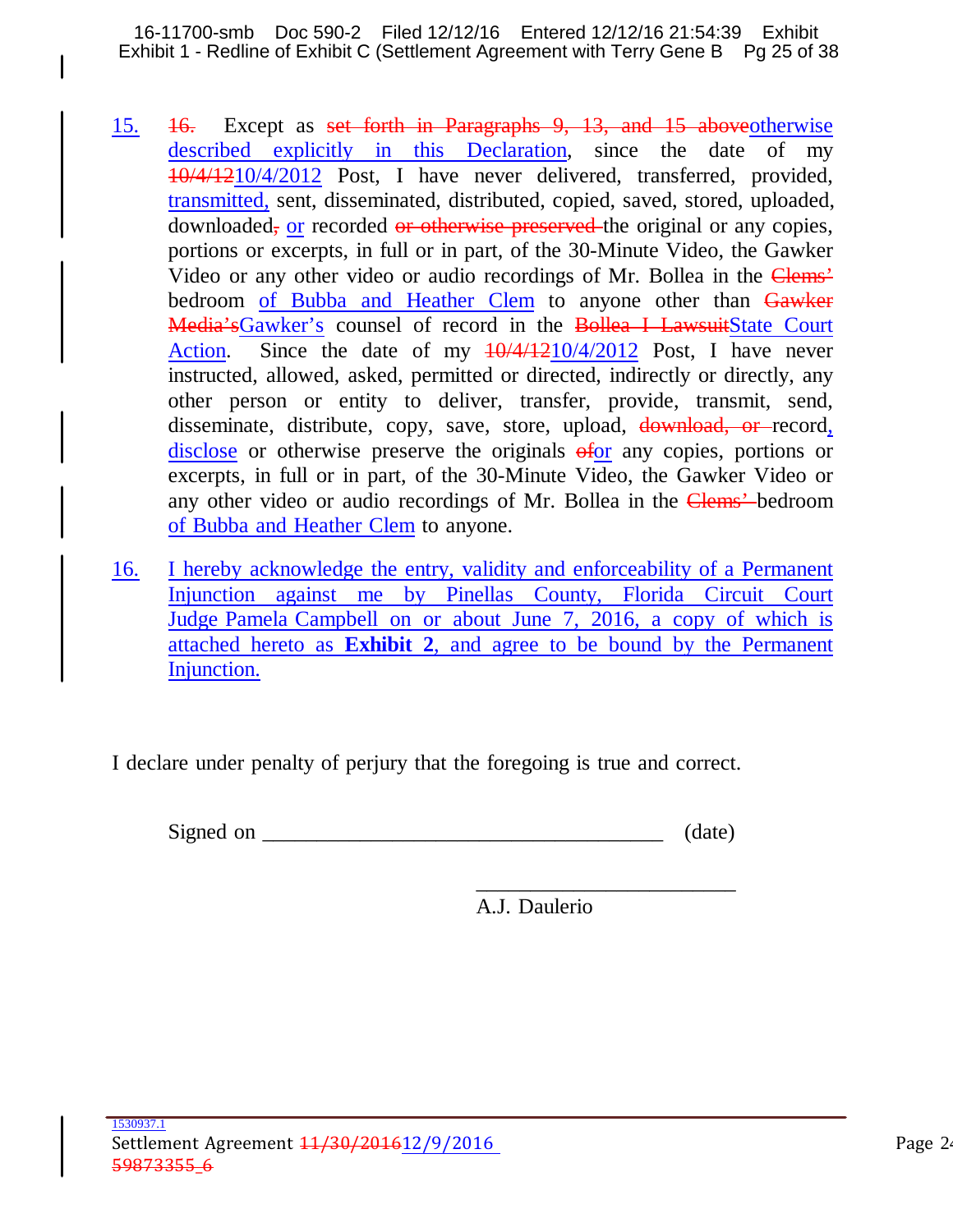16-11700-smb Doc 590-2 Filed 12/12/16 Entered 12/12/16 21:54:39 Exhibit Exhibit 1 - Redline of Exhibit C (Settlement Agreement with Terry Gene B Pg 26 of 38

### **DECLARATION OF NICHOLAS DENTON**

- 1. My name is Nicholas G.A. Denton aka Nick Denton. I am over the age of eighteen and have personal knowledge of the matters set forth in this Declaration.
- 2. I am aware, and have been advised by my counsel, that it is a crime to attest to any facts set forth in this Declaration that I know or have reason to believe are not true.
- 3. I am currently the executive vice president Executive Vice President of Gawker Media, LLC ("Gawker Media"), and was previously the CEO of Gawker Media.
- 4. In October, 2012, I became aware that the then-Editor-In-Chief of Gawker.com, A.J. Daulerio ("Daulerio"), received a DVD containing a video and audio recording—just over 30 minutes long—of Terry Bollea, aka Hulk Hogan ("Bollea"), having conversations and engaging in sexual activity in a bedroom with Heather Clem, nka Heather Cole (the "30- Minute Video").
- 5. On October 4, 2012, Daulerio posted an article on Gawker.com titled, "Even for a Minute, Watching Hulk Hogan Have Sex in a Canopy Bed is Not Safe For Work but Watch it Anyway" (the "10/4/2012 Post"), which included a 1:41 excerpt derived from the 30-Miniute Video (the "Gawker Video").
- 6. Bollea thereafter filed suit against me, Daulerio, Gawker Media, Gawker Hungary Kft. (f/k/a Kinja Kft.) ("Gawker Hungary"), and Gawker Media Group, Inc. (collectively, Gawker Media, Gawker Hungary and GMGI are the "Gawker Debtors") (collectively, Denton, Daulerio and the Gawker Debtors are referred to as the "Gawker Parties"), amongst others, in the Sixth Circuit Court in and for Pinellas County, Florida, Case No. 12012477CI-011 (the "Bollea I Lawsuit"). Bollea asserted causes of action for invasion of privacy by intrusion upon seclusion, publication of private facts, violation of Florida common law right of publicity, intentional infliction of emotional distress, negligent infliction of emotional distress and violation of section 934.10, Florida Statutes.
- 7. On May 19, 2015, Gawker filed an action against the Federal Bureau of Investigation and Executive Office for the United States Attorney, Case No.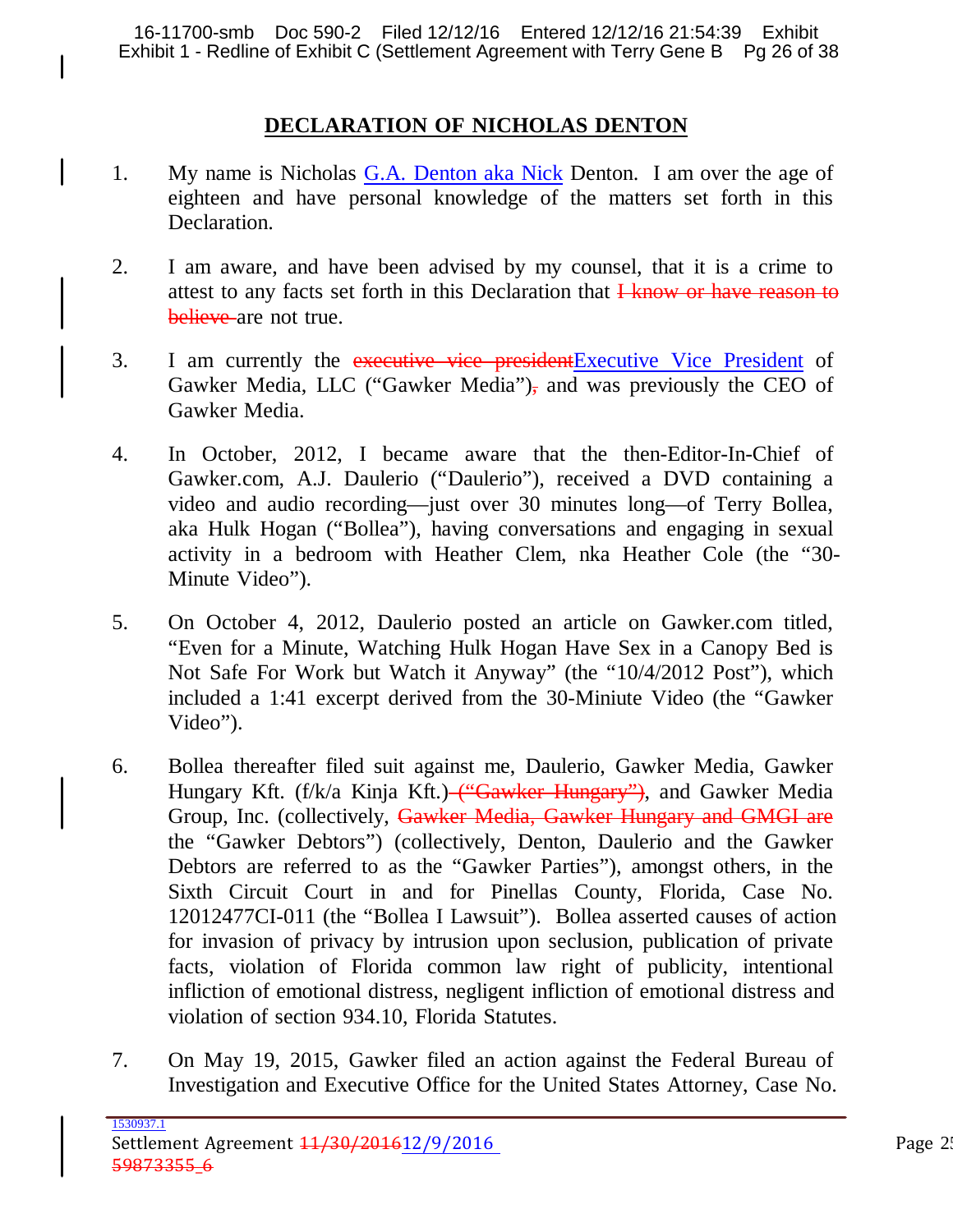8:15-cv-01202-SCB-EAJ (the "FBI Action"), in order to obtain discovery related to the Bollea I Lawsuit.

- 8. On October 21, 2015, the Court in the Bollea I Lawsuit entered an Order permitting certain discovery to determine whether I, Daulerio and/or Gawker Media were involved in leaking certain sealed discovery related to the Bollea I Lawsuit and FBI Action to *The National Enquirer* and/or *Radar Online* (the "Leak Order"). *The National Enquirer and Radar Online* published articles in July and August, 2015, disclosing contents of recordings of Bollea, which they reported were part of sealed discovery in the Bollea I Lawsuit (the "Leak"). We appealed the Leak Order to Florida's Second District Court of Appeal ("Second DCA"), which appeal [Case No. 2D15-5035] is currently stayed.
- 9. On May 2, 2016, Bollea filed a new action against several defendants including Gawker Media, Don Buchwald & Associates, Cox Radio, Inc. and others, in the Sixth Judicial Circuit in and for Pinellas County, Florida, Case No. 16-002861-CI (the "Bollea II Lawsuit"). In the Bollea II Lawsuit, Bollea asserted claims against Gawker Media for intentional interference with contractual relations and advantageous business relationships and intentional infliction of emotional distress. Gawker Media moved to disqualify the trial judge presiding over the Bollea II Lawsuit (the "DQ Motion"). When the DQ Motion was denied, Gawker Media appealed to the Second DCA [Case No. 2D16-2477]. The claims against Gawker Media in the Bollea II Lawsuit are currently stayed as a result of the Suggestion of Bankruptcy filed with respect to Gawker Media's pending bankruptcy proceedings in the Southern District of New York, and the entire Bollea II Lawsuit is currently stayed in the Second DCA pending a resolution by the Second DCA of Gawker Media's DQ Motion.
- 10. In my capacity as a named party and then-CEO of Gawker Media, I was responsible for supervising the Bollea I Lawsuit, FBI Action and Bollea II Lawsuit.
- 11. I never received or viewed any of the contents of any materials designated as "Highly Confidential—Attorneys' Eyes Only" under a Protective Order entered in the Bollea I Lawsuit.
- 12. I have never provided, delivered, transferred, transmitted, sent, saved, stored, uploaded, downloaded or provided access to the original or any copies, portions or excerpts, in full or in part, of the 30-Minute Video, the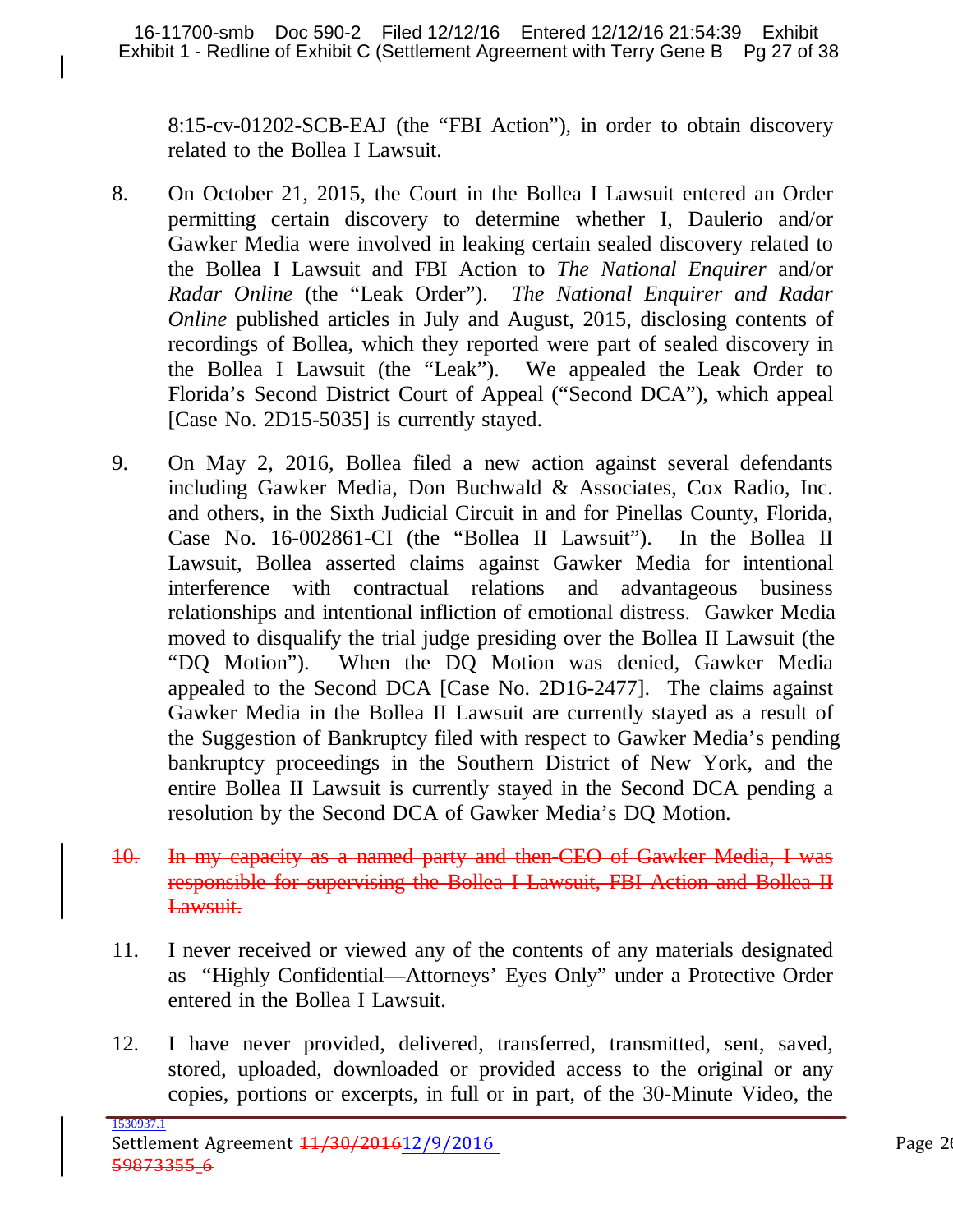Gawker Video, or any other video or audio recordings of Bollea in the bedroom of Bubba Clem and Heather Clem (nka Heather Cole), or any written transcripts or summaries of such recordings, to anyone other than Gawker's counsel of record in the Bollea I Lawsuit, except for the Gawker Video and the 10/4/2012 Post as and while they appeared on Gawker.com.

- 13. I am not aware of never provided and do not know that any current or former employee, agent, officer, director, manager or member of the Gawker Debtors ever providing provided the original or any copies, in full or in part, of the 30-Minute Video or the Gawker Video to anyone other than Gawker Media'sGawker's counsel of record in the Bollea I Lawsuit.
- 14. I do not own, hold or assert, and have never asserted any, rights, title or interest in, arising out of and/or relating to the 30-Minute Video, the Gawker Video, the  $\frac{10}{4}/\frac{4}{210}{4}/\frac{2012}{4}$  Post, or any other video or audio recordings of Bollea in the bedroom of Bubba Clem and Heather Clem, or any written transcripts or summaries of such recordings, and I have never assigned, sold or transferred or purported to assign, sell or transfer or sell, any such rights, title and or interest to any other person or entity.
- 15. Except insofar as my jointly retained attorneys with the Gawker Debtors have possession of such materials, I do not currently have, possess or have access to the original or any copies, portions or excerpts, in full or in part, of the 30-Minute Video, the Gawker Video, or any other video or audio recordings of Bollea in the bedroom of Bubba Clem and Heather Clem, or any written transcripts or summaries of such recordings.
- 16. To the best of my knowledge, since the Judgment was entered in the Bollea I Lawsuit, I have not accessed or had any access to, directly or indirectly, the originals or any copies of the 30-Minute Video, Gawker Video or any other audio or video recordings of Mr. Bollea in the bedroom of Bubba Clem and Heather Clem. I understand that the Permanent Injunction entered in the Bollea I Lawsuit, which I am not appealing, shall remain in full force and effect, and is and the order and judgment contained in the Permanent Injunction shall continue to be binding on and enforceable against me.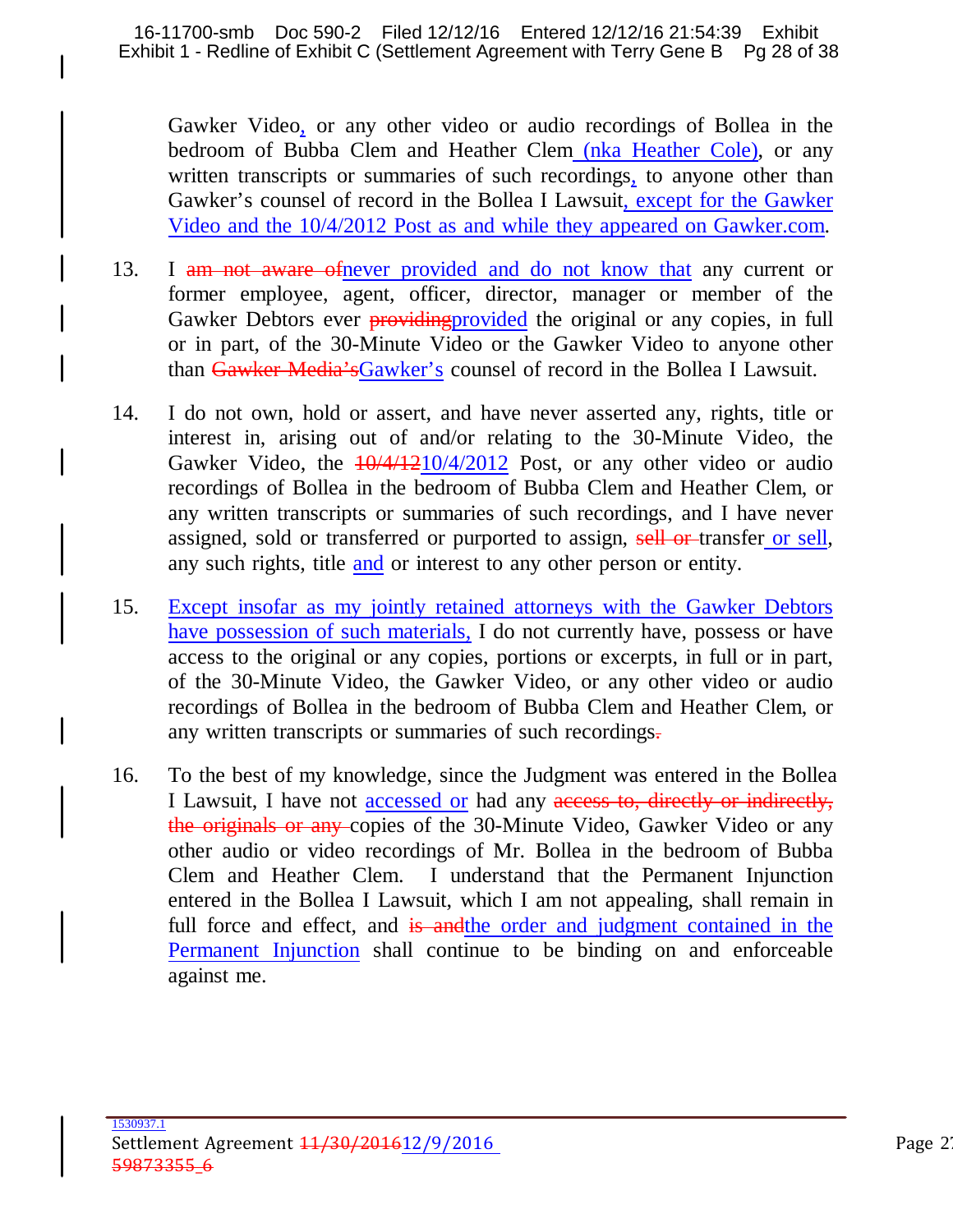16-11700-smb Doc 590-2 Filed 12/12/16 Entered 12/12/16 21:54:39 Exhibit Exhibit 1 - Redline of Exhibit C (Settlement Agreement with Terry Gene B Pg 29 of 38

I

17. I have no personal knowledge of did not personally provide or disseminate, and do not know the source of, any transcripts and/or recordings of Bollea in the Clems' bedroom that were reported on by *The National Enquirer* and *Radar Online* in July-August 2015. I did not assist in or facilitate, solicit, request or induce, any other person or entity to provide the transcripts and/or recordings of Bollea in the Clems' bedroom to *The National Enquirer* or *Radar Online* in July-August 2015 and do not know who provided those transcripts and/or recordings to *The National Enquirer* and *Radar Online*.

I declare under penalty of perjury that the foregoing is true and correct.

Signed on  $\qquad \qquad$  (date)

Nicholas G.A. Denton aka

\_\_\_\_\_\_\_\_\_\_\_\_\_\_\_\_\_\_\_\_\_\_\_\_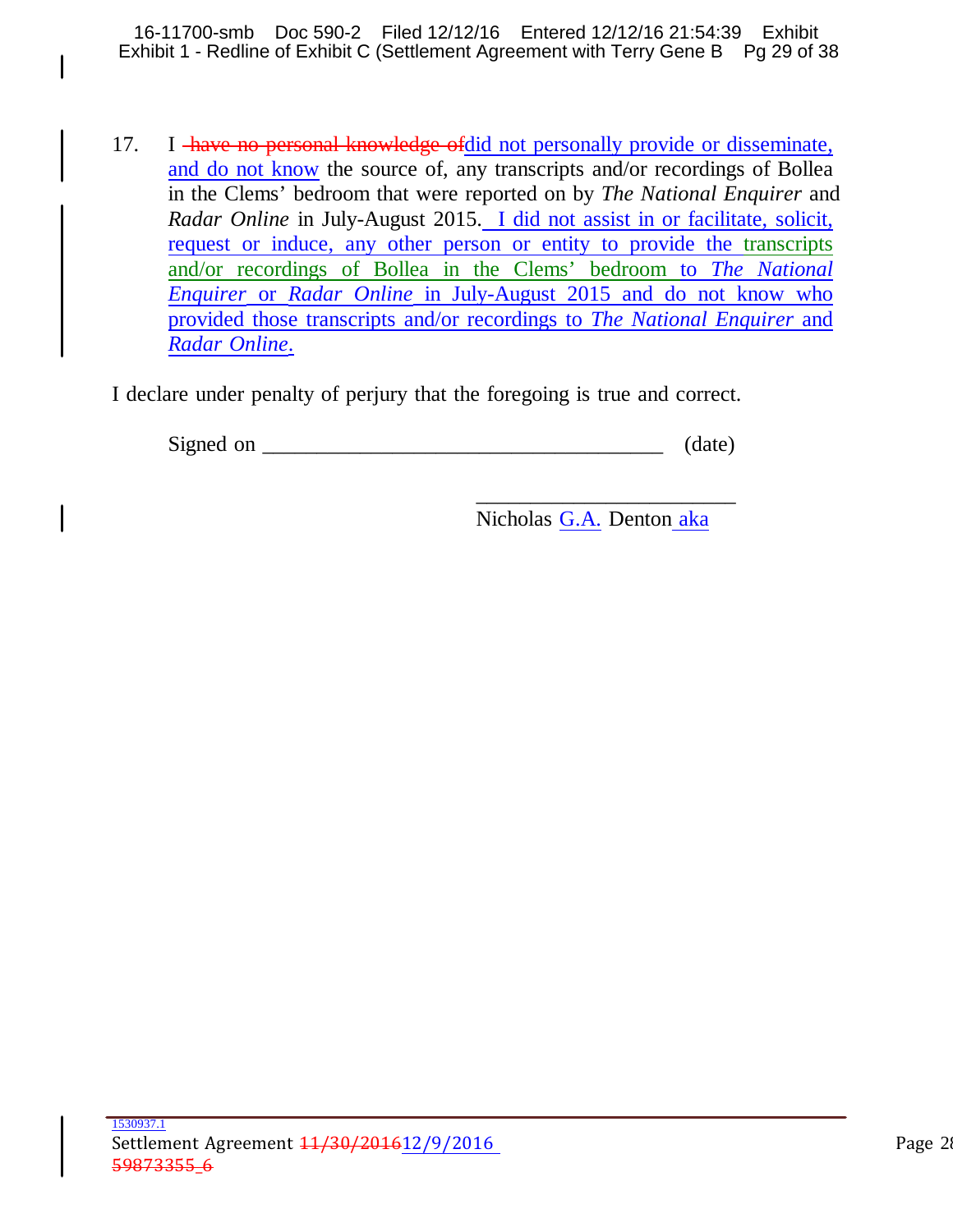16-11700-smb Doc 590-2 Filed 12/12/16 Entered 12/12/16 21:54:39 Exhibit Exhibit 1 - Redline of Exhibit C (Settlement Agreement with Terry Gene B Pg 30 of 38

 $\mathsf{l}$ 

 $\overline{\mathsf{I}}$ 

**Nick Denton**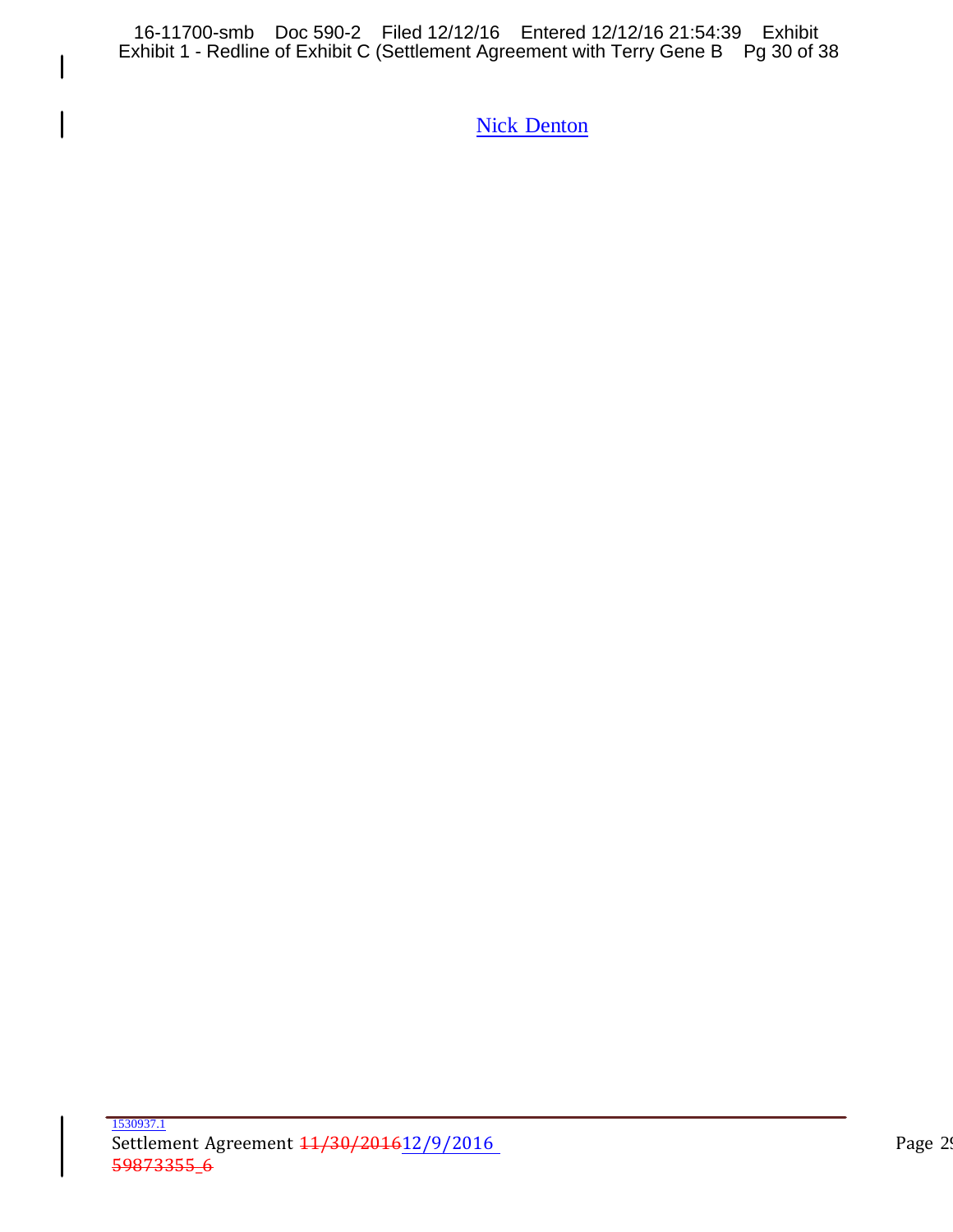### **DECLARATION OF HEATHER DIETRICK**

- 1. My name is Heather Dietrick. I am over the age of eighteen and have personal knowledge of the matters set forth in this Declaration.
- 2. As an attorney, I am aware that it is a crime to attest to any facts set forth in this Declaration that are not true.
- 3. I was formerly the President and General Counsel of Gawker Media, LLC ("Gawker Media").
- 4. On October 4, 2012, MHA.J. Daulerio posted an article on Gawker.com titled, "Even for a Minute, Watching Hulk Hogan Have Sex in a Canopy Bed is Not Safe For Work but Watch it Anyway" (the "10/4/2012 Post"), which included a 1:41 excerpt derived from the 30-Miniute Video (the "Gawker Video").
- 5. Bollea thereafter filed suit against Nick Denton; A.J. Daulerio; Gawker Media; Gawker Media Group, Inc. ("GMGI"); Gawker Entertainment, LLC; Gawker Technology, LLC; Gawker Sales, LLC; Kate Bennert, and Blogwire Hungary Szellemi Alkotast Hasznosito KFT aka "Gawker Media", amongst others, in the Sixth Circuit Court in and for Pinellas County, Florida, Case No. 12012477-CI-011 (the "Bollea I Lawsuit"). Bollea asserted causes of action for invasion of privacy by intrusion upon seclusion, publication of private facts, violation of Florida common law right of publicity, intentional infliction of emotional distress, negligent infliction of emotional distress and violation of section 934.10, Florida Statutes.
- 6. On May 19, 2015, Gawker Media filed an action against the Federal Bureau of Investigation and Executive Office for the United States Attorney, Case No. 8:15-cv-01202-SCB-EAJ (the "FBI Action").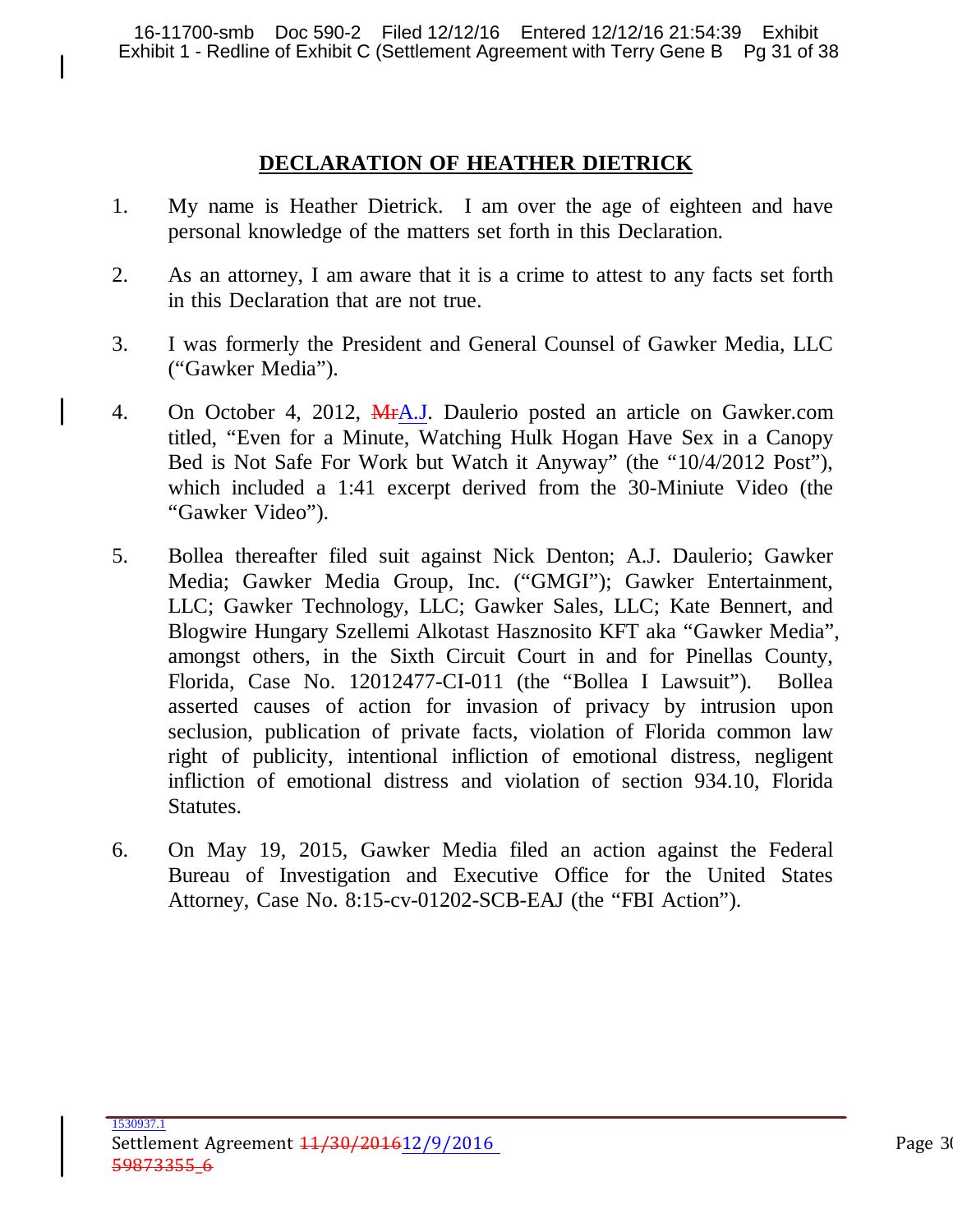16-11700-smb Doc 590-2 Filed 12/12/16 Entered 12/12/16 21:54:39 Exhibit Exhibit 1 - Redline of Exhibit C (Settlement Agreement with Terry Gene B Pg 32 of 38

- 7. On October 21, 2015, the Court in the Bollea I Lawsuit entered an Order permitting certain discovery to determine whether I, Denton, Daulerio and/or Gawker Media were involved in leaking certain sealed discovery related to the Bollea I Lawsuit and FBI Action to *The National Enquirer* and/or *Radar Online* (the "Leak Order"). *The National Enquirer and Radar Online* published articles in July and August, 2015, disclosing contents of recordings of Bollea, which it reported were part of sealed discovery in the Bollea I Lawsuit (the "Leak"). We appealed the Leak Order to Florida's Second District Court of Appeal ("Second DCA"), which appeal [Case No. 2D15-5035] is currently stayed.
- 8. On May 2, 2016, Bollea filed a new action against several defendants including Gawker Media, Don Buchwald & Associates, Cox Radio, Inc. and others, in the Sixth Judicial Circuit in and for Pinellas County, Florida, Case No. 16-002861-CI (the "Bollea II Lawsuit"). In the Bollea II Lawsuit, Bollea asserted claims against Gawker Media for intentional interference with contractual relations and advantageous business relationships and intentional infliction of emotional distress. Gawker Media moved to disqualify the trial judge presiding over the Bollea II Lawsuit (the "DQ Motion"). When the DQ Motion was denied, Gawker Media appealed to the Second DCA [Case No. 2D16-2477]. The claims against Gawker Media in the Bollea II Lawsuit are currently stayed as a result of the Suggestion of Bankruptcy filed with respect to Gawker Media's pending bankruptcy proceedings in the Southern District of New York, and the entire Bollea II Lawsuit is currently stayed in the Second DCA pending a resolution by the Second DCA of Gawker's DQ Motion.
- 9. In my capacity as General Counsel of Gawker Media, I was responsible for supervising the Bollea I Lawsuit, FBI Action and Bollea II Lawsuit.
- 10. As Gawker Media's counsel, I was a "Qualified Person" entitled to receive and view materials designated as "Highly Confidential—Attorneys' Eyes Only" under a Protective Order entered in the Bollea I Lawsuit.
- 11. I have never provided, delivered, transferred, transmitted or provided access to the original or any copies, portions or excerpts, in full or in part, of the 30-Minute Video or the Gawker Video to anyone other than Gawker Media's counsel of record in the Bollea I Lawsuit.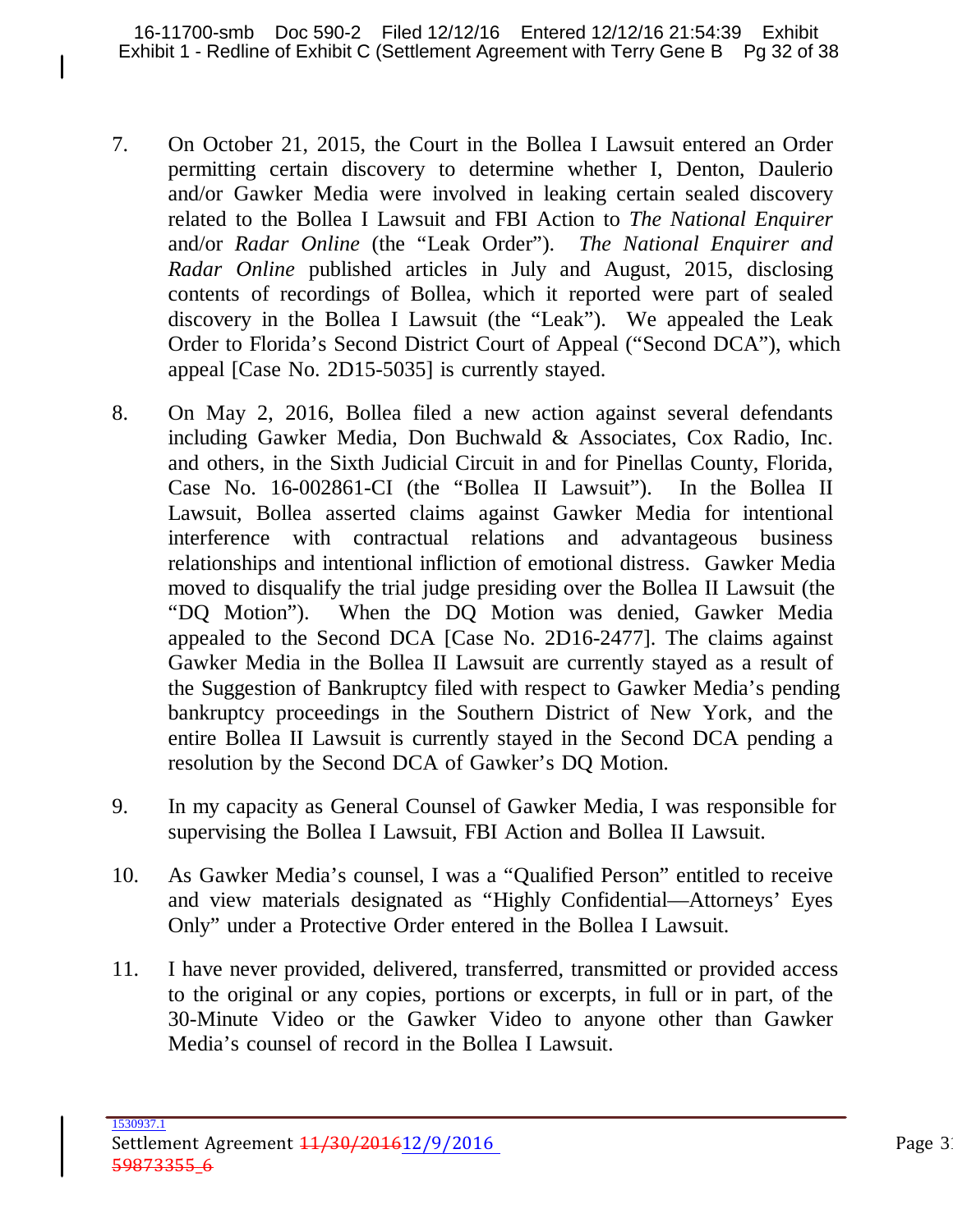- 12. I am not aware of any current or former employee, agent, officer, director, manager or member of Gawker Media providing the original or any copies, portions or excerpts, in full or in part, of the 30-Minute Video or the Gawker Video to anyone other than Gawker Media's counsel of record in the Bollea I Lawsuit.
- 13. I have never provided, delivered, transferred, or transmitted copies of, or access to the contents of, any materials designated as "Highly Confidential-Attorney's Eyes Only" in the **State CourtBollea I Lawsuit Action to any** other person.
- 14. Since I left Gawker Media, and to the best of my knowledge, I have not had any access to, directly or indirectly, the 30-Minute Video, Gawker Video or any other audio or video recordings of Mr. Bollea in the bedroom of Bubba Clem and Heather Clem.
- 15. I was not, directly or indirectly, involved in any way in providing or disseminating, and have no personal knowledge of the source of, any transcripts and/or recordings of Bollea in the Clems' bedroom that were reported on by *The National Enquirer* and *Radar Online* in July-August 2015.

I declare under penalty of perjury that the foregoing is true and correct.

| Signed<br>$\alpha r$ |  |
|----------------------|--|
|----------------------|--|

Heather Dietrick

\_\_\_\_\_\_\_\_\_\_\_\_\_\_\_\_\_\_\_\_\_\_\_\_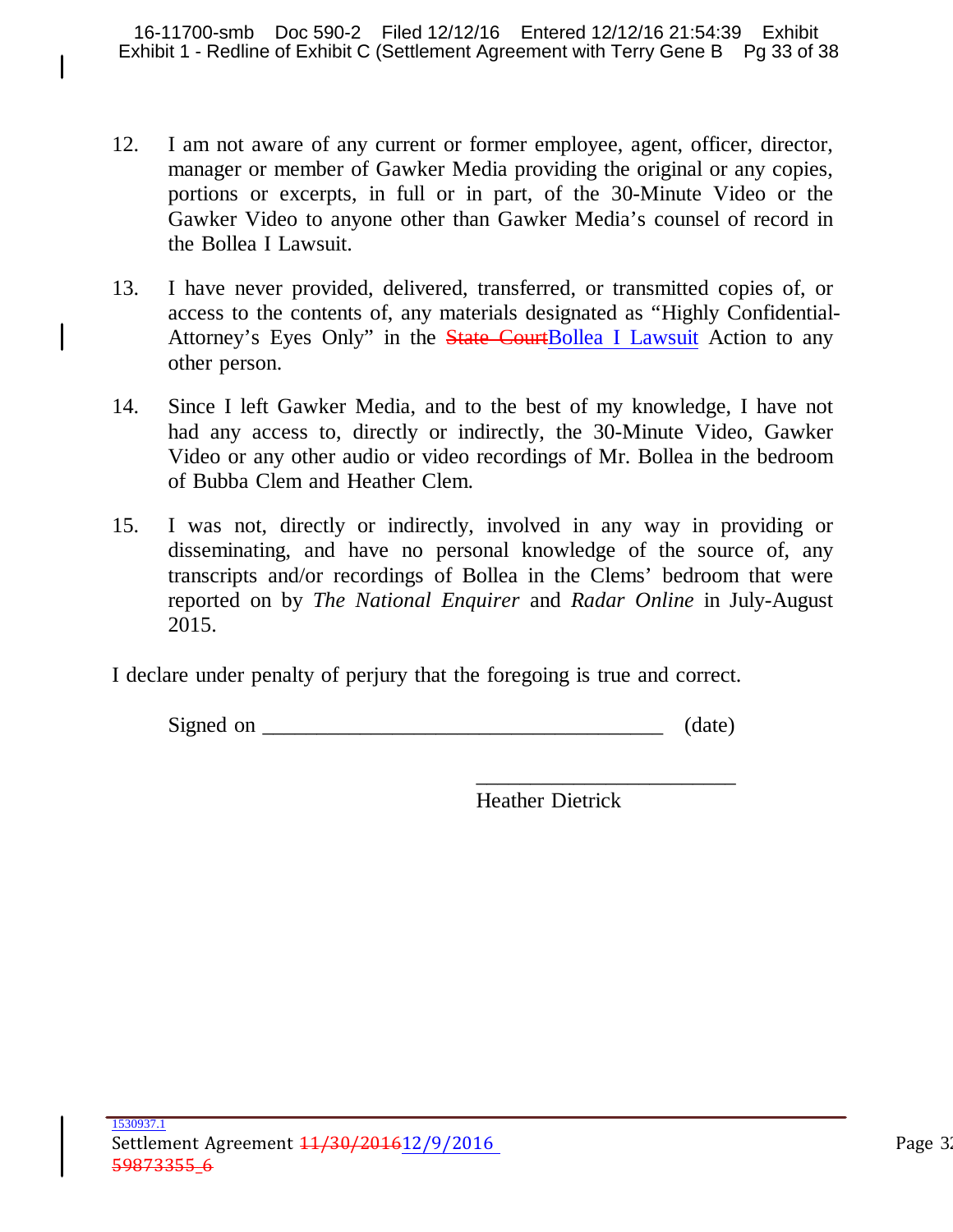## **Exhibit B**

## **RIGHTS TRANSFER AGREEMENT**

For good and valuable consideration set forth in that certain Settlement Agreement between Gawker Media LLC ("Gawker Media"), Gawker Hungary Kft. (f/k/a Kinja Kft.) ("Gawker Hungary"), and Gawker Media Group, Inc. ("GMGI") (collectively, the "Gawker Debtors") and Terry Gene Bollea (a/k/a Hulk Hogan) ("Bollea") dated as of NovemberDecember\_\_\_, 2016, the Gawker Debtors hereby perpetually, irrevocably and unconditionally assign, transfer and convey to Bollea all of the Gawker Debtors' rights, title and interest, including without limitation all rights in, arising out of, and/or associated with any works of authorship, copyrights, trademarks and all other intellectual property rights, in and to any and all video recordings, audio recordings, written transcripts and/or written summaries, and all related content, as well as all derivative works therefrom, depicting Bollea in any way in the bedroom of Bubba Clem and Heather Clem including all conversations, nudity and/or sexual activity related thereto, and further including all rights in, arising out of and/or associated with Bollea's name, voice, image, likeness and identity, and including without limitation rights of personality, privacy and publicity, rights of attribution and any other rights of any alleged author (all such works, along with the exception stated in the following two sentences, are collectively referred to herein as the "Works"). The Works shall specifically include, but not be limited to the following:

- 1. The 1:41 video posted on Gawker.com on or about October 4, 2012 (the "**Gawker Video**");
- 2. The 30 minute video delivered to Daulerio at Gawker in September 2012 (the "**30-Minute Video**");
- 3. A.J. Daulerio's post accompanying the 1:41 video published on Gawker.com on October 4, 2012 ("**Daulerio's Post**"); and
- 4. The originals or any copies, portions or excerpts of any and all other video and/or audio recordings of Bollea in the bedroom of Bubba Clem and Heather Clem (aka Heather Cole), and any and all written transcripts and summaries thereof or relating thereto.

As for any rights in or associated with the Works held by the Gawker Debtors, the Gawker Debtors represent and warrant to Bollea that the Gawker Debtors exclusively own all such rights, title and interest in and to the Works, have never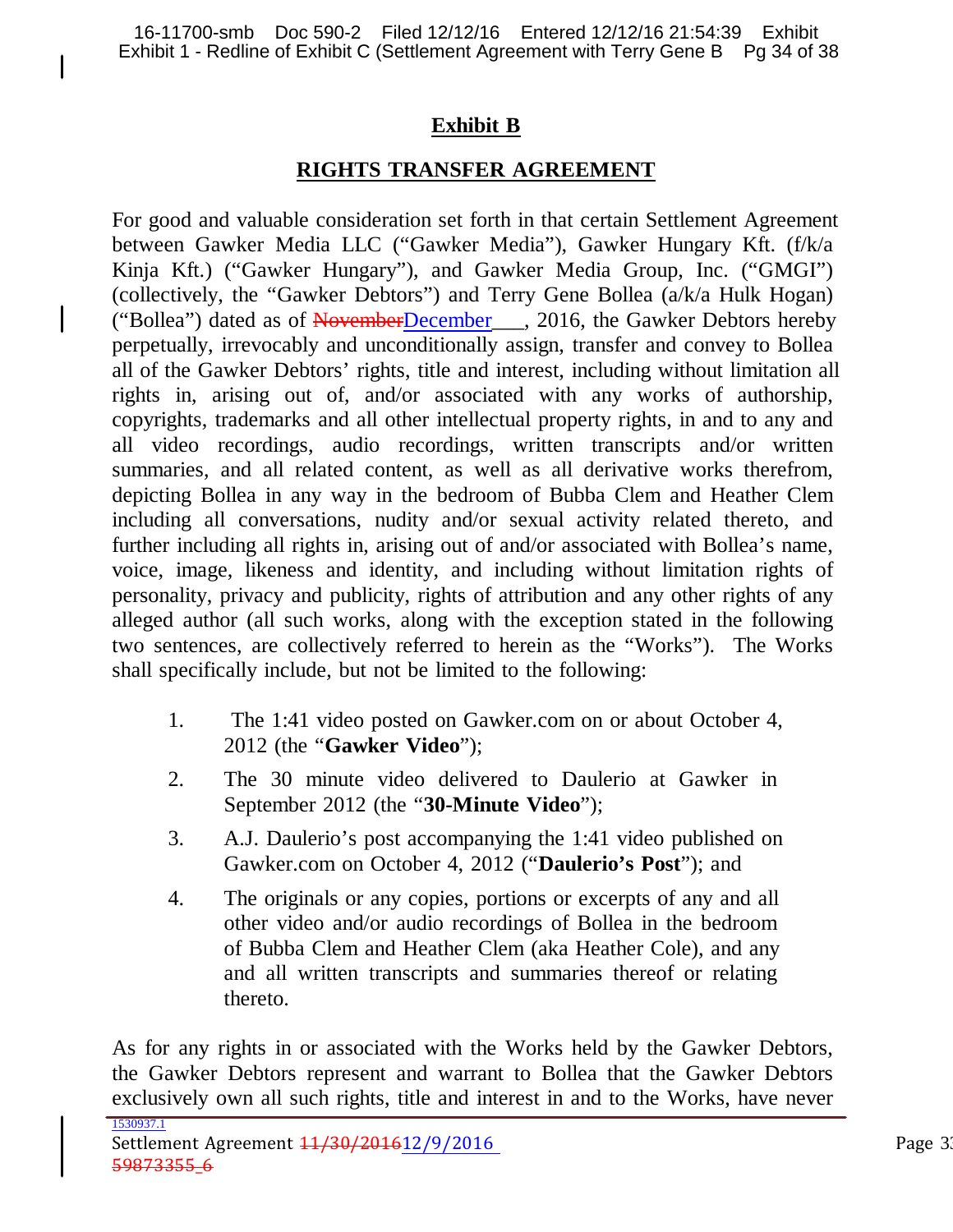transferred any of their rights in or associated with the Works to any third-party, nor licensed to any third-party any rights in or associated with the Works, and that the Works are free from any liens, encumbrances, security interests and restrictions on transfer.

Any of the Works authored by A.J. Daulerio while he was employed by or for the Gawker Debtors were works for hire owned exclusively by the Gawker Debtors.

Should the Gawker Debtors acquire any right, title or interest in or to the Works, or any of them, after the Effective Date, then all such rights, title and interest will automatically revert to Bollea, unless Bollea expressly states that he does not wish to acquire such rights in a writing signed by Bollea.

The Gawker Debtors agree to cooperate with Bollea in connection with the enforcement of authorship rights, copyrights and trademarks in connection with the Works, including without limitation, signing documentation consistent with the foregoing. The Gawker Debtors shall take all actions and execute all documents as Bollea may reasonably request to effectuate the transfer of the Works and the vesting of complete and exclusive ownership of the Works in Bollea.

A breach of this Rights Transfer Agreement will result in irreparable harm to Bollea, for which there is no adequate remedy at law. Accordingly, in the event of a breach, Bollea shall be entitled to specific performance, injunctive relief and other adequate remedies to enforce and protect his rights hereunder. In the event such legal action becomes necessary, the Gawker Debtors waive the necessity of posting a bond.

Agreed and accepted:

|                                                        | <b>GAWKER MEDIA LLC</b>   |  |
|--------------------------------------------------------|---------------------------|--|
|                                                        | By: $\qquad \qquad$       |  |
|                                                        |                           |  |
|                                                        |                           |  |
|                                                        | <b>GAWKER HUNGARY KFT</b> |  |
|                                                        |                           |  |
|                                                        |                           |  |
| 1530937.1<br>$Cottlomont Arconont 11/20/201612/0/2016$ |                           |  |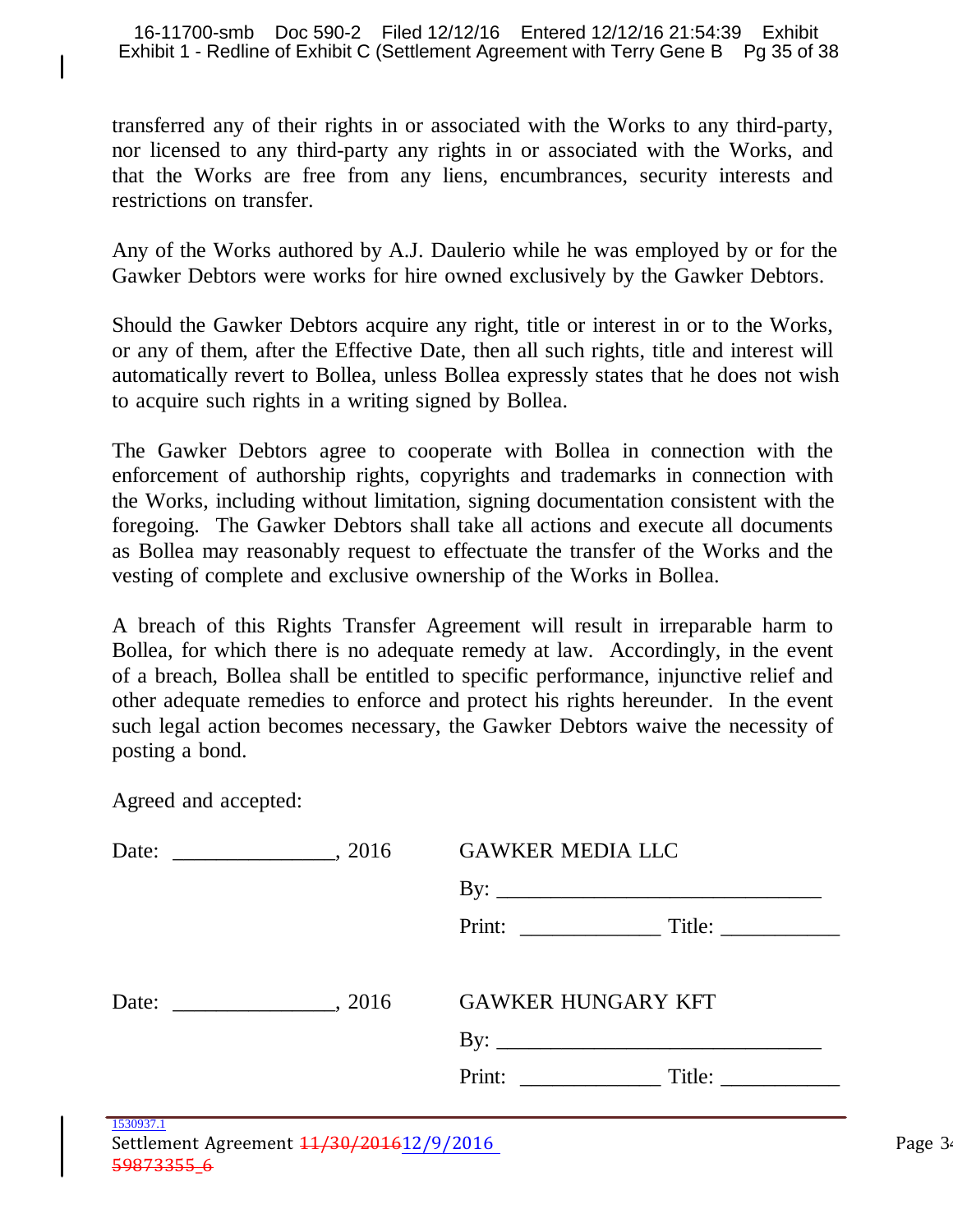16-11700-smb Doc 590-2 Filed 12/12/16 Entered 12/12/16 21:54:39 Exhibit Exhibit 1 - Redline of Exhibit C (Settlement Agreement with Terry Gene B Pg 36 of 38

 $\mathsf{l}$ 

| , 2016<br>Date: |  | GAWKER MEDIA GROUP, INC.                                   |  |
|-----------------|--|------------------------------------------------------------|--|
|                 |  |                                                            |  |
|                 |  | Title:                                                     |  |
|                 |  |                                                            |  |
|                 |  |                                                            |  |
| , 2016<br>Date: |  |                                                            |  |
|                 |  | TERRY GENE BOLLEA, professionally<br>known as "Hulk Hogan" |  |
|                 |  |                                                            |  |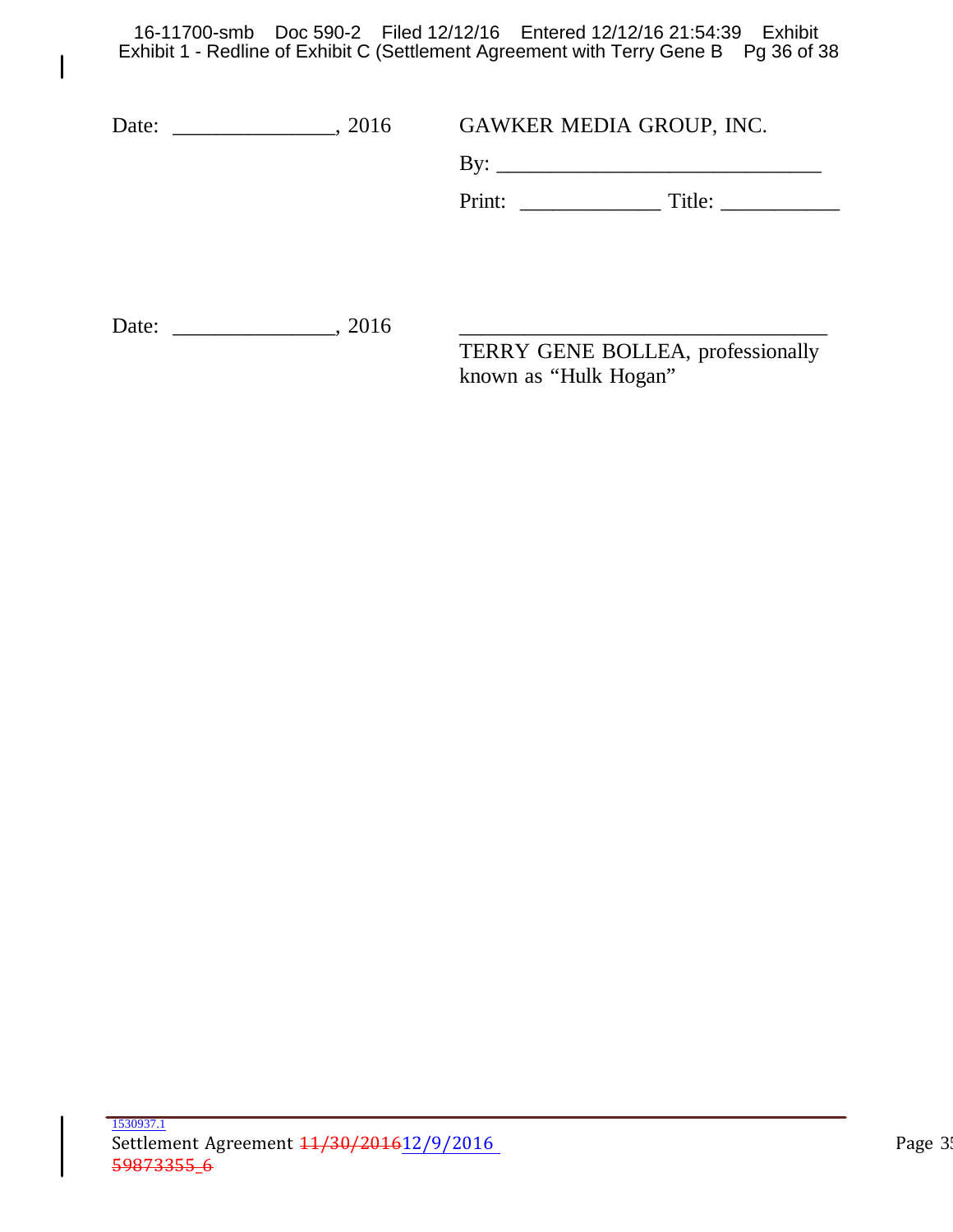## **Exhibit C**

## **Cooperation to Secure Agreements**

The Gawker Debtors will assist Bollea in reaching an agreement with Nick Denton, pursuant to which, in exchange for the dismissal of Bollea's Dischargeability Complaint against Denton in *In re Nicholas A.G. Denton,* Case No. 16-12239-smb (the "**Denton Bankruptcy Case**"), with prejudice, and the satisfaction of Bollea's punitive damage award against Denton in the Bollea I Lawsuit (which punitive damages would then be included as a claim satisfied by the Settlement Payment as set forth in Paragraph 4 of the Settlement Agreement between Bollea and the Gawker Debtors to which this exhibit is an attachment and whose defined terms are used herein), Denton shall agree to the dismissal of the Leak Appeal and the Judgment Appeal, the execution by Denton of a declaration substantially in the form attached to thisthe Agreement as **Exhibit A**, and the return and assignment of any rights associated with the Content, and Denton and Bollea shall execute for themselves, the Denton Estate, and each of their successors, assigns and heirs, mutual general releases of each other and their estates, predecessors, successors, assigns, heirs, agents, attorneys and representatives, and each of them, of and from any and all claims, demands, damages, debts, liabilities, accounts, reckonings, obligations, costs (including attorneys' fees), expenses, liens, actions, and causes of action of every kind and nature whatsoever from the beginning of time; specifically excluding the Permanent Injunction entered in the Bollea I Lawsuit, the other Bollea II Defendants, and other obligations as may be applicable under the Agreement between Bollea and Denton.

The Gawker Debtors will assist Bollea in reaching an agreement with AJ Daulerio, pursuant to which, in exchange for the satisfaction of Bollea's punitive damage award against Daulerio in the Bollea I Lawsuit (which punitive damages would then be included as a claim satisfied by the Settlement Payment as set forth in Paragraph 4 of the Agreement), and the resolution of the Daulerio Collection Proceedings and other pending motions in the Bollea I Lawsuit, Daulerio shall agree to the dismissal of the Daulerio Appeal, Leak Appeal and Judgment Appeal, the return and assignment of any rights associated with the Content as set forth in the Rights Transfer Agreement, and the execution by Daulerio of a Declaration substantially in the form attached to this Agreement as **Exhibit A**, Daulerio and Bollea shall execute for themselves and each of their predecessors, successors, assigns, heirs, insurers, agents, representatives and attorneys, mutual general releases of each other and their predecessors, successors, assigns, heirs, insurers